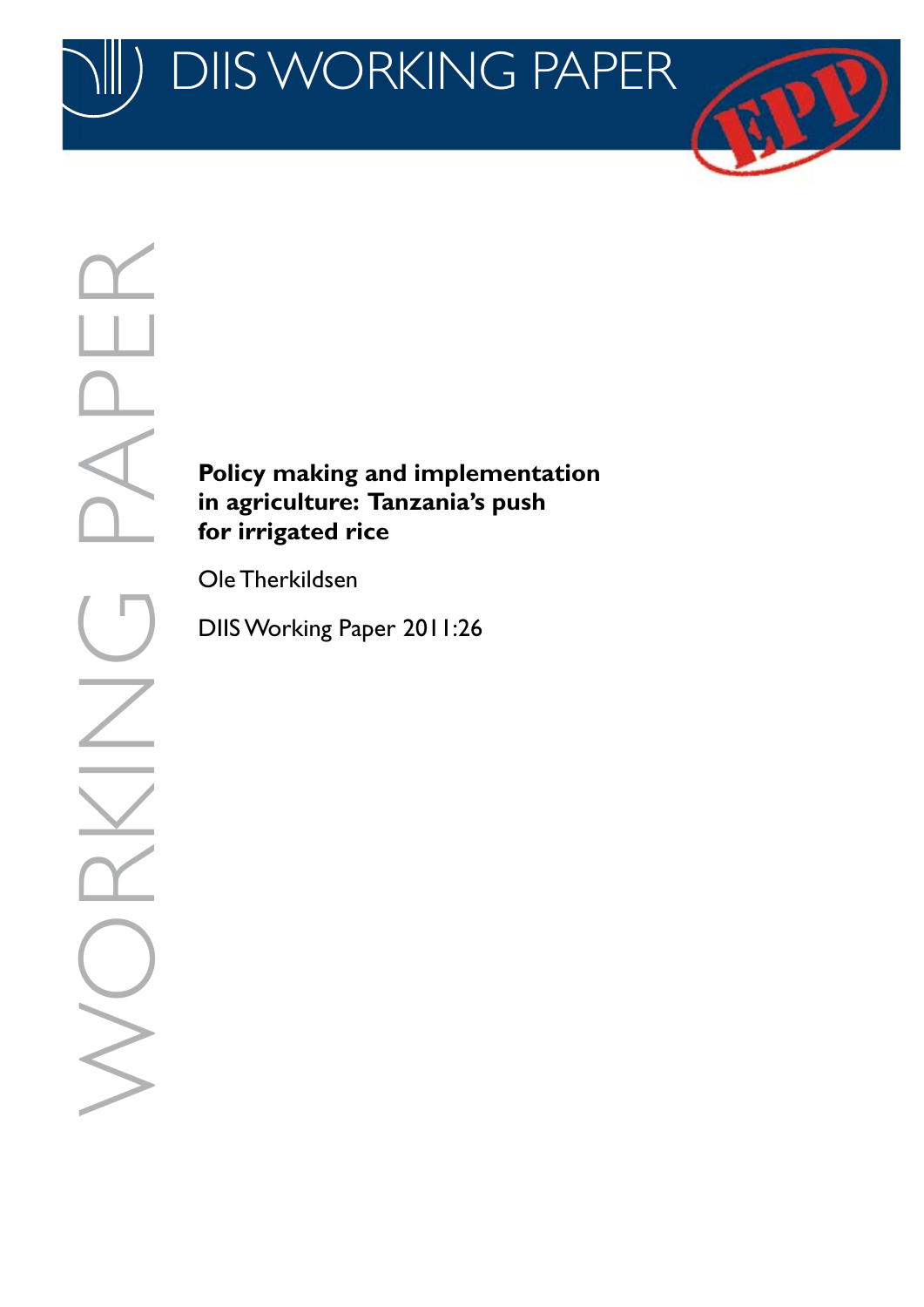#### **Ole Therkildsen**

is Senior Researcher at the Politics and Development research unit at the Danish Institute for International Studies e-mail: oth@diis.dk

DIIS Working Papers make available DIIS researchers' and DIIS project partners' work in progress towards proper publishing. They may include important documentation which is not necessarily published elsewhere. DIIS Working Papers are published under the responsibility of the author alone. DIIS Working Papers should not be quoted without the express permission of the author.

#### **Acknowledgements**

I wish to thank Honesty Minde, Wilfred Mkandawire, Augenia Mpayo, Deo Mushi, Yusuf Ngelula, Denis Rwewemamu, John Shao, Joel Strauss, and Frederick Yona for their cooperation during various phases of this work. Also thanks to Andrew Coulson, Esbern Friis-Hansen, Goran Hyden, Jens Kovsted, Rasmus Hundsbæk Pedersen, Sam Wangwe and EPP-members for valuable comments to earlier drafts. The usual disclaimers apply.

#### **DIIS WORKING PAPER 2011:**

© The author and DIIS, Copenhagen 2011 Danish Institute for International Studies, DIIS Strandgade 56, DK-1401 Copenhagen, Denmark Ph: +45 32 69 87 87 Fax: +45 32 69 87 00 E-mail: diis@diis.dk Web: www.diis.dk Cover Design: Carsten Schiøler Layout: Ellen-Marie Bentsen Printed in Denmark by Vesterkopi AS ISBN: 978-87-7605-475-5 Price: DKK 25.00 (VAT included) DIIS publications can be downloaded free of charge from www.diis.dk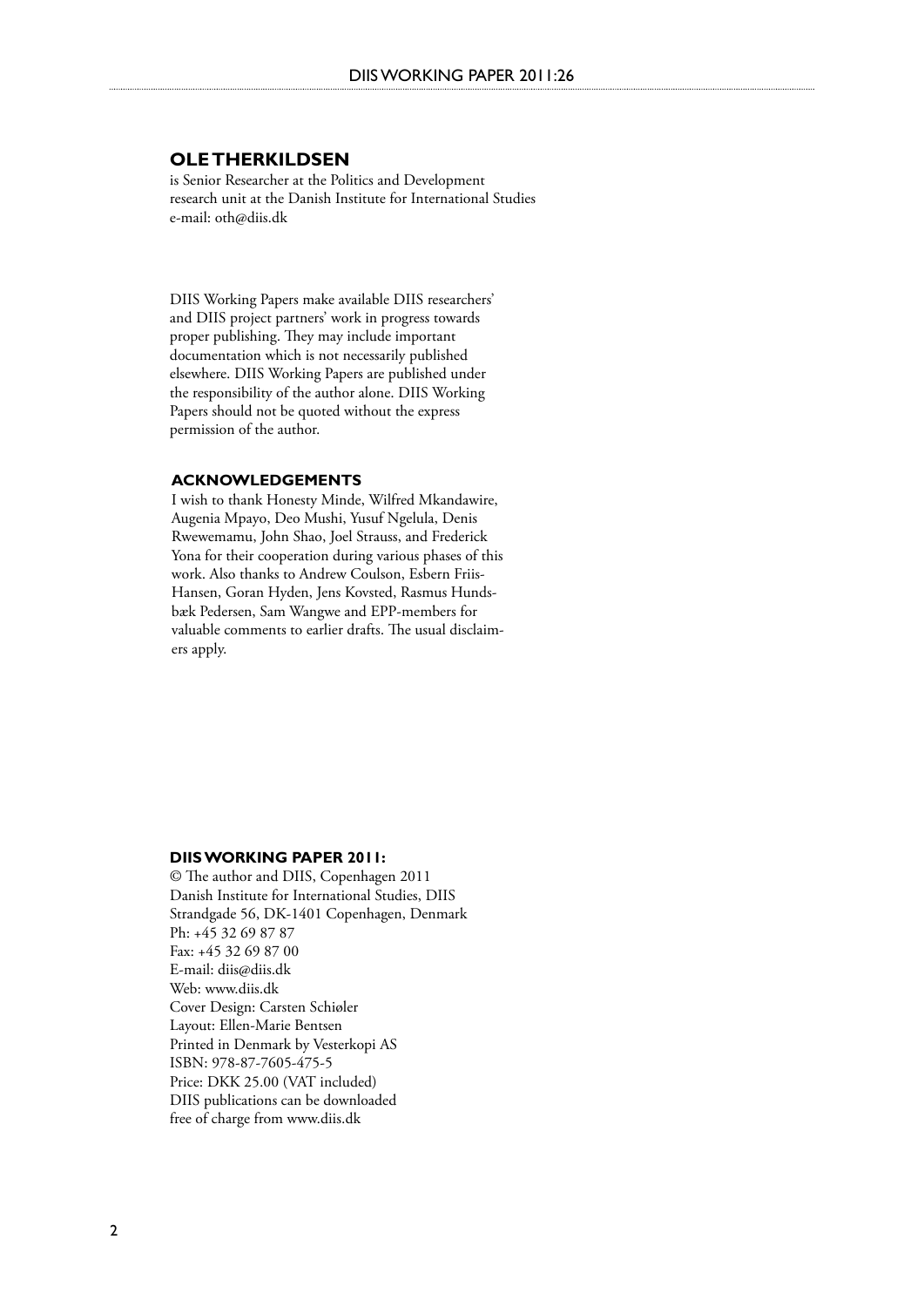This is a revised version of a paper presented at the EADI conference at York University on September 20, 2011.

# **DIIS WORKING PAPER SUB-SERIES ON ELITES, PRODUCTION AND POVERTY**

This working paper sub-series includes papers generated in relation to the research programme 'Elites, Production and Poverty'. This collaborative research programme, launched in 2008, brings together research institutions and universities in Bangladesh, Denmark, Ghana, Mozambique, Tanzania and Uganda and is funded by the Danish Consultative Research Committee for Development Research. The Elites programme is coordinated by the Danish Institute for International Studies, Copenhagen, and runs until the end of 2011. More information about the research and access to publications can be found on the website www.diis.dk/EPP.

#### *Earlier papers in this subseries:*

Rweyemamu, Dennis: "Strategies for Growth and Poverty Reduction: Has Tanzania's Second PRSP Influenced implementation?" *DIIS Working Paper* 2009:13.

Kjaer, Anne Mette, and Fred Muhumuza: "The New Poverty Agenda in Uganda", *DIIS Working Paper* 2009:14.

Whitfield, Lindsay: "The new 'New Powerty Agenda' in Ghana: what impact?", *DIIS Working Paper* 2009:15.

Webster, Neil, Zarina Rahman Khan, Abu Hossain Muhammad Ahsan, Akhter Hussain and Mahbubur Rahman: "State Elites and the New Poverty Agenda in Bangladesh", *DIIS Working Paper* 2009:22.

Buur, Lars, with Obede Suarte Baloi: "The Mozambican PRSP Initiative: Moorings, usage and future", *DIIS Working Paper* 2009:35.

Whitfield, Lindsay: "Developing Technological Capabilities in Agro-Industry: Ghana's experience with fresh pineapple exports in comparative perspective", *DIIS Working Paper* 2010:28. Whitfield, Lindsay: "How countries become rich and reduce poverty: A review of heterodox explanations of economic development", *DIIS Working Paper* 2011:13.

Whitfield, Lindsay and Ole Therkildsen: "What Drives States to Support the Development of Productive Sectors?", *DIIS Working Paper* 2011:15

Buur, Lars and Lindsay Whitfield: Engaging in productive sector development: Comparisons between Mozambique and Ghana, *DIIS Working Paper* 2011:22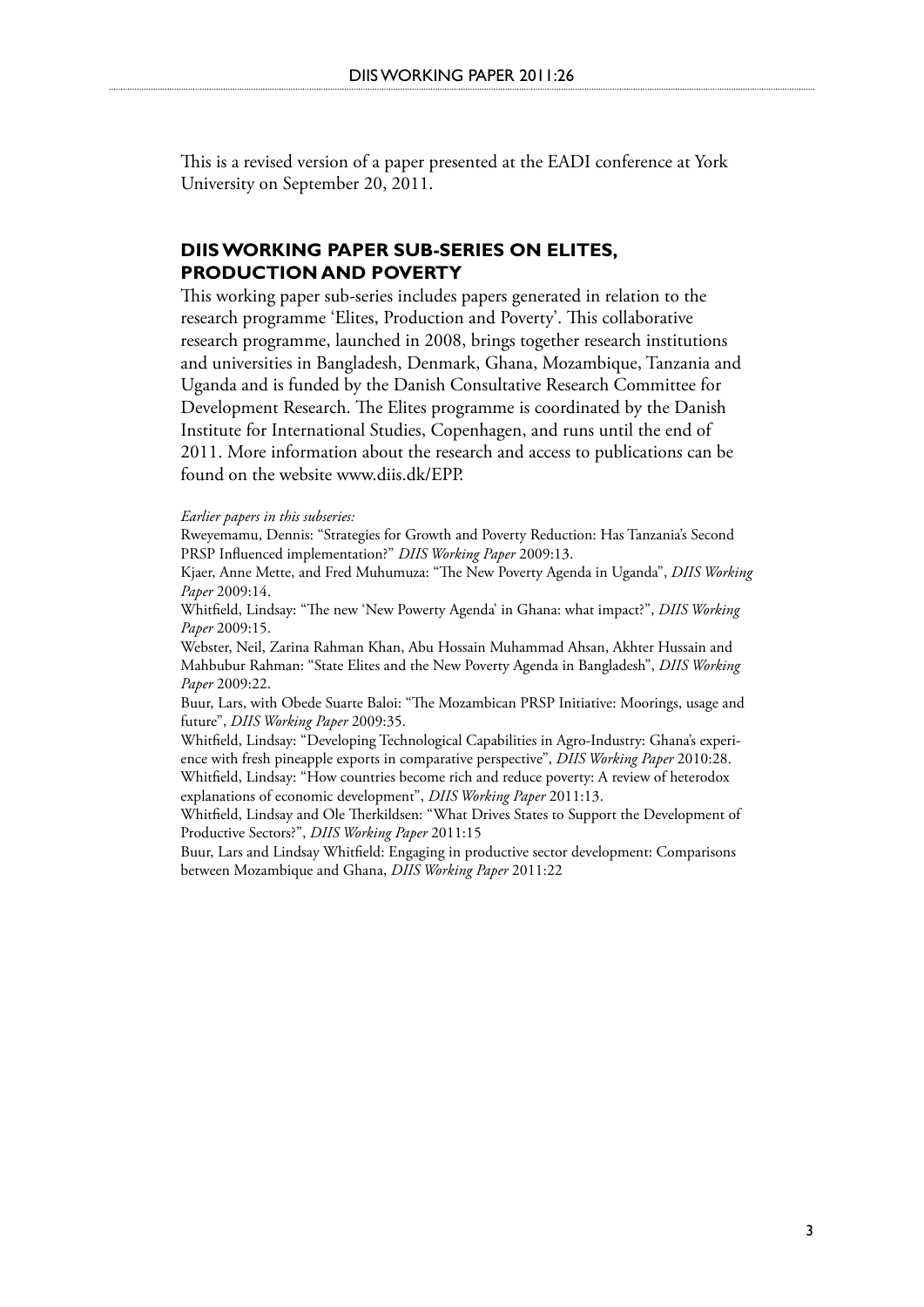# **Contents**

| Acknowledgements                                                                                                                                                                   | $\overline{c}$       |
|------------------------------------------------------------------------------------------------------------------------------------------------------------------------------------|----------------------|
| Abbreviations                                                                                                                                                                      | 5                    |
| Abstract                                                                                                                                                                           | 6                    |
| 1. Introduction                                                                                                                                                                    | 7                    |
| 2. The Tanzanian rice industry and its political context<br>2.1. Productivity, supply and demand<br>2.2. The political context                                                     | 10<br>10<br>12       |
| 3. The push for irrigation<br>3.1. The process of formulating the irrigation component                                                                                             | 14                   |
| of the ASDP<br>3.2. Implementation of the irrigation component<br>3.3. Results                                                                                                     | 15<br>18<br>20       |
| 4. The push for protection of the local rice industry<br>4.1. The process of policy formulation<br>4.2. Implementation<br>4.3. Results                                             | 21<br>23<br>23<br>27 |
| 5. Interpretations                                                                                                                                                                 | 27                   |
| 5.1. Political goals more important to political elites than<br>economic ones<br>5.1.1. Winning elections<br>5.1.2. Maintaining coalitions: Strong importers and<br>weak producers | 28<br>28<br>30       |
| 5.2. The centrality of the bureaucracy in policy making and<br>implementation<br>5.3. The ideological legacy of party-driven modernisation                                         | 31                   |
| of agriculture                                                                                                                                                                     | 34                   |
| 6. Conclusions and perspectives                                                                                                                                                    | 35                   |
| Appendix 1. Selected information on paddy production                                                                                                                               | 38                   |
| References                                                                                                                                                                         | 42                   |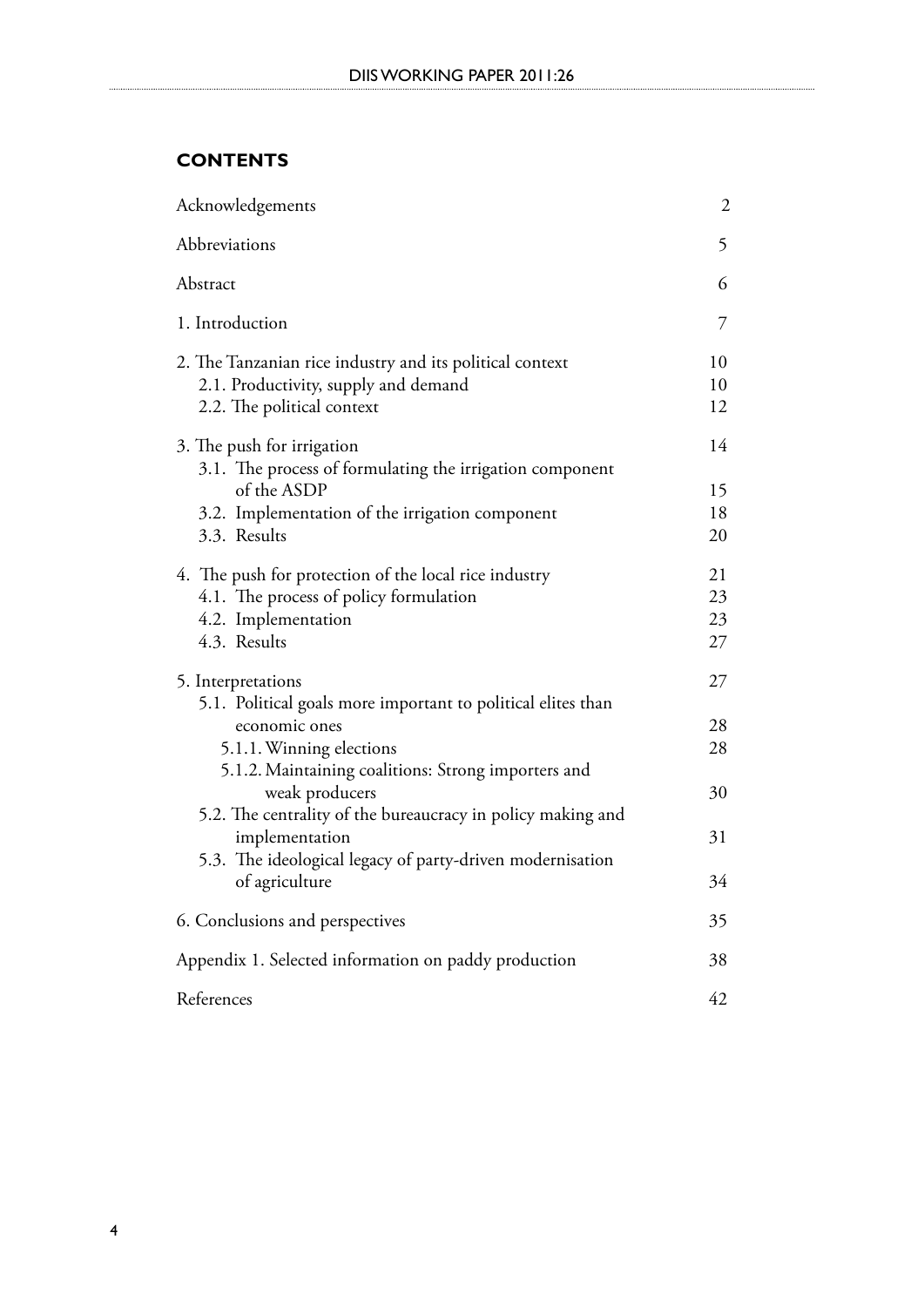# **Abbreviations**

| <b>ACT</b>     | Agricultural Council of Tanzania                       |
|----------------|--------------------------------------------------------|
| ASDP           | Agricultural Sector Development Programme              |
| <b>ASDS</b>    | <b>Agricultural Sector Development Strategy</b>        |
| <b>CCM</b>     | Chama Cha Mapinduzi                                    |
| <b>CEO</b>     | <b>Chief Executive Officer</b>                         |
| <b>CET</b>     | Common External Tariff                                 |
| <b>CUF</b>     | Civil United Front                                     |
| Danida         | Danish International Development Agency                |
| <b>DIDF</b>    | District Irrigation Development Fund                   |
| DfID           | Department for International Development               |
| EAC            | <b>East African Community</b>                          |
| EU             | European Union                                         |
| ha             | hectares                                               |
| <b>IFAD</b>    | International Fund for Agricultural Development        |
| IMF            | <b>International Monetary Fund</b>                     |
| <b>JICA</b>    | Japan International Cooperation Agency                 |
| <b>JIR</b>     | Joint Implementation Review                            |
| <b>MVIWATA</b> | Mtandao wa Vikundi vya Wakulima Tanzania               |
| <b>NAFCO</b>   | National Agricultural and Food Corporation             |
| <b>NIDF</b>    | National Irrigation Development Fund                   |
| <b>NIMP</b>    | National Irrigation Master Plan                        |
| <b>NGO</b>     | Non-Governmental Organization                          |
| O&M            | Operation and maintenance                              |
| SAGCOT         | Southern Agricultural Corridor of Tanzania             |
| SWAp           | Sector wide approach                                   |
| <b>TCCIA</b>   | Tanzania Chamber of Commerce, Industry and Agriculture |
| <b>TFA</b>     | Tanganyika Farmers Association                         |
| <b>TNBC</b>    | Tanzania National Business Council                     |
| <b>UNDP</b>    | United Nations development Programme                   |
| <b>WB</b>      | World Bank                                             |
| <b>WTO</b>     | World Trade Organization                               |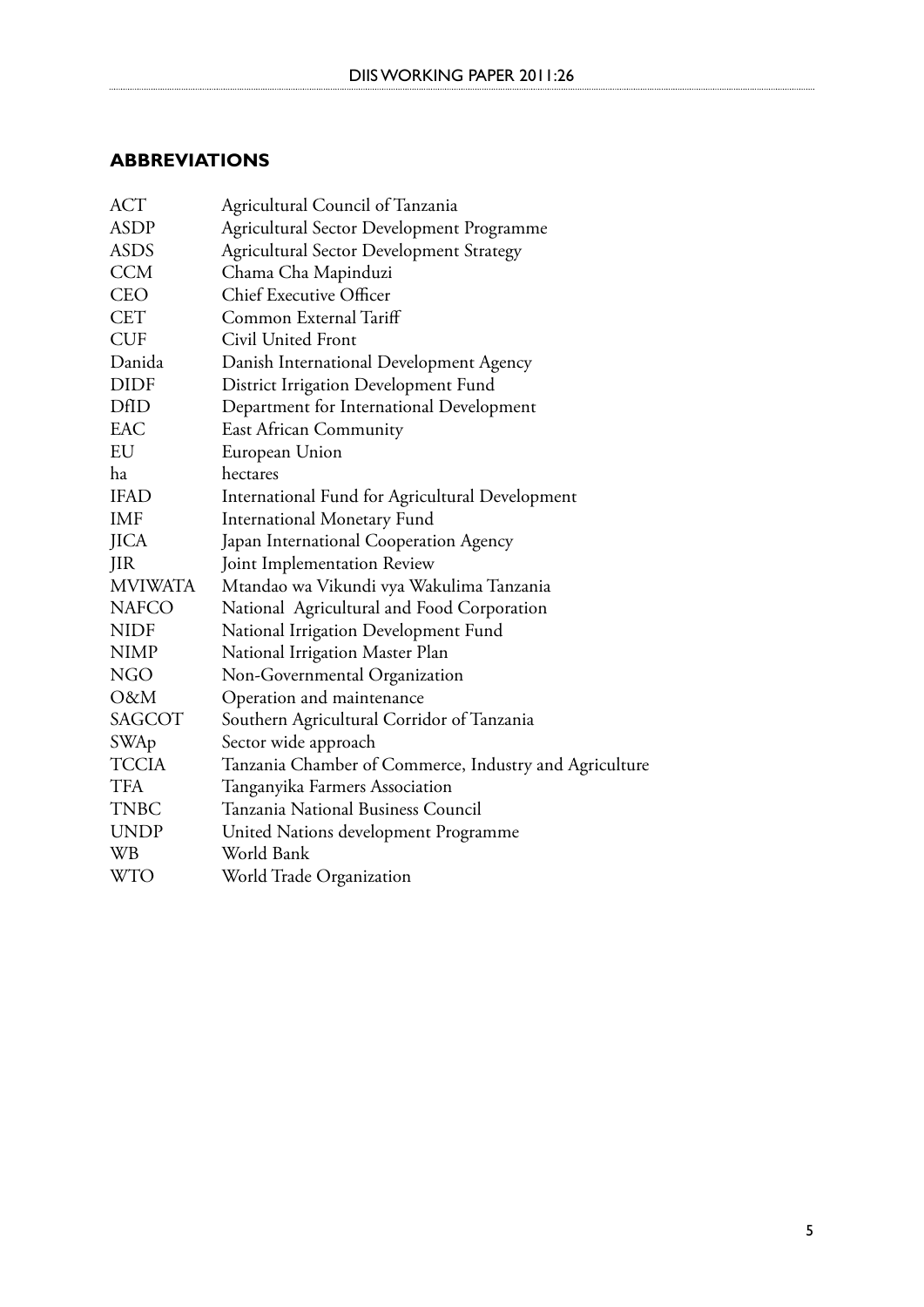# **Abstract**

Tanzania's 2005 push to increase rice production by ambitious rural investments in irrigation and by tariff protection of its rice industry from cheap imported subsidised rice has apparently highlevel political support. Yet, the implementation has run into problems: non-compliance with the tariff, substantial smuggling of cheap rice through Zanzibar, and low sustainability of irrigation schemes due to poor local-level operation and maintenance.

These implementation problems arise because for the ruling elite, the political goals of winning elections and maintaining coalitions are more important than economic goals of strengthening the rice industry. Such political considerations influence how the enforcement capacity of tax authorities (to ensure tariff compliance and clamp-down on smuggling) and local governments (to ensure viable operation and maintenance of irrigation schemes) are actually used. Ideological notions about 'modernising agriculture' have also motivated the ruling elite to push for irrigation.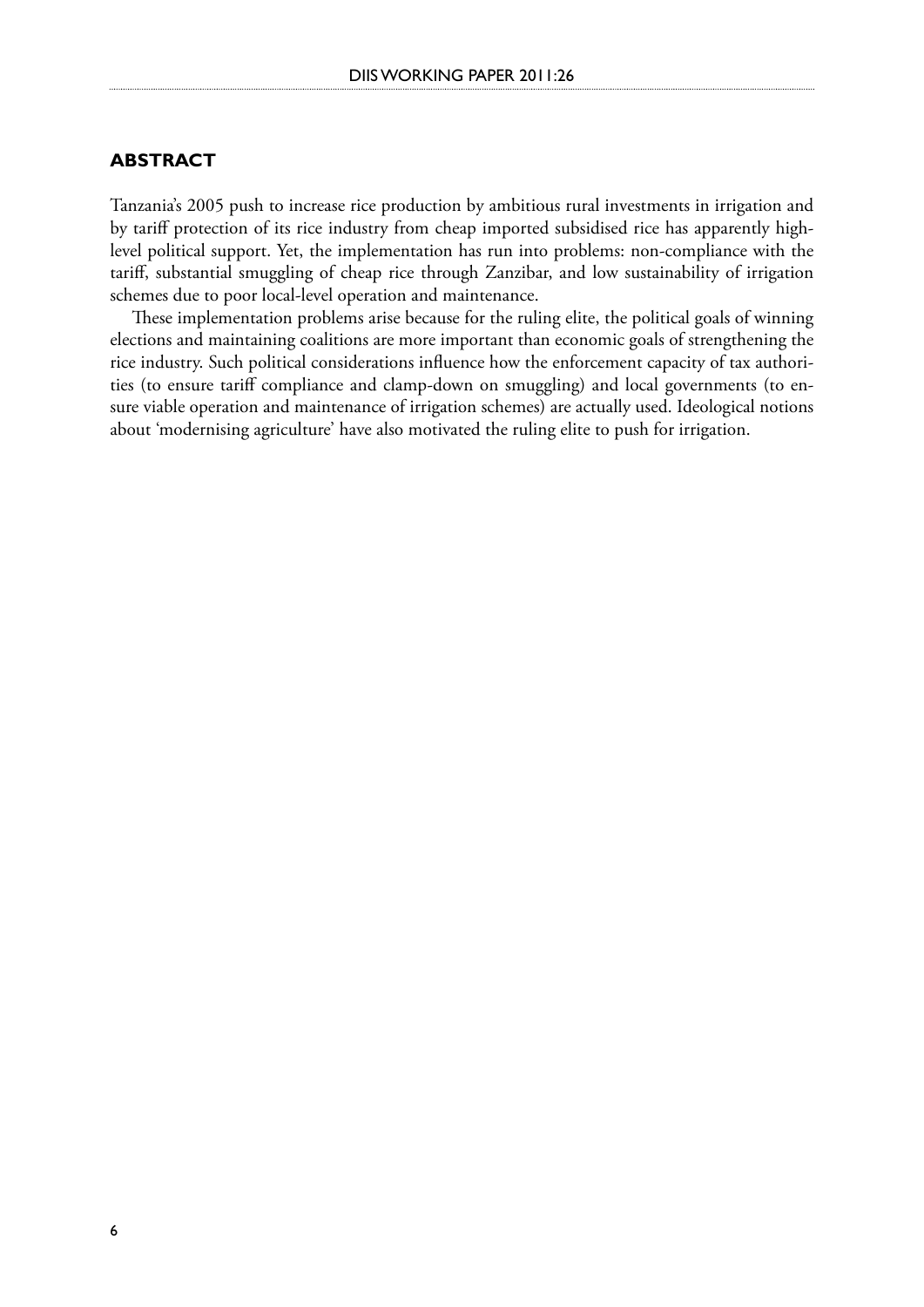### **1. Introduction**

This political economy analysis is a part of the research programme on Elites, Production, Poverty: a Comparative Study (EPP). A central proposition of the EPP is that ruling elites support the development of productive sectors when they perceive that this will help them to remain in power. Having access to power helps them to accumulate private wealth, gain individual or factional benefits, and/or to shape or change the direction of government strategies and policies based on ideas or visions of what should be done (be it industrialisation through a domestic class of capitalists, agricultural development through 'modernization' of the economy, etc.). The second proposition of the EPP is that in doing this, ruling elites seek to use policy initiatives and their implementation strategically to build, maintain or expand their own factional power (coalition-driven initiatives).<sup>1</sup> Such initiatives can also be used to win competitive elections without which political elites now do not have legitimate access to state power (election-driven initiatives). A final proposition of the EPP is that even when state initiatives in the productive sectors are driven by such political motivations, good economic outcomes are not secured.<sup>2</sup> That also requires close relations between the ruling elite and the relevant productive entrepreneurs based on their mutual interests and the ability of the

ruling elite to create pockets of bureaucratic efficiency to implement specific policies (Whitfield and Therkildsen, 2011).

How coalition- and election-driven state initiatives to develop productive sectors are designed and implemented, depend on several interacting factors. Formal political and structural contexts shape how ruling coalitions are put together. The former influences the political competition for political office. The latter influence which groups in society have economic power (due to accumulated wealth and the ability to generate wealth as a result of control over production, extractive resources, or trade) and which groups have organizational power (organizational capabilities, legitimacy, ideology, etc.). Groups that have both economic and organisational power (holding power in Khan's parlance)<sup>3</sup> are obviously especially important. These features are historically generated and provide the context in which political elites (or political entrepreneurs aspiring to be part of the ruling elite) operate. Typically, such contexts change only slowly (Whitfield and Therkildsen 2011, section 3.2).

The EPP conceptual framework (further elaborated in Whitfield and Therkildsen 2011) is used to analyse the processes of policy making and implementation of a recent double-decision by the Tanzanian state, which at a first glance seems taken straight out of a develop-

<sup>1</sup> Ruling elites: "the political leaders atop the incumbent regime." Ruling coalition: "the groups and individuals behind the rise of the ruling elites to power and/or those groups or individuals who give the ruling elite their support, typically in exchange for benefits. The ruling coalition serves the function of keeping the ruling elite in power by organizing political support, often in the form of patron-client networks" (Whitfield and Therkildsen, 2011, 16).

<sup>2</sup> Meaning outcomes that lead to increased productivity and structural changes in the economy, as this is the basis for sustained poverty reduction (Whitfield, 2011).

<sup>3</sup> Holding power concerns the relative distribution of power in a society (Khan, 2010, 20). "The power of an organization (an organized group of people) is a function of its ability to hold out in actual or potential conflicts against other organizations or the state. Holding power, as he defines it, is a function of a number of characteristics of an organization: its economic capability to sustain itself during conflicts, its capability to inflict costs on competing organizations, its capability to mobilize supporters to be able to absorb costs and its ability to mobilize prevalent ideologies and symbols of legitimacy to consolidate its mobilization and keep its members committed" (Whitfield and Therkildsen, 2011, footnote 27).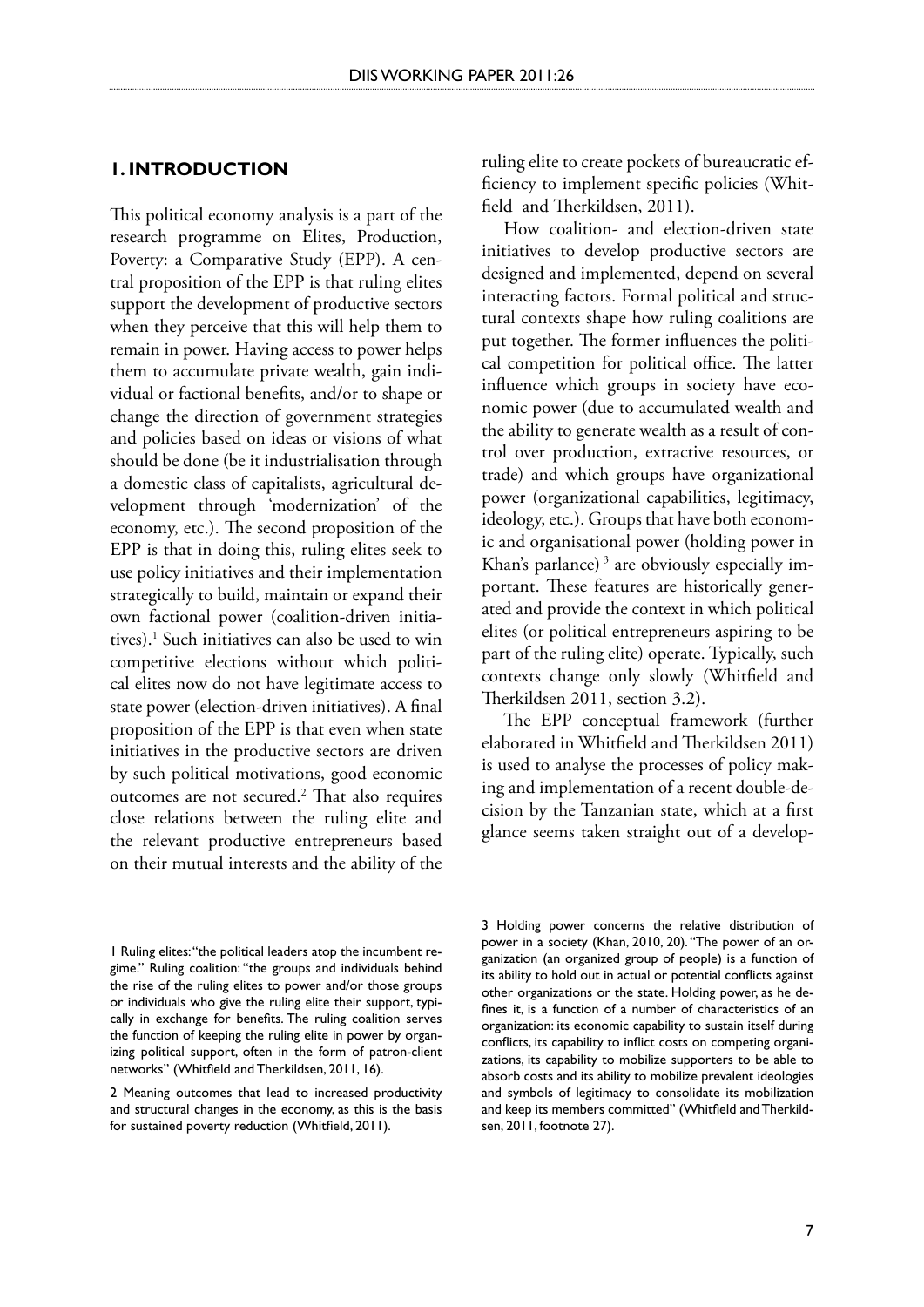mental state recipe book based on Asian experiences.4 A ruling elite with a clear transformative vision starts a state-led investment in irrigation to increase food security as well as productivity and incomes for paddy producers, almost all of whom are smallholders. Simultaneously, it creates a rent – in the form of a tariff – so as to boost the domestic rice industry (growers, millers, transporters and traders) by protecting it from competition with cheap subsidized rice imports. The purpose of this paper is to explain *why* the double-decision was made and *why* its implementation ran into major problems that resulted in poor economic outcomes for the rice industry – in particular for the smallholder paddy growers.

Specifically, in 2005, the Tanzanian government announced plans for a massive four-fold expansion of irrigated land – one million ha within five years – to be implemented mainly through local governments. In the same year, a Common External Tariff (CET) of 75 percent tariff on imported rice was agreed by the East African Community (EAC). It implied a tripling of the Tanzanian tariff on imported rice and Tanzania Revenue Authority (TRA) is responsible for its enforcement.

This double-decision is interesting for several reasons. Tanzania is the most important producer of rice in Eastern Africa and the crop is largely grown by smallholders. The potential for this crop in Tanzania are good (Nyange and Morrison 2005; Binswanger-Mkhize and Gautam 2010). Moreover, longer-term prospects are promising because the consumption of rice is increasing, especially in urban areas both in Tanzania and in the region generally – as is the domestic and world market price of rice (Gajigo and Denning, 2010). Nevertheless, Tanzania is at present an importer of rice. Zanzibar in particular imports most of its rice, which is the main food crop there. Finally, the Tanzanian Poverty Reduction Strategy Paper of 2005 identified irrigation as important for Tanzania's attempt to push for agricultural transformation, poverty alleviation and food security (Rweyemamu, 2009). This indicates some political support for this double-decision.

Yet, the decisions on import tariff and rural irrigation investments were not coordinated but developed in separate policy making arenas. And outcomes have, so far, been mixed. Although the import tariff for rice is partly complied with, a substantial amount of rice is now smuggled into Tanzania via Zanzibar instead. This exposes the internal rice market to competition from subsidised imported rice – against the intentions of the CET to strengthen the local rice industry. Finally, irrigation expansion has been fairly substantial since 2005, although the unrealistic target of adding one million hectares by 2010 written into the Agricultural Sector Development Programme (ASDP) has obviously not been met. The main unsolved problem is that the ASDP pushes for the rehabilitation or construction of new schemes without much attention to their operation and maintenance. Many schemes will therefore eventually stop functioning, as past experiences with irrigation infrastructure have clearly shown. Consequently, the impacts on productivity, production and incomes are likely to be short-lived.

The EPP conceptual framework is helpful in explaining these features of the double-decision and their mixed outcomes – and in bringing issues to the fore that are often not considered in analyses of agricultural policies and their implementation. For although there are

<sup>4</sup> Indeed, already in the 1960s politicians were deeply inspired by the Asian experience (see "Rice means socialism" in Nyerere (1973, 45-46)). For more recent research on the relevance of the Asian experience for African agriculture, see Ali and Thorbecke (2003), Djurfeldt et al. (2005), and Diao et al. (2010).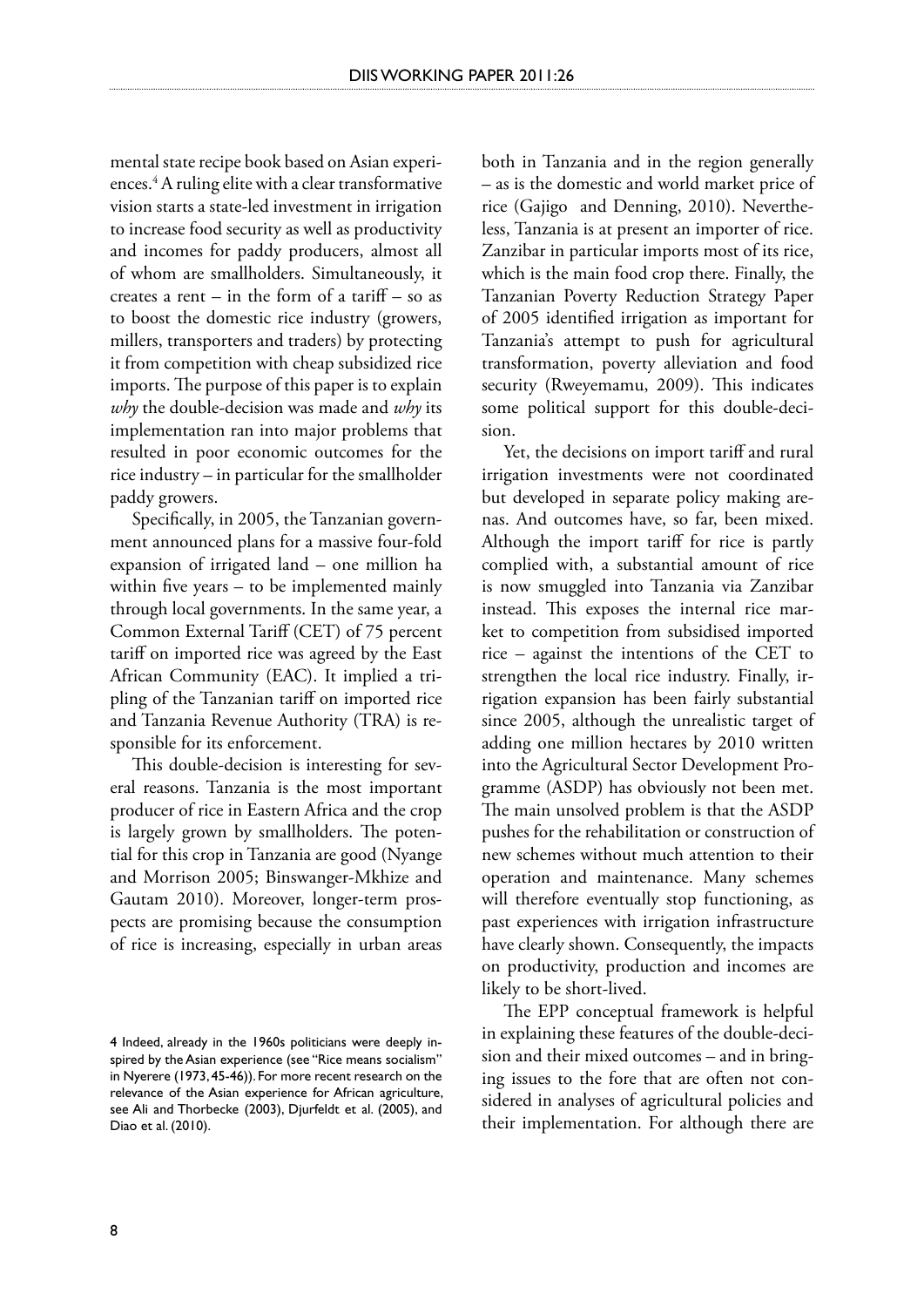plenty of technical and economic analyses of agriculture in Tanzania, there are few political economy studies (Wangwe, 2010).

Three overlapping findings are particularly important for understanding the 2005 decisions, their implementation and outcomes. First, political goals have been more important for the political elite than the achievements of proclaimed economic priorities. In such situations "good politics" may result in "bad economics", as Grindle (2007) formulated it, and this fits well to the experience of the Tanzanian rice industry. It also fits well to the analyses of agriculture that Bates (2005) made long ago. Second, the different roles of the Tanzanian bureaucracy are important to understand – especially for policy implementation. It is the relations of various parts of the bureaucracy to the ruling elite that are important for such understanding rather than differences in organisational capacity. Finally, the ideological legacies of party-driven attempts at modernising agriculture are still alive, as they have been since independence (McHenry 1994). They help to explain the intervention of the president to boost the irrigation component of the ASDP.

Information for the analyses was gathered between 2008 and 2010. Data on paddy production, marketing, prices, imports, exports and consumption were collected and analysed (although the reliability of such data is sometimes questionable, as also Ponte (2002) has noted). Small surveys of parts of the value chain were made and numerous interviews conducted with: actors in the rice industry; relevant policy makers and bureaucrats; donor representatives; and consultants and academics. However, some key actors with influence on policy making and implementation proved difficult to meet (or non-informative when met), and certain informal relationships and specific types of information were not accessible. This combined with data reliability problems makes it a challenge to find out what actually goes on in the rice industry.

The chosen focus on the political economy of irrigation construction and maintenance and on tariff protection illustrates how power relations help to explain the policy and implementation outcomes of the double-decision. For lack of space the paper omits the many other activities required to raise productivity, production and incomes in the rice industry (fertiliser, seeds, pest control, extension service, farmer organisation, credits, marketing, storage and road infrastructure, etc.). It also omits analyses of the debates and contents of recent agricultural policy initiatives such as the "Agriculture First. Tanzania's Green Revolution" (Kilimo Kwanza) initiative announced in 2009 and the SAGCOT initiative of  $2010^5$ , because these have not yet had significant effects on the rice-irrigation issues discussed here.

The paper is organised as follows. Section 2 provides a brief account of the main features of Tanzania's rice industry and the context in which it operates. Section 3 focuses on the policy making, implementation and results of the rural investment programme in irrigation that is the most important component of the ASDP. Section 4 does the same with respect to protecting the local rice industry through an import tariff for the East African Community. Section 5 presents political economy interpretations that explain the double-decision, its implementation and results. Conclusions are presented in section 6.

See TNBC (2009) and http://www.africacorridors.com/ sagcot/.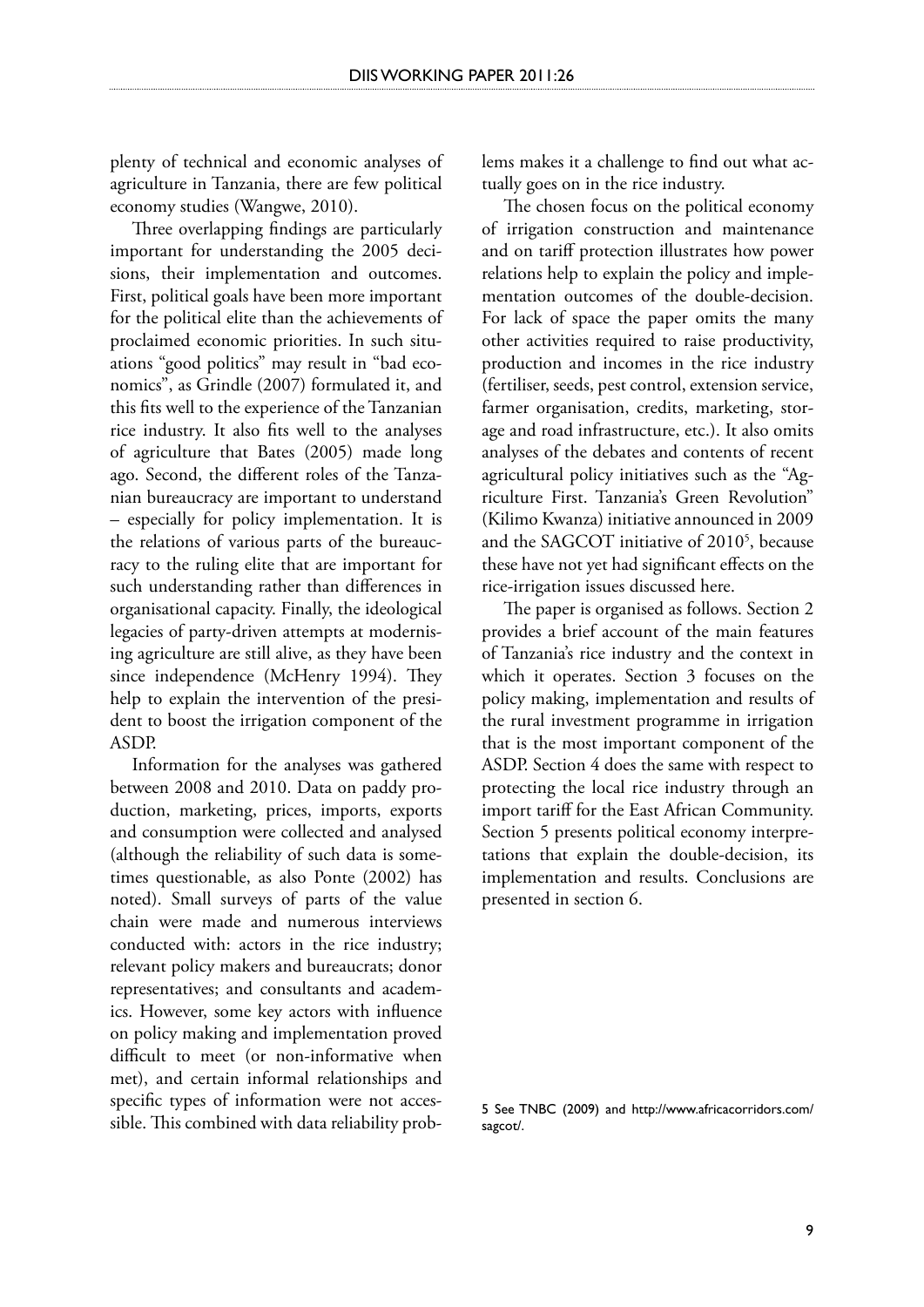# **2. TheTanzanian rice industry and its political context**

Some relevant features of the rice industry and the political context in which it operates are provided below as a background to the subsequent analyses.

### **2.1. Productivity, supply and demand**

Rice accounts for some 20 percent of cereal consumption in Tanzania but is much more important for the diet on Zanzibar. Future demand for rice is strong due to increasing urbanisation and growing rice consumption by domestic, regional and global middle classes. This, combined with rapidly increasing domestic and world mark prices, makes rice an increasingly politically important crop, as rising prices should benefit growers but also often cause food riots and political unrest among urban consumers.6

Paddy is largely a smallholder crop grown by around 15-20 percent of Tanzania's some four million food crop-producing households<sup>7</sup> on relatively small plots (typically 0.5-2.4 ha). These smallholders account for some 95 percent of local production. Only six percent of Tanzanian paddy is produced on larger-scale commercial farms, but this may change in the future, as indicated in Appendix 1. Paddy is also the most important irrigated crop in Tanzania although, in the early 2000s, only some 6-8 percent of the paddy was irrigated on some 214,000 hectares of land by some 240,000 smallholders (United Republic of Tanzania, 2008c). The overall irrigation potential is esti-

7 See Nyange and Morrison (2005, 6).

The push for irrigation is therefore an important government initiative to increase paddy production and its productivity. Irrigation is also seen by state elites as central to reducing reliance on rain-fed agriculture, improve food security, and to bring about a 'revolution of agriculture' that the CCM has repeatedly proclaimed as its goal (e.g. CCM (2005)).

However, the independence government apparently did not focus on smallholder irrigation until the 1970s, and even then the funds and staff assigned to this activity were modest (Chiza, 2005). Instead, the focus was on large irrigation schemes run by parastatals. This was not successful (Appendix 1). In recent years, the World Bank, the African Development Bank, IFAD, JICA and others have provided substantial funds for small-scale irrigation schemes all over the country (United Republic of Tanzania 2008). Operation and maintenance problems have marred most of these projects (Mnzawa and Kweka, 2005). Remarkably, such problems are not specifically addressed in the recent National Rice Development Strategy (United Republic of Tanzania 2009).

But *if* irrigation schemes work as intended, they do result in major productivity gains. Irrigation in Tanzania can raise yields to close to the global average of 4t/ha or more. The country's average paddy yields were between 0.8 and 1.2 tons/ha during the period from 1998 to 2007 (United Republic of Tanzania, 2009b). Appendix 1 provides further information on long-term productivity trends in agriculture.

<sup>6</sup> See Lagi et al. (2011) on the relations between food prices and social unrest. See Swinnen ( 2011) on how and why views on dramatic changes in food prices change over time and what this may imply for policy making.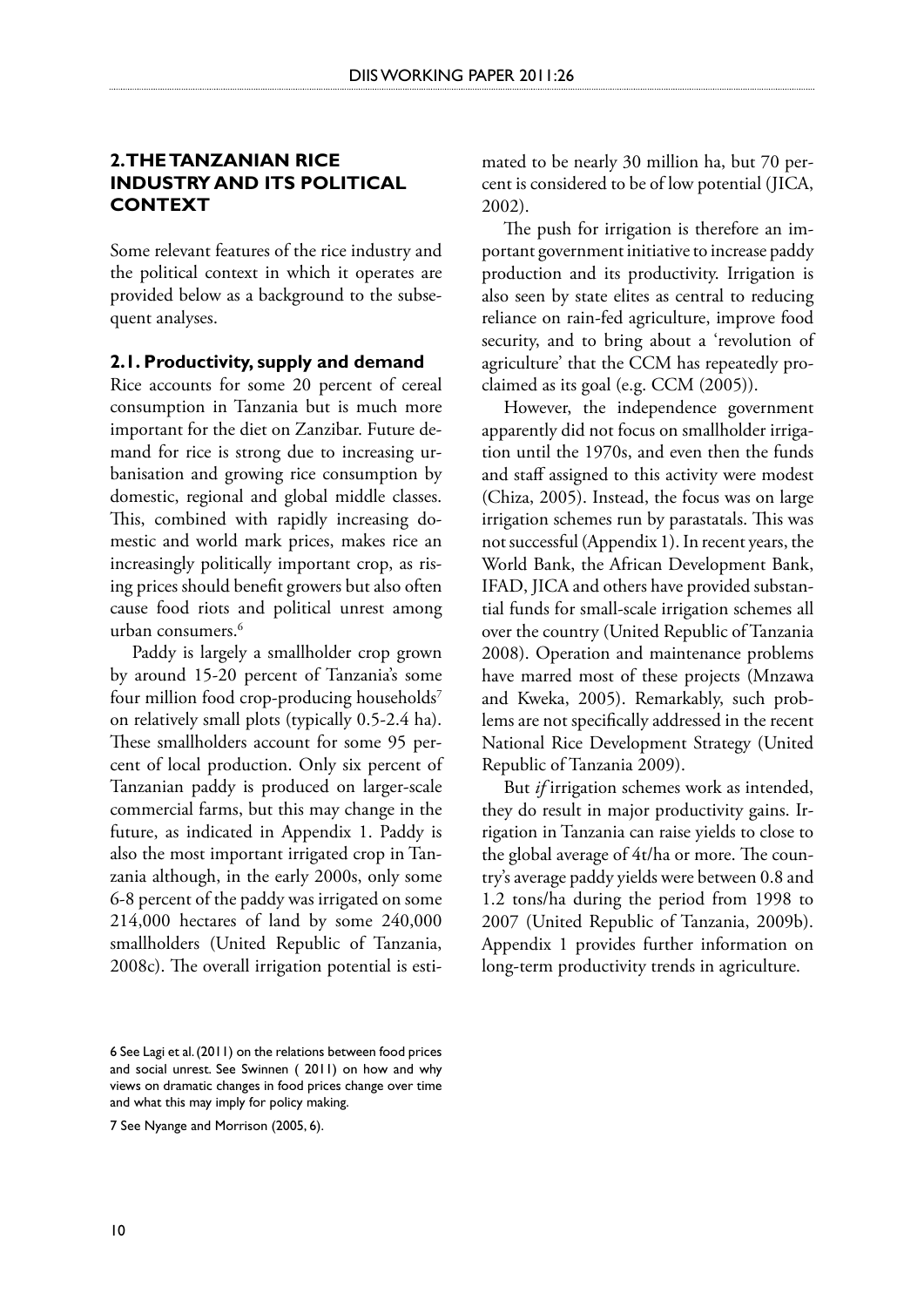Markets for rice in Tanzania are influenced by many factors<sup>8</sup> but information about them is poor. <sup>9</sup> Table 1 below shows supply and demand estimates for rice in 2001 and 2007. These two years are chosen because household food consumption data are available and because they cover the period when the 75 percent tariff was introduced.

Such data on Zanzibar are not available, but here demand outstrips supply by a much larger margin. In 2004, for example, local paddy production only covered some 10 percent of rice consumption on the isles (Revolutionary Government of Zanzibar, 2006).

Despite these data problems, the estimates in Table 1 point to several interesting features of the rice industry: (a) there *is* a need for import of rice to meet demand; (b) official imports fell dramatically following the introduction in 2005 of the 75 percent tariff; (c) domestic retail rice prices increase fairly modestly despite the decline in legal imports; (d) world market prices are significantly lower than Tanzanian retail prices; and (e) rice prices in neighbouring countries are higher than in Tanzania.

#### Table 1. Demand and supply of rice (1000 tons) and price levels, 2001 and 2007

|                                                                                                | 2001  | 2007     | <b>Notes</b> |
|------------------------------------------------------------------------------------------------|-------|----------|--------------|
| Total domestic demand                                                                          | 682   | 982      | a            |
| Total domestic supply                                                                          | 589   | 818      | a            |
| Total rice deficit                                                                             | 93    | 164      |              |
| Official import of rice                                                                        | 190   | $\Omega$ |              |
| Official export of rice                                                                        | 10    |          |              |
| Surplus/deficit based on official data                                                         | $+87$ | $-164$   |              |
| Retail price. Current prices (shs/kg)                                                          | 410   | 720      |              |
| Retail price. 2001 prices (shs/kg)                                                             | 410   | 467      |              |
| World market price compared to domestic retail price (percent)                                 | 42    | 57       | е            |
| Cross-border price - Kenya and Uganda prices compared to do-<br>mestic retail prices (percent) | n.a   | 129      |              |

**a:** *Total milled rice production and per capita consumptions figures from United Republic of Tanzania (2009b). The latter were consistent with results from household budget surveys of 2001 and 2007 provided by Hans Hoogeveen, the World Bank.*  **b:** *FAOSTAT.* **c:***. Morrissey and Lyeraro (2007) and own data.* **d:** *Food price index from United Republic of Tanzania (2010d).* **e:** *see Figure 1 below.* **f:** *see Table 4 below.*

 Anderson and Masters (2007) show that rice (together with sugar and milk) are by far the most assisted agricultural industries in both rich and developing countries alike (see also Binswanger-Mkhize and Gautam 2010, Table 1.7). Ponte (2002) and Cooksey (2003) provide general analyses of Tanzania's agricultural markets. Recent analyses of rice value chains in Tanzania include Oxfam (2008), USAID (2010) and Tanzania Agriculture Partnership (2011).

9 There are at least nine different official sources on rice/ paddy production over the last 10-15 years. In addition there are four different sources for rice imports. They all differ *even* with respect to broad trends (Therkildsen, 2009). See also Ponte (2002).

Based on these findings, the closing down of the imports of pre-2005 magnitudes following the introduction of CET (as the official import statistics in table 1 suggest) should have resulted in major rice shortages – or rapid price increases. There is no indication of the former during the 2001 to 2007 period (United Republic of Tanzania, 2010d) and rice prices did not increase rapidly, as shown in the table. Smuggling of rice into Tanzania must therefore have helped to close the deficit. This is exactly what happened, as shown in section 4.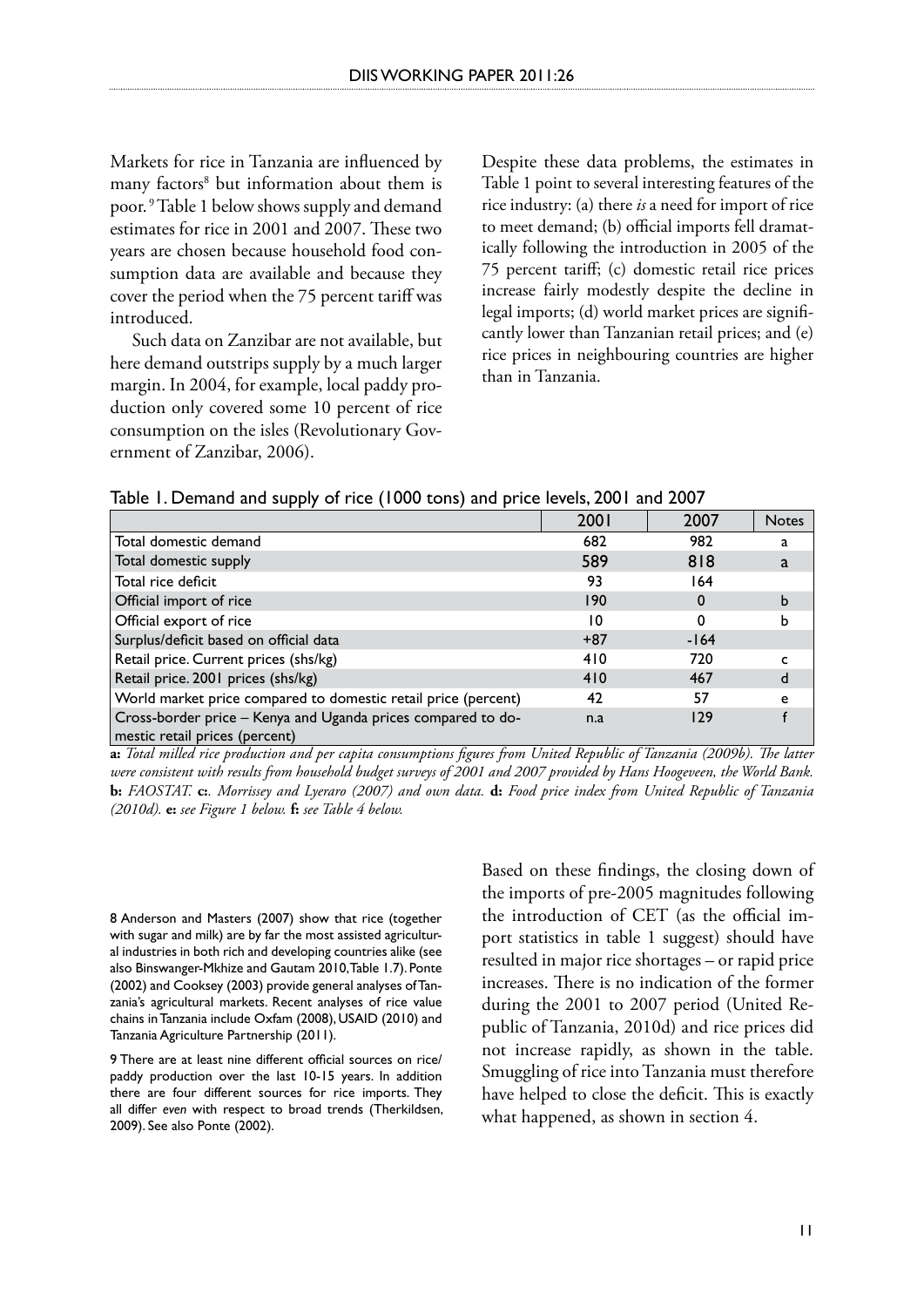Comparing Tanzanian to world market prices indicates an economic rationale for such imports (Table 1) depending on the extent to which the import tariff is complied with. Moreover, the difference between price levels in Tanzania and neighbour countries indicates that some of the imported/smuggled rice may be re-exported. Cross-border trade in rice, for example, is low according to official statistics, but illegal exports can be substantial.<sup>10</sup> It is also important to point out that it is mainly price differentials that drive import/smuggling of rice – not consumer tastes for imported rice as is the case in many other countries (see for example Third World Network (2006)). Although many Tanzanian consumers prefer certain local rice varieties that sell at a pre $mium<sup>11</sup>$  it is the less affluent urban population that consume cheaper rice, despite it being less tasty and aromatic. In urban markets, therefore, cheap world market rice competes with such cheaper local varieties (Nyange and Morrison 2005, 5).

Cheap imported rice made up almost half of the total volume of marketed rice before 2005. This exerted significant downwards pressures on domestic market prices (Nyange and Morrison 2005, section 8.1.2) and – by implication – on farm-gate prices. With the switch from legal to illegal imports after 2005 (see section 4 in this paper) a similar analysis cannot be made now because the precise magnitude of smuggling is unknown, but the causal mechanism remains the same.

Because rice is consumed by many price-sensitive urban consumers, and food accounts for two-thirds of household consumption (United Republic of Tanzania, 2010d), rice supplies to such areas is politically sensitive. Rice is a "political crop" as was repeatedly stressed by several observers - from politicians and central-level bureaucrats to traders and local extension staff in the villages.

### **2.2. The political context**

In Tanzania the ruling elite is centred in the leadership of the party, CCM. The ruling coalition comprises of factions of the ruling party, the bureaucracy, and the military. Conflicts among strong factional elites *within* the ruling elite, and between factions of the higher and lower levels of the ruling coalition (the sub-national party machinery and local- and villagelevel governments) are gaining strength following the reintroduction of multi-party elections in the early 1990s. Opposition parties are excluded from influence and remain weak except on Zanzibar, while economic entrepreneurs are few and poorly organised. This is especially the case for smallholders. Their power vis-à-vis the ruling coalition and the ruling elite is weak. In contrast, a few crop importers/traders have close relations to the ruling elite (Therkildsen and Bourgouin, 2011). Just a handful of them account for 75 to 90 percent of imports. They have – as shown later – clearly benefited from the low compliance with import restrictions.

To understand the political economy of the rice industry, therefore, the political importance of the Union with Zanzibar is central as is the growing power of lower-level factions of the ruling coalition, and the relations between the ruling elite and producers and traders.

Zanzibar continues to play an important role in Tanzanian politics because of its Union with the mainland. The Union government is, for example, responsible for external affairs; ex-

<sup>10</sup> Interviews with authorities in Kilimanjaro region, October 7, 2009. In previous years TRA claimed that this trade was insignificant (Nyange and Morrison 2005, 50).

<sup>11</sup> Also public institutions (schools, hospitals) prefer – and generally buy – locally produced rice. This is shown by a small survey of rice supplies to such institutions conducted in Dar es Salaam ultimo 2010.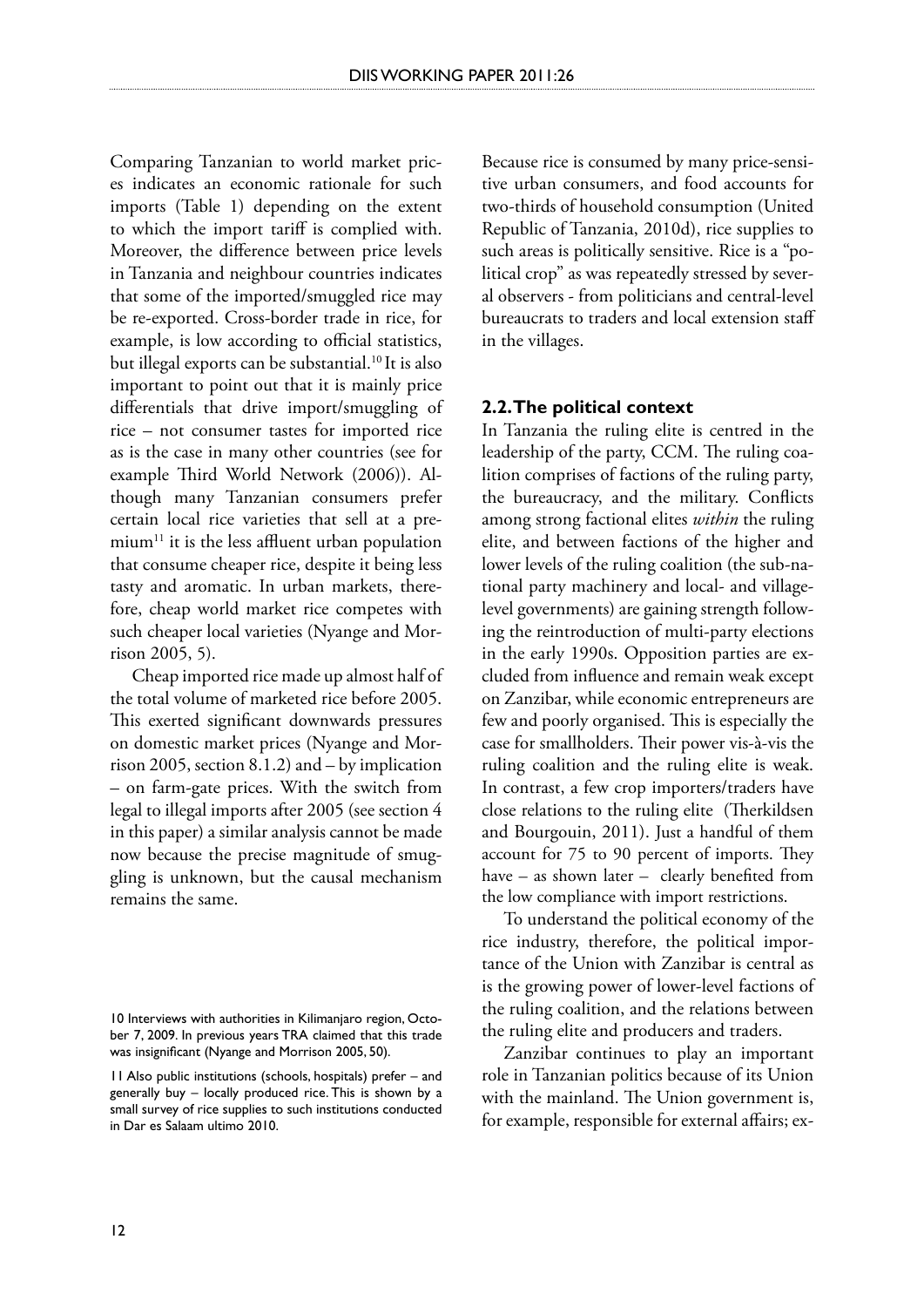ternal trade; harbours; and income, corporate, customs and excise taxes, as well as matters related to the East African Community. However, the extent of Zanzibar's sovereignty to deal with its own affairs is sometimes ambiguous, often conflictual, and continually evolving within the constitutional framework for the Union. Furthermore, established in 1964, many in the leadership of CCM today regard the party as the guardian of the Union and an important legacy of the Nyerere era. But multiparty elections have been very close fought since they were introduced in the early 1990s. Consequently, the possibility that CCM may lose power to the opposition on the isles has become very real. This is regarded as a threat to the Union and to the hegemony of the CCM. Ensuring the supply of cheap rice to Zanzibar is therefore important for winning elections on the isles. Such supplies – which are highly dependent on the import of rice, as shown above – is not just a matter for the CCM on the isles and the Government of Zanzibar to deal with. They also depend on how TRA ensures that the CET is complied with and how it deals with the smuggling of rice into the union.<sup>12</sup> As shown later, TRA has failed to enforce tariff compliance and to clamp down on smuggling – not because it lacks administrative capacity, but because it is loyal to its political masters.

The growing power of lower-level factions of the ruling coalition is also important for understanding the political economy of the rice industry. For the local governments – almost exclusively controlled by CCM – implement the irrigation programme of the government. The sources of their rising power are manifold. First of all, they have substantial power in land allocations, and almost all village governments are closely related to the ruling party, CCM (Tidemand and Msani, 2008). And although higher-level bureaucrats and politicians often intervene in land allocation cases, village leader consent is crucial. Lerise (2005) gives a detailed account of how such processes have caused many conflicts between villagers around an irrigation scheme benefiting local elites in the process. Such conflicts are also important in the irrigation schemes now being constructed under the ASDP. Equally important, lower-level factions are increasingly being used by the political leadership and individual CCM politicians to help to mobilise votes. And finally, lower-level factions of CCM are important in the internal party nomination for political office, and this gives them increasingly power to influence individual politicians' access to power (Therkildsen and Bourgouin 2011). This rising power of the lower-level factions reduces the power of the ruling elite to enforce policy decisions that it prioritises.

Finally, relations between the ruling elite and producers and the relevant entrepreneurs are important because – as argued in the introduction – good economic outcomes depend on close relations based on mutual interests between the ruling elite and such entrepreneurs. Good economic outcomes also require the ability of the ruling elite to create pockets of bureaucratic efficiency to implement specific policies. However, smallholder paddy growers are poorly organised. During the one-party rule all major agricultural organisations were weakened, absorbed or co-opted into the ruling party. Lindemand and Putzel (2008) see this as a result of inclusive elite bargaining, but the extent of authoritarian coercion in this bargaining should not be underestimated (Wangwe 2010, 9). Political liberalisation of the 1990s opened up for the freedom of association (Tripp, 2000). One large farmer-based organization – partly outside the realm of CCM

<sup>12</sup> Since 1998 the Zanzibar Revenue Board is the prime collection agency of the Government of Zanzibar for all revenue sources other than customs, excise and income taxes.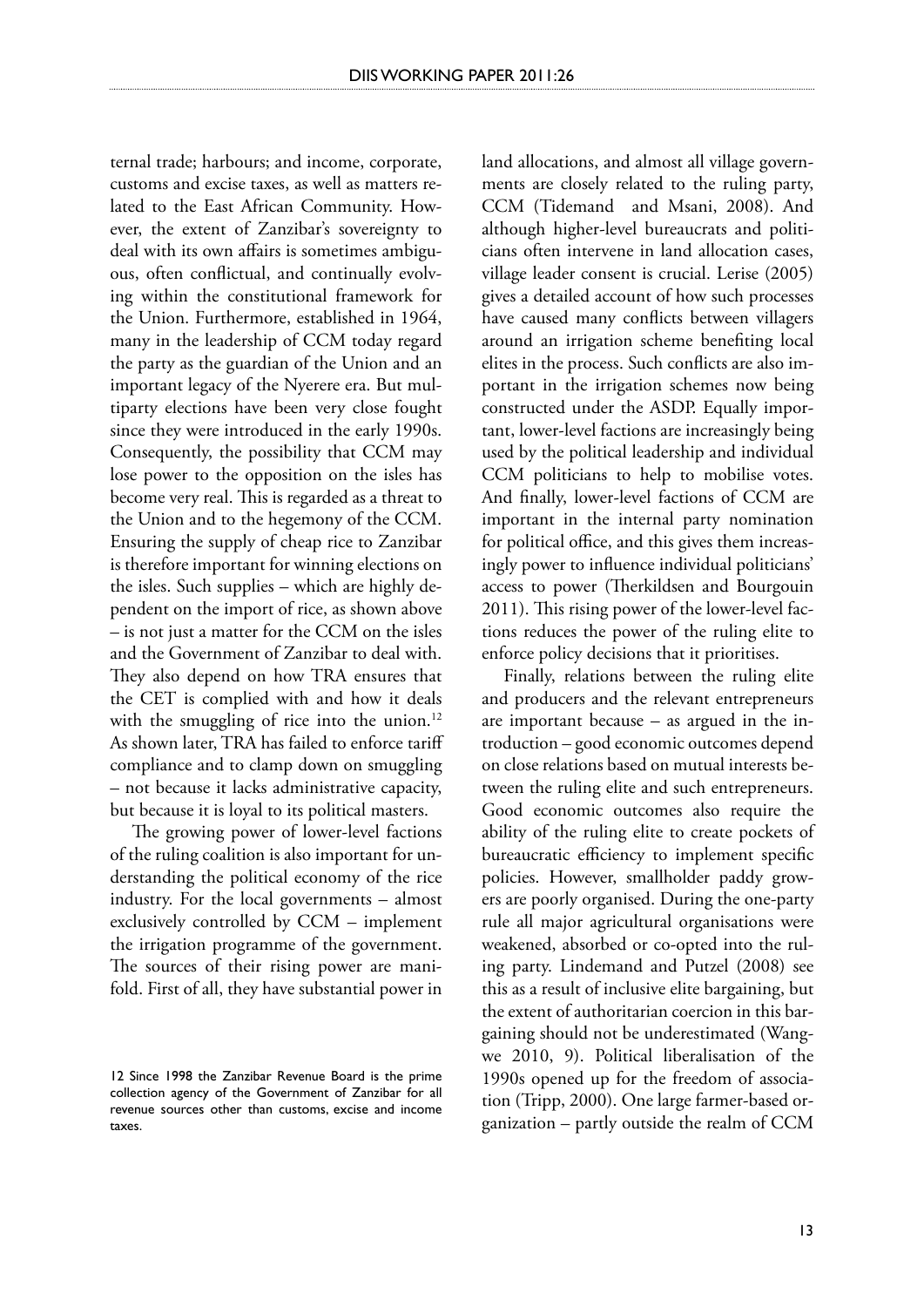– is emerging, $13$  but apart from a few local rice growers associations, typically organised around the warehouse receipt system, $14$  there are few NGOs or farmer organisations working specifically with rice.15 Large-scale farmers do not have an association of their own. Being few, they tend to interact informally with government. Only a couple have become members of the TFA, TCCIA or ACT 16 (United Republic of Tanzania, 2008c). However, a fairly new organisation, Tanzania National Business Council (TNBC), supported by the World Bank and with the president as chair, brings together government and business people.<sup>17</sup>

Moreover smallholders – like most rural people – pay little or no tax following the abolishment of development levies in 2003 (Fjeldstad and Therkildsen, 2008). Only the large food importers – a handful of which control most imports, as mentioned above – are

13 MVIWATA *(Mtandao wa vikundi vya wakulima Tanzania)* seeks to organise full-time smallholders. Started in 1993 with support from the French government, it has expanded to cover 5,200 active farmers' groups in 25 regions with about 70,000 farming households (United Republic of Tanzania, 2008c). As an interest organisation it is still weak: thinly staffed and poorly financed.

14 On this system see United Republic of Tanzania (2010a).

15 Five larger NGOs are active in providing finance, while 13 supports various agricultural projects, but none of them have a significant national reach.

16 Tanganyika Farmers Association; Tanzanian Chamber of Commerce, Industry and Agriculture; and Agricultural Council of Tanzania, respectively. The latter is an NGO, but has close relations to government as its chief executive is a retired director of policy in the ministry of agriculture.

17 In 2009 TNBC proposed a significant change in the government's approach to agriculture: Agriculture first: Tanzania's green revolution ("Kilimo Kwanza"). It is strongly supported by some members of the ruling elite, but has not yet had significant influence on the rice industry, although this may change in the near future.

major employers and important tax payers.<sup>18</sup> This constellation of producers with limited holding power and more powerful oligopolistic traders is a key characteristic of the rice industry that has important implications for the implementation of the double-decision and the use (and misuse) of government's capacity for enforcement.

# **3. The push for irrigation**

The purpose of this section is to describe the emergence of irrigation as a major state-driven initiative to boost Tanzania's rice industry. Because this initiative is closely related to the formulation of ASDP, this programme is introduced first, followed by the analyses of the President's intervention in this process.

ASDP is the government's main agricultural initiative of the 2000s. Some 60 percent of the agricultural sector budget went into the programme during its first four years (United Republic of Tanzania, 2011). The programme aims to increase productivity in the agricultural sector, to attain growth in agricultural incomes and food security, and to alleviate poverty. Based on the premise that the top-down state-centred approach to agricultural development had failed in the past, ASDP builds on five guiding principles: empower farmers to control and influence public investments and extension services; enable the private sector to compete for sector service provision; decentralise implementation using local authorities,

<sup>18</sup> Among them are Bakhresa Food Products; Export Trading Company; Fidahussein & Company; and Mohammed Enterprises. They employ thousands of workers and are on TRA's "large taxpayer" list. The 410 companies on this list contributed almost *half* of total taxes in 2007, up from onefifth in 2001 (Therkildsen and Bourguin 2011, section 5.1).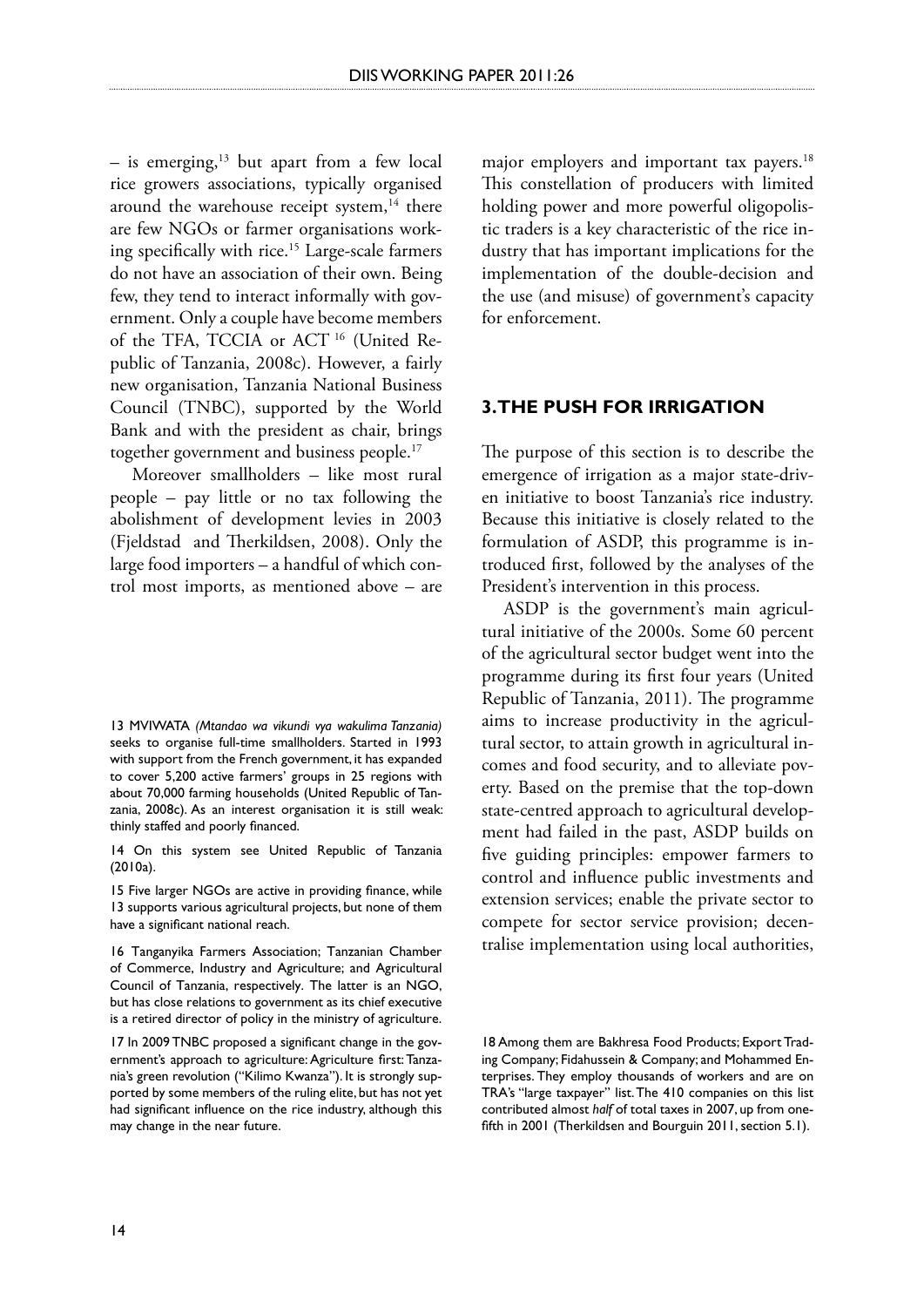and provide them with funds through central government transfers based on their performance; integrate donor support to the sector in the government system; and immediate roll out of the programme to the whole country.

The coordination of the programme is located in the ASDP secretariat – an inter-ministerial coordination unit headed by the Ministry of Agriculture – but most of the implementation is done through the 132 local authorities. They spend two-thirds of the ASDP investment budget (United Republic of Tanzania 2011, Table A16). A National and a District Irrigation Development Fund (NIDF and DIDF) have been established to screen and allocate funds for the irrigation component of the ASDP, as explained below.

Irrigation is the largest component of the ASDP following the president's intervention in 2005. Its total budget (on paper) is USD 1,930 million over a seven-year period of which some 80 percent is allocated to irrigation. This entails a massive four-fold expansion of irrigated land within five years (one million hectares of additional land). ASDP is funded – according to the proposed budget – by the government (75 percent – mainly for irrigation), donors (13 percent – mainly for non-irrigation activities) and farmers (12 percent). Implementation started in 2006 but actual investments in irrigation have been much lower, as explained below.

The programme is also one of the first agricultural SWAps in Africa. It reflects, perhaps, Tanzania's position as a donor darling in the early 2000s. The main donors (in approximate order of their commitments) are: the World Bank, African Development Bank, IFAD, Japan and Ireland. <sup>19</sup> The EU and Denmark provided minor funds at the start ASDP, but then withdrew support, although the EU may now be returning.

# **3.1. The process of formulating the irrigation component of the ASDP**

The ASDP spells out the operational implications of the Agricultural Sector Development Strategy (ASDS) of 2001, which, in turn, is based on the Agricultural and Livestock Policy and Cooperatives Development Policy of 1997. Formulation of the ASDS was a condition to qualify for HIPC (Holtom, 2003). It only has this to say about irrigation: "Encourage farmers to focus on integrated soil and water management by sub-soiling water harvesting, and use of appropriate husbandry practices to promote the optimum use of water resources" (United Republic of Tanzania, 2001).

ASDP was launched in 2006. It therefore took almost 10 years from the policy making began until the programme reached the implementation stage. The process was conflictual. Holtom (2003, 284), who followed the process until 2002, concluded that in the agricultural sector "a heavy handed approach by donors coupled to a continuing discursive divide (crudely neo-liberalism vs. the Arusha discourse's statism) and an array of vested interests opposed to reform, led to the collapse of even a semblance of 'partnership.'"

<sup>19</sup> Commitments by donors to the ASDP Basket Fund for the period 2006-2013 include: the World Bank (USD 90 million), the African Development Bank (USD 60 million), IFAD (USD 36 million – initial), the European Union (USD 8.5 million), Irish Aid (USD 1 million – initial), and the Embassy of Japan (USD 3 million). The domestic contribution is expected to amount to USD 51.9 million (USD 28.7 million from the Government and USD 23.2 million from the beneficiaries). http://www.ifad.org/operations/pipeline/pf/tan. htm (accessed December 30, 2008).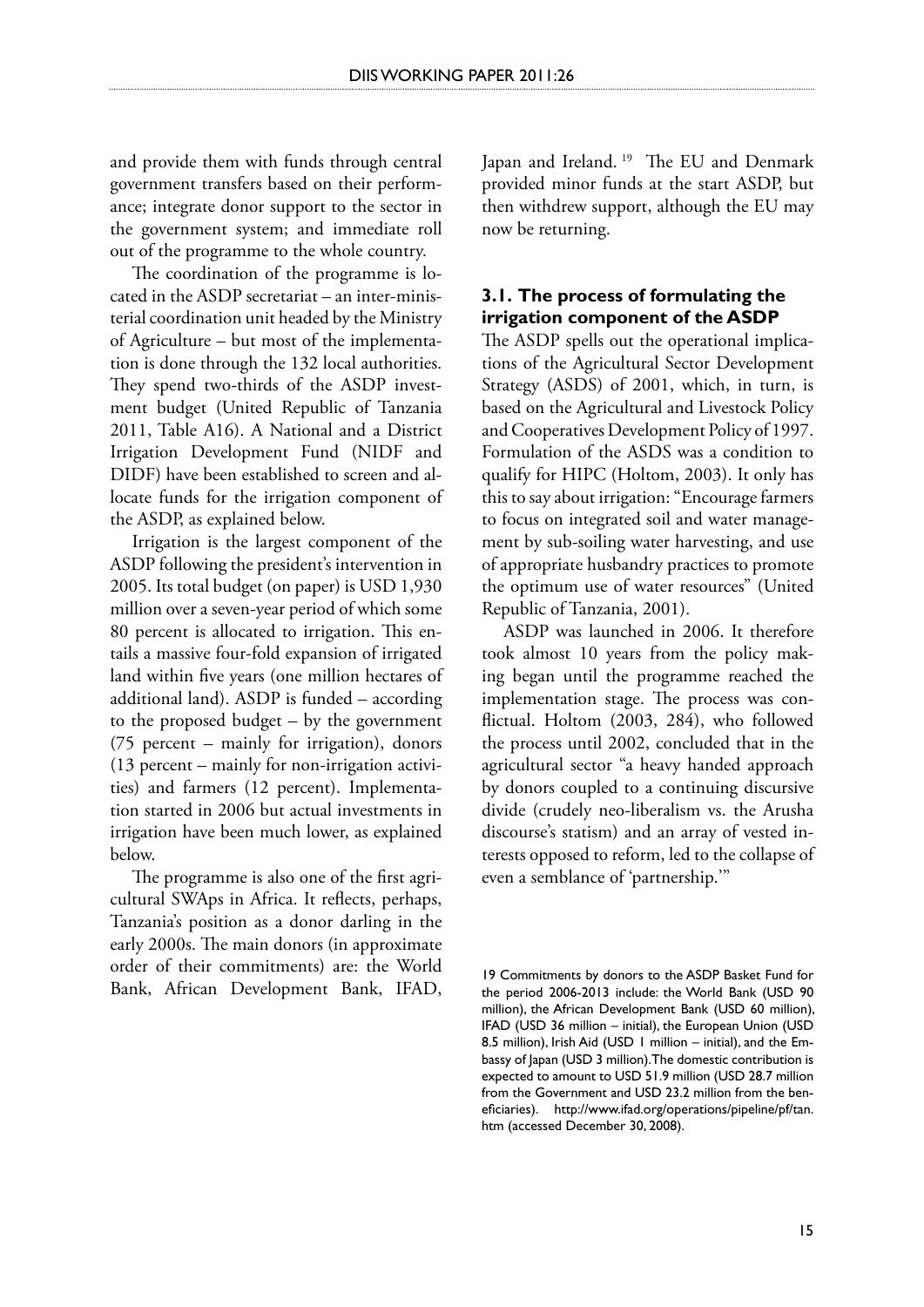Not surprisingly therefore, many major contentious issues emerged during the ASDP formulation process. Some have particular importance for irrigation: (a) donors envisaged private investors as important drivers of irrigation, while government saw irrigation as basically a public investment; (b) agricultural ministries envisaged an active role for themselves in the implementation of the ASDP, while donors wanted them to focus on policy making, monitoring and evaluation; (c) donors wanted local authorities to be the main implementers of the ASDP, but the agricultural ministries resisted that; (d) some donors proposed a complete overhaul of agricultural extension services with more emphasis on farmer empowerment, but these ideas were resisted by the ministry of agriculture and eventually watered down; (e) the government – directed by the president – suddenly wrote a large irrigation component into the ASDP at the end of the four year ASDP preparation process, but donors responded by simply withdrawing most support to the irrigation component of the ASDP, as explained below.

The very high priority on irrigation came at the end of the formulation of the ASDP. To understand how this came about, the CCM election manifesto published in August 2005 is a good place to start. Supposedly, this document provides some guidance to the government's policy making and implementation work. On irrigation, the manifesto clearly focuses on small- and medium-scale irrigation based on targets set in the National Irrigation Master Plan (NIMP) of 2002. This plan sets a 25,000 ha target for new irrigated land per year.<sup>20</sup> However, irrigation was *not* a central issue in the manifesto. Nor was irrigation a major election campaign theme and it was not pushed by members or groups of the ruling coalition.

This is remarkable given events that took place just before the ASDP was finalised at the end of 2005. During that period the president-in-waiting, Jakaya Kikwete, toured all ministries. At the meeting with employees of the Ministry of Agriculture, Food Security and Cooperatives and the minister, Joseph Mungai (a CCM old timer who has held several major ministerial posts), the minister proposed that 5 million hectares of additional land should be irrigated within 10 years. The president said that it would be more realistic to go for a one million hectare target over five years.<sup>21</sup> This was a huge jump from the total of around 50,000 ha of land actually irrigated during the previous five years – and from various targets set in earlier drafts of the ASDP and in the NIMP.22 Nevertheless, the president's one-million-hectare target was written into the ASDP and announced in the president's inauguration speech primo 2006.

There is no indication that the decision made at the president's meeting with ministerial staff was in any way prepared. Indeed, senior technical staff involved with irrigation had not been consulted and were taken by surprise. The president's decision came out of the blue, as one of them said. Staff did not consider the

<sup>20</sup> NIMP was prepared by Japanese consultants. They concluded that the potential area for irrigation in Tanzania is almost 30 million ha (31 percent of Tanzania's land area) of which 2.3 million ha are of high potential. They also concluded that the capacity to exploit this potential is limited (JICA 2002).

<sup>21</sup> Interviews with Ministry of Agriculture staff on August 1 and 22, 2008, and on September 17, 2009.

<sup>22</sup> In NIMP, a target on 405,000 hectares of (additional) irrigated land within 15 years was considered feasible.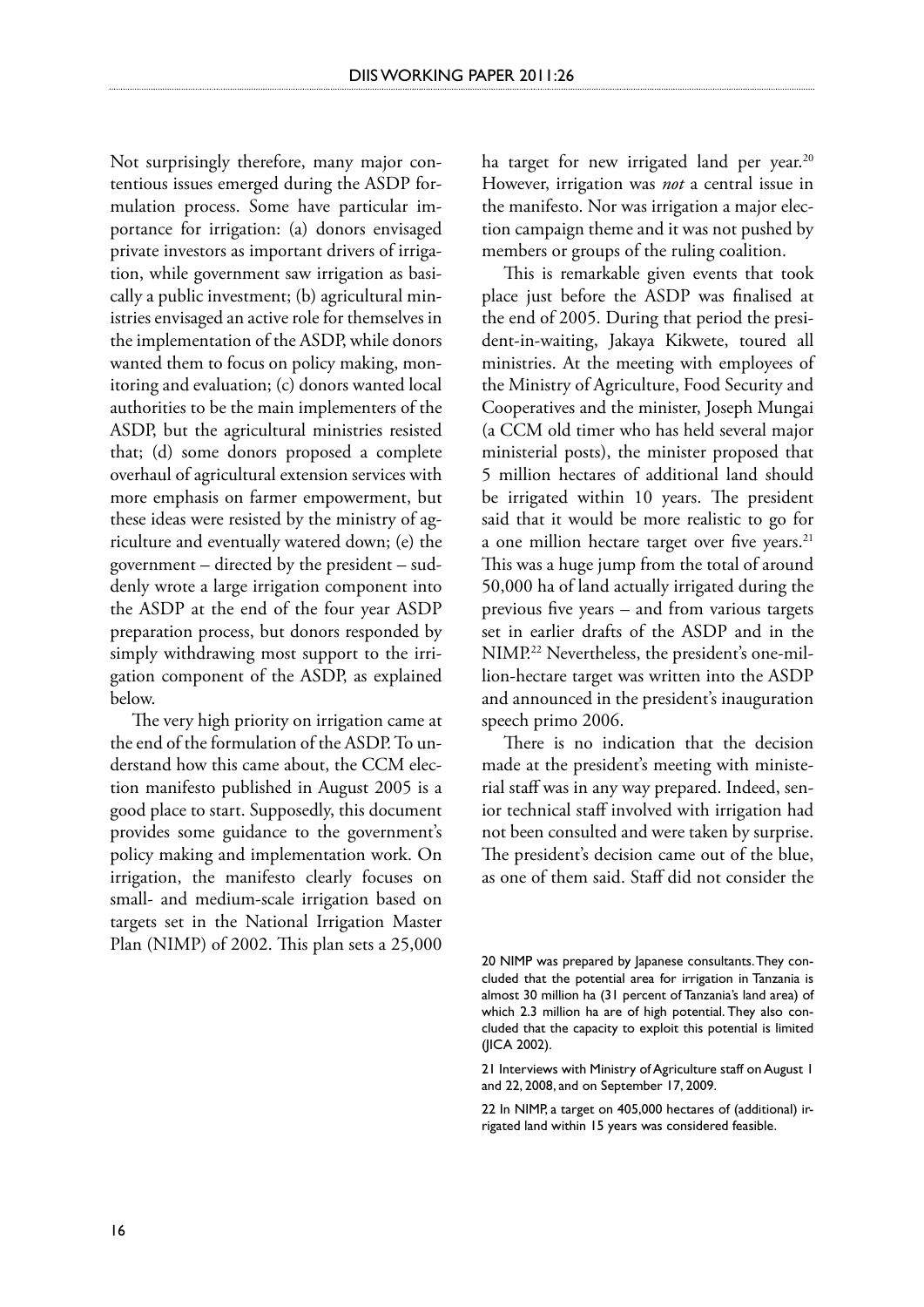target to be a credible commitment, but no one questioned it openly. The technocrats were simply bypassed.

So were the donors – and they were sceptical. The huge focus on irrigation in the final ASDP was perceived by some donors as a turn away from a private sector-led approach to agricultural development. Donors also had strong reservations about the capacity of the government to implement a rural irrigation investment programme of this scale. These controversies led to a split into two ASDPs. One is a national irrigation plan funded by the government (it hardly finances anything else). The other part is a much smaller donor-supported programme for non-irrigation agricultural activities funded by the ASDP basket fund, which explicitly excludes the large costs for irrigation as well as personnel emoluments and other charges (Wolter 2008, 24). Subsequently the World Bank has provided USD 65 million to irrigation development activities at district and national levels (United Republic of Tanzania, 2011) citing the importance of increased food security. Other donors are also increasing their funding of irrigation. "Donors come and go in irrigation, depending on their interest… now climate change brings them back" as one experienced irrigation engineer said.<sup>23</sup>

It is also interesting that the announcement of the president's irrigation target came at the end of a long ASDP preparation process (started in the late 1990s), which had involved "intensive consultation with stakeholders at national and grass root levels with the objective to review the [agricultural] sector performance, factors contributing to dismal performance of the sector and recommend strategic interventions critical to restoration of profitability" (as stated in the ASDS (United Republic of Tanzania, 2001)).

Such consultative workshops are now mandatory for the formulation of major policies but there is little evidence of close state-business engagements in these events, although agricultural and farmer associations and some NGOs were invited to participate. Often they showed up24 but the workshop consultations were certainly not negotiations. The meetings served mainly to inform participants about the intentions of government – although reactions from the audience sometimes lead to modifications.25 There is no indication that serious negotiations about the formulation of the ASDP took place away from these consultative workshops either. Tanzania has no strong organised lobby group for irrigation, rice growing or milling to exert such influence.

Real negotiations about the content of the ASDP were done by middle-level ministerial staff and donor consultants (and their clients, the donor representatives) over a five year period from 2001 to 2006. The first part of this process lead to the ASDP framework paper in 2003 and was largely prepared by ministerial staff assisted by a Tanzanian and an expatriate consultant. The subsequent process (2003- 2006) was dominated by donor representatives and their consultants and ended with the ASDP document.26

Major multilateral donors (World Bank and IFAD in particular) *did* involve staff with substantial experience in agriculture in these preparations. In contrast, several bilateral rep-

<sup>23</sup> Interview, October 1, 2009.

<sup>24</sup> Allowances are clearly an important motivation for attendance. They have exploded in recent year (Twaweza, 2009, Valentine, 2006 ).

<sup>25</sup> Interviews, August 15 and 16, 2008, in particular, but this assessment is shared by many others.

<sup>26</sup> The Minister of Agriculture, during a visit to Rome in 2002, requested IFAD and the World Bank to get involved in the ASDP preparations (personal communication, September 2011).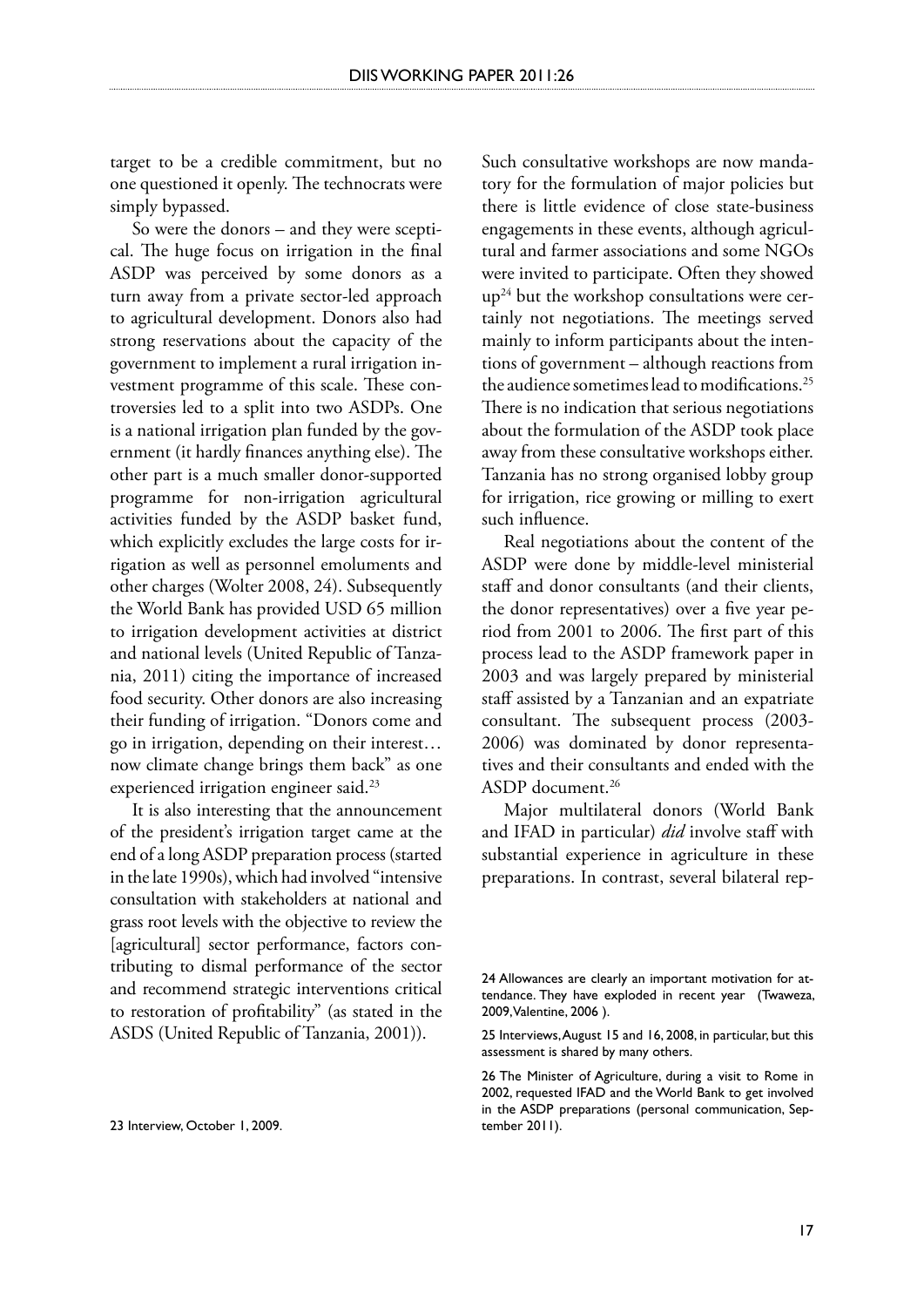resentatives in the working groups were generalists without much background in agriculture. Some had little experience in Tanzania. This explains perhaps why the negotiations about ASDP focused much more on procedures for operating a sector basket fund than on the substantial technical content of the ASDP (see also Greeley (2007) and Wolter (2008)).

 Some of the conflicts in this process have already been mentioned. They were sometimes acrimonious. In the initial preparations of the ASDP, for example, a phasing of its implementation was planned (United Republic of Tanzania, 2011) but this was later changed so that ASDP was rolled out country-wide from day one. Moreover, the multilateral donors wanted a strong ASDP Secretariat with a high degree of independence from the line ministries to implement the ASDP. They regarded the agricultural ministries as less than enthusiastic about major agricultural sector reforms. Some of the bilateral donors shared this view, but in the name of ownership and the spirit of the Paris Declaration at the time – as one donor interviewee expressed it $2^7$  – they eventually sided with the line ministries to prevent the establishment of a semi-autonomous Programme Management Unit.

Consequently, a modest five person interministerial ASDP Secretariat was established. For line ministries were unenthusiastic about establishing a strong secretariat that could influence their own plans, budgets and activities and upset age-old inter-ministerial relations. Moris (1982) shows that this is a position that dates back to the 1970s at least. The first appointed coordinator, for example, was a protégé of Frederick Sumaye, the Prime Minister at the time. Several interviewees agreed that the secretariat staff and the coordinator in particular were neither influential nor sufficiently technically qualified. Some donors even wanted the coordinator removed and approached the Permanent Secretary. He refused their request as untimely interference in government matters.But this explanation is only one side of the story. A more substantial reason, according to several observers, was that the government was not satisfied with the ADSP itself (see below) and therefore did not want a capable secretariat that could push the programme ahead.

Donors – despite the disagreements among them – have also been active in subsequent policy making related to ASDP. They have, for example, pushed for the preparation of a National Irrigation Policy to guide the major push for investments in new schemes. This conditionality (now called "prior action") was part of the general budget negotiations in 2008.

A final observation about policy making is important. Apart from the president's personal intervention to push for a major public investment programme in irrigation, it is difficult to detect any fingerprints of other prominent members of the ruling coalition in the design of the ASDP. Mainly middle-level bureaucrats and donors were involved. Participants closely involved in the process confirm this. Neither the agricultural ministers nor the permanent secretaries seem to have played active roles, as explained in section 5.

# **3.2. Implementation of the irrigation component**

Construction and rehabilitation of schemes are mostly done through local government authorities (often through the contracting of construction companies). Technical assistance to design schemes is provided by the zonal offices of the irrigation unit in the Ministry of Agriculture (or Ministry of Water when they

<sup>27</sup> Interview with UNDP staff, March 16, 2009.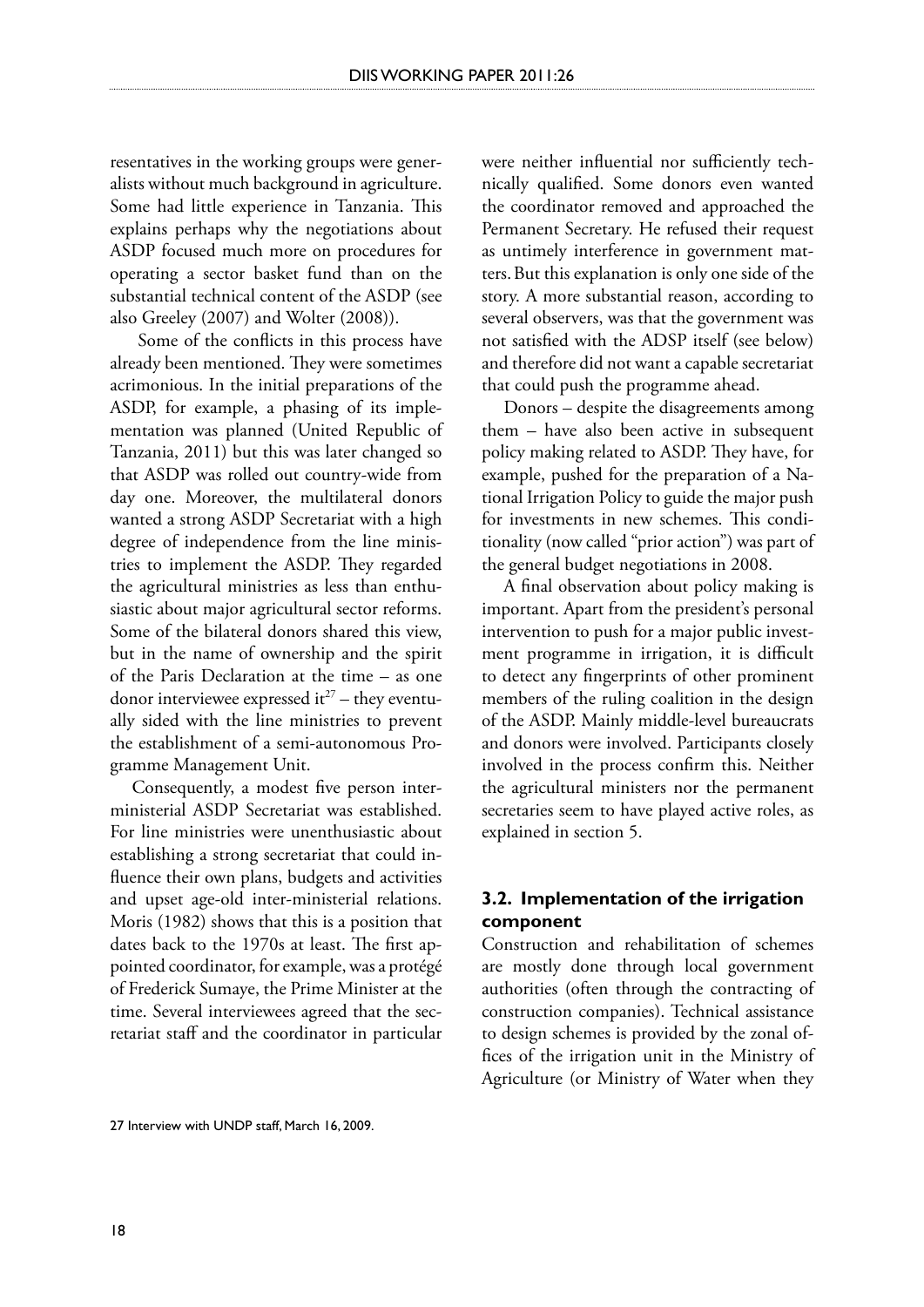took over responsibility). 28 No major recruitments and training to strengthen these organs were made when the push for irrigation began; various irrigation guidelines were also only slowly developed during the course of implementation.

Special arrangements were made to finance the expansion of irrigation. As already mentioned, NIDF and DIDF were established to allocate money on a competitive basis among submitted proposals. The former provides funds for larger schemes (preferably with private co-financing). DIDF funds proposals from local authorities for smaller investments (up to Tshs. 500 million per project, recently increased to Tshs. 800 million).<sup>29</sup>

However, implementation progress has been slow despite the rising number of proposals to DIDF. Moreover, age-old problems of irrigation development are not being addressed in the ASDP.Of the 225 schemes fully or partially equipped with irrigation infrastructure as of June 2010, *more than half* (120) were rehabilitated due to poor maintenance and 105 were new (United Republic of Tanzania 2011, 22). This is also clearly documented in the annual joint donor-government review reports.

The 3rd ASDP review mission of 2008, for example, found that "economic analysis of proposed irrigation schemes is not undertaken in most cases", so that investment allocations are not based on the comparison of productivity levels among the proposals. Many projects are started but receive insufficient funds for completion. There is no legal basis for the operation of DIDF and NIDF yet (the legislation seems stuck in Cabinet), so that cash flows over several years cannot be planned. This contributes to stop-go construction and the dragging out of project completion. Moreover, the mobilisation of private funds for irrigation investment through NIDF co-financing "has been unsatisfactorily slow" due to inadequate government funds to co-finance such public-private partnerships. Investors are also reluctant due to large "risks, lack of access to credit, unreliable water rights, land tenure and negative mindset and undesirable experiences with private investors, especially in cases where out-grower arrangement has failed" (United Republic of Tanzania, 2008a).

The 3rd ASDP review mission of 2008 also noted "with concern that all visited schemes had unsustainable arrangements for scheme operation and maintenance (O&M). The level of skills for a thorough O&M needs assessment is alarmingly low, and none of the schemes had established a proper O&M budget" (p. 33). Beneficiary contributions towards O&M are 10 to 20 times below "what is practiced in Asian countries and in Kenya," and also much less than needed to prevent inefficient water use and eventual scheme collapse (p. 33). Most visited districts did not make social and environmental assessments of proposed projects, lacked key environmental personnel, and therefore did not perform environmental assessment of irrigation investments. There are also substantial problems in ensuring that water rights are complied with and are consistent with available water resources. "A number of visited irrigation schemes produce only one crop per year and the land is idle for 7 months due to unavailability of dry season water right" (p. 33). Nevertheless, the fourth joint review

<sup>28</sup> These zonal offices are very thinly staffed. Currently there is only one agricultural economist in Morogoro zone; the remaining six zones have none. Each irrigation zone comprises on average of 15-20 districts. For details, see JICA (2002, appendix H).

<sup>29</sup> NIDF is run by the Ministry of Water and Irrigation. The DIDF Committee members are from the Ministry of Finance and the Agricultural Sector Line Ministries, the Water Basin Authorities, and the private sector. The approved budgets for DIDF and NIDF for 2008/09 were Tshs. 4.7 billion and 13.2 billion, respectively. No private investors have received funds from NIDF yet.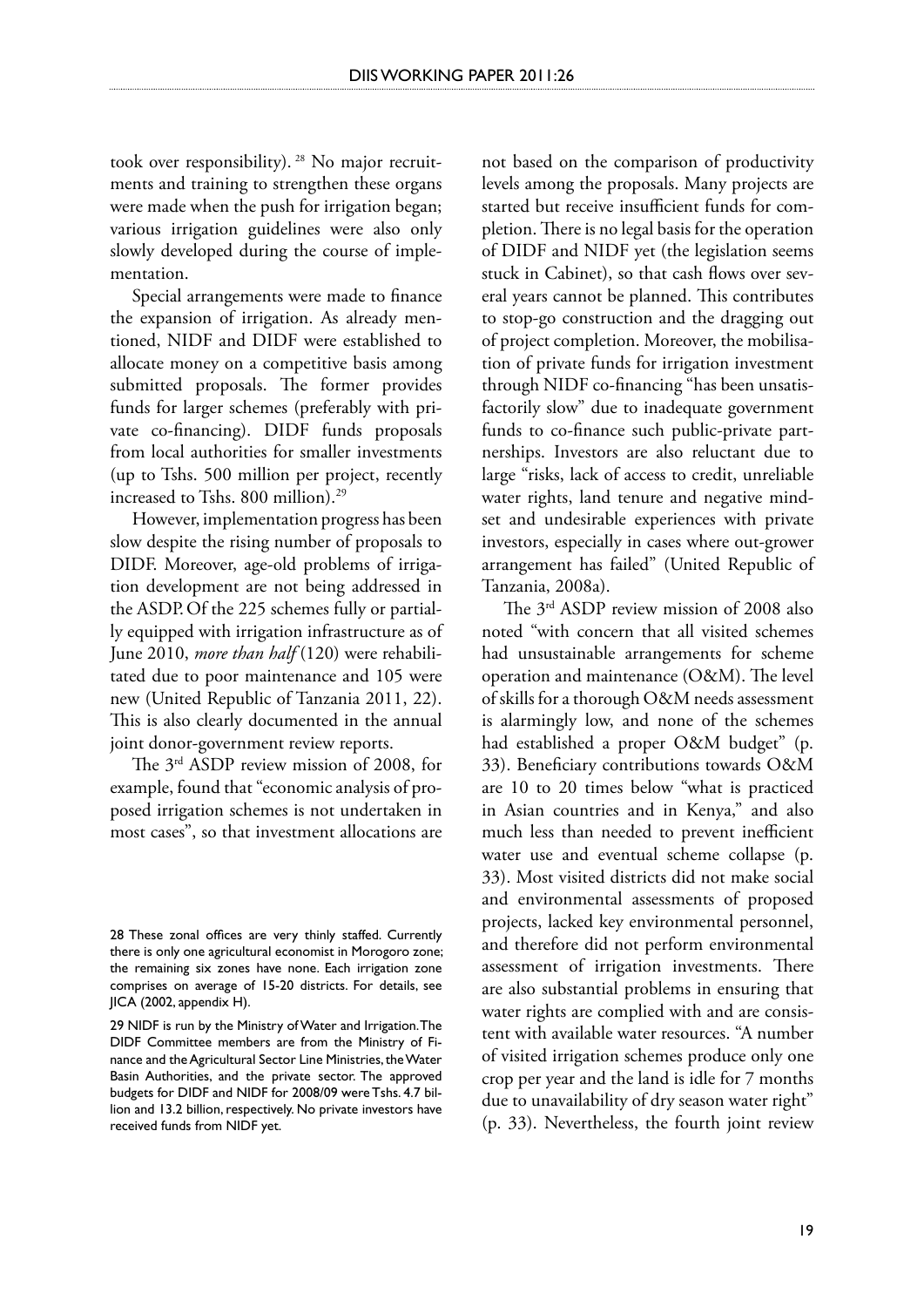"established that the programme implementation is *on track* and overall performance rated to be *satisfactory*" [underlining in original] (United Republic of Tanzania, 2009av).<sup>30</sup>

Neither the land and water right issues nor the dismal O&M problems identified since the start of the ASDP had been seriously addressed by 2010. The  $5<sup>th</sup>$  ASDP review mission, for example, visited 12 irrigation schemes. It noted that the majority of them were rehabilitations. Nevertheless, none of them had a O&M setup in line with ASDP guidelines. Thus, 10 out of 12 schemes did not have a functioning user organisation. Some farmers did seem to pay small contributions of their harvest to O&M, but none paid the stipulated 5 percent of average crop as stated in the O&M guidelines.

Interestingly, the review team underplays this in its main findings and recommendations. It simply notes "several shortfalls in most schemes, including inadequate understanding and application of the recently prepared guidelines." "The application of these guidelines at the field level is crucial to enhancing implementation performance and impacts of the irrigation sub-component to achieve the objectives of ASDP" (p. 23). Yet, no specific recommendations on O&M are made. The executive summary for the review does not mention these problems at all. As earlier reviews it simply concludes that "[o]verall, the findings of the review show that progress of implementation is satisfactory" (United Republic of Tanzania, 2010b, iv). Not even the 2010 evaluation of ASDP addressed the issue

(United Republic of Tanzania, 2011).<sup>31</sup> These reports clearly imply that it is more important to keep the programme going than to assure long-term results.<sup>32</sup>

The bias in favour of investments in physical infrastructure rather than in the sustainability of schemes is therefore prevalent across the board: the administrators of the investment funds; the local bureaucracies; and the review and evaluation teams (lead by government officials but with donor representation). This bias is driven by the possibilities for rents that such investments entail, by donor priorities in moving money, and by the focus on reaching physical targets, as explained in section 5.

# **3.3. Results**

Land under irrigation has increased by 15- 20,000 ha per year from 2005 – much less than planned in ASDP and even less than the output in 2004 before ASDP started (United Republic of Tanzania, 2008bTable 2, 2009a) – but still a considerable expansion. From a total of 264,000 hectares in 2006, irrigation was extended to 332,000 ha in 2010 (United Republic of Tanzania, 2010cAppendix 1, p. 8).33

The obvious explanation for this shortfall is that the government (and donors) allocated much less funds for irrigation than required to reach the presidential one-million-hectare target

<sup>30</sup> The main recommendation to deal with O&M problems was to "conduct ToT [training of trainers] to all relevant district staff on irrigation operation and maintenance (O&M) Guidelines" (p. ix).

<sup>31</sup> It paints a positive picture of the irrigation component of the ASDP. None of its recommendations deal specifically with the user-dimensions of the O&M issues.

<sup>32</sup> One Tanzanian donor-employed participant in the 2010 evaluation told how the visited irrigation projects were cherry – picked by the local authorities, and how there was a clear reluctance in the team to take decisions that would reduce funding (Interview, November 2010).

<sup>33</sup> These figures should be treated with care. It is unclear how existing but poorly functioning schemes and rehabilitated schemes are counted (United Republic of Tanzania 2011, 22).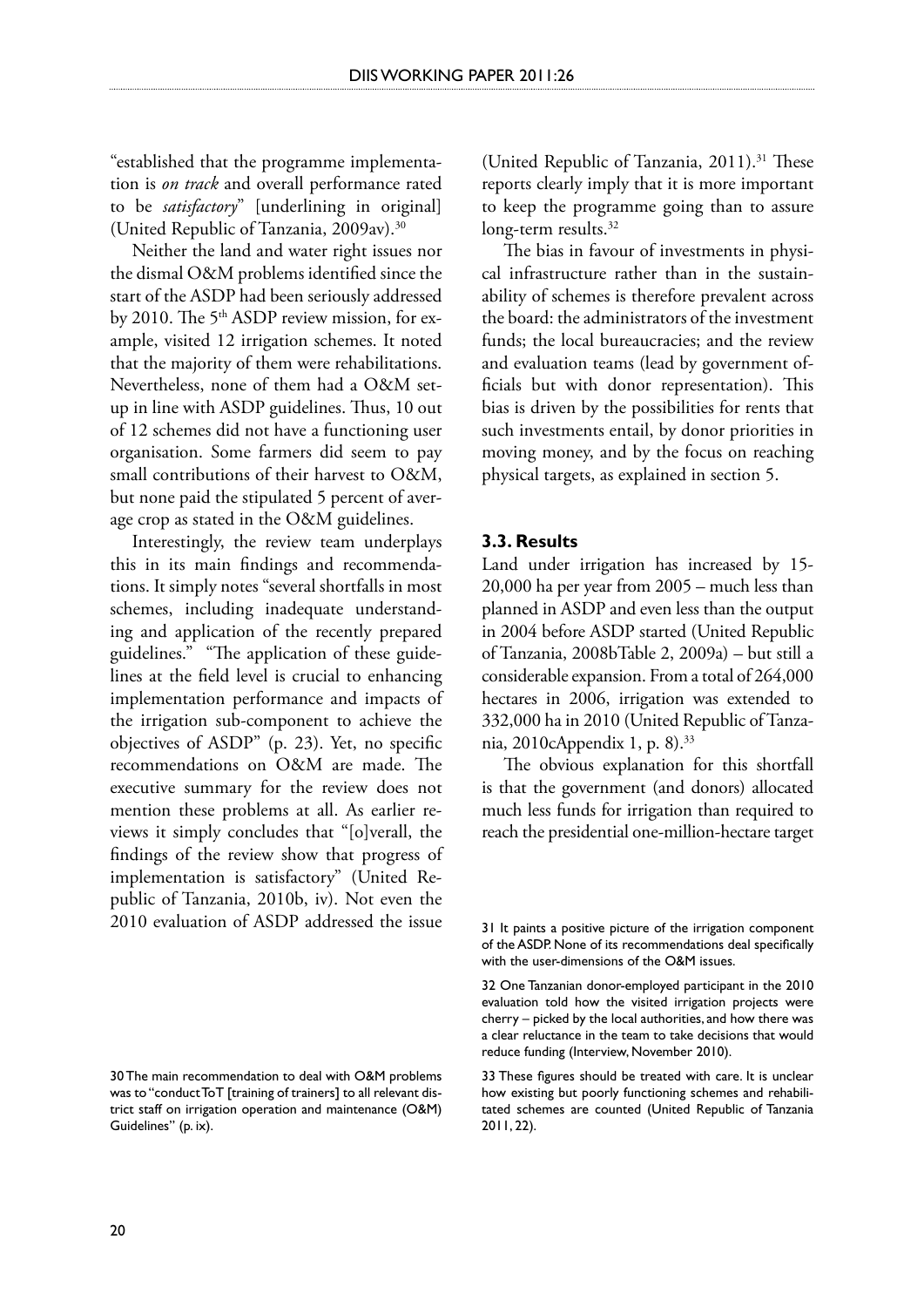written into the ASDP. But programme documents show that there are significant capacity problems as well – even at the current funding level. Many of these (such as shortage of staff with irrigation skills) cannot be addressed by short-term allocation of funds. In addition, problems of operation and maintenance, water rights, and land use and land rights are significant. Neither the institutional machinery established to implement the ASDP – nor interventions from members of the ruling coalition itself – are clearly addressing these major problems. A major rural investment programme was launched by the president, but the many implementation problems are left to the bureaucracy to sort out.

There is insufficient information to assess if the allocation of funds for irrigation is systematically rewarding specific factions – favouring CCM-controlled districts and 'punishing' opposition strongholds, for example. The theoretical literature on this is divided and attempts to analyse budget allocations across districts in Tanzania to prove that funds are strategically used are not convincing (Bourgouin and Therkildsen 2011). However, field research in one district confirmed a consistent pattern in how infrastructure investments tend to be decided: efforts are made to benefit as many constituencies as possible (see also Therkildsen, 2000a). Consequently, limited funds are spread thinly across many schemes. The result is a backlog of unfinished schemes that take years to complete before they can produce benefits for the target populations.

There is no indication that local farmer associations – or farmers associations in general – have much influence. $34$  Indeed, in many schemes they hardly exist. The conclusion is that micro-level decision making and implementation on irrigation schemes is influenced by district-level bureaucrats (with local politicians mainly interested in attracting irrigation projects to their constituency).

Who these beneficiaries of the ASDP-funded schemes are is unclear. Even the detailed irrigation review reports and the recent evaluation report do not provide much information. They do, however, show that the number of beneficiaries per hectare of land irrigated vary enormously. Both these observations suggest that the poverty alleviation paradigm, which supposedly underpins Tanzania's development strategy (Rweyemamu 2009), including ASDP, does not affect implementation to any significant extent. If it did, attempts to assess who the beneficiaries are would have been made.

It belongs to the picture that the intended beneficiaries of the irrigation investments actually *do* benefit from the ASDP irrigation programme *despite* its neglect of O&M and other problems, albeit *only* in the short term. Thus, in some districts visited by the review teams, paddy yields have "increased from 2.5 tons/ha in 2006/07 to 7.5 tons/ha in 2009/2010" (United Republic of Tanzania, 2010biv). However, neither the stipulated 20 percent user contribution to construction nor user payments and O&M responsibilities are enforced, as shown above. Growers enjoy rents – but they are likely to be temporary.

# **4. The push for protection of the local rice industry**

The purpose of this section is to describe how the push for tariff protection of Tanzania's rice industry came about and to document – to the extent that this is possible – the results of this decision for the rice industry. It is a fairly

<sup>34</sup> Some see this as (yet another piece of) evidence that a key problem in agriculture in Tanzania is the lack of farmer empowerment and the failure to reform the extension service (interviews September 2011).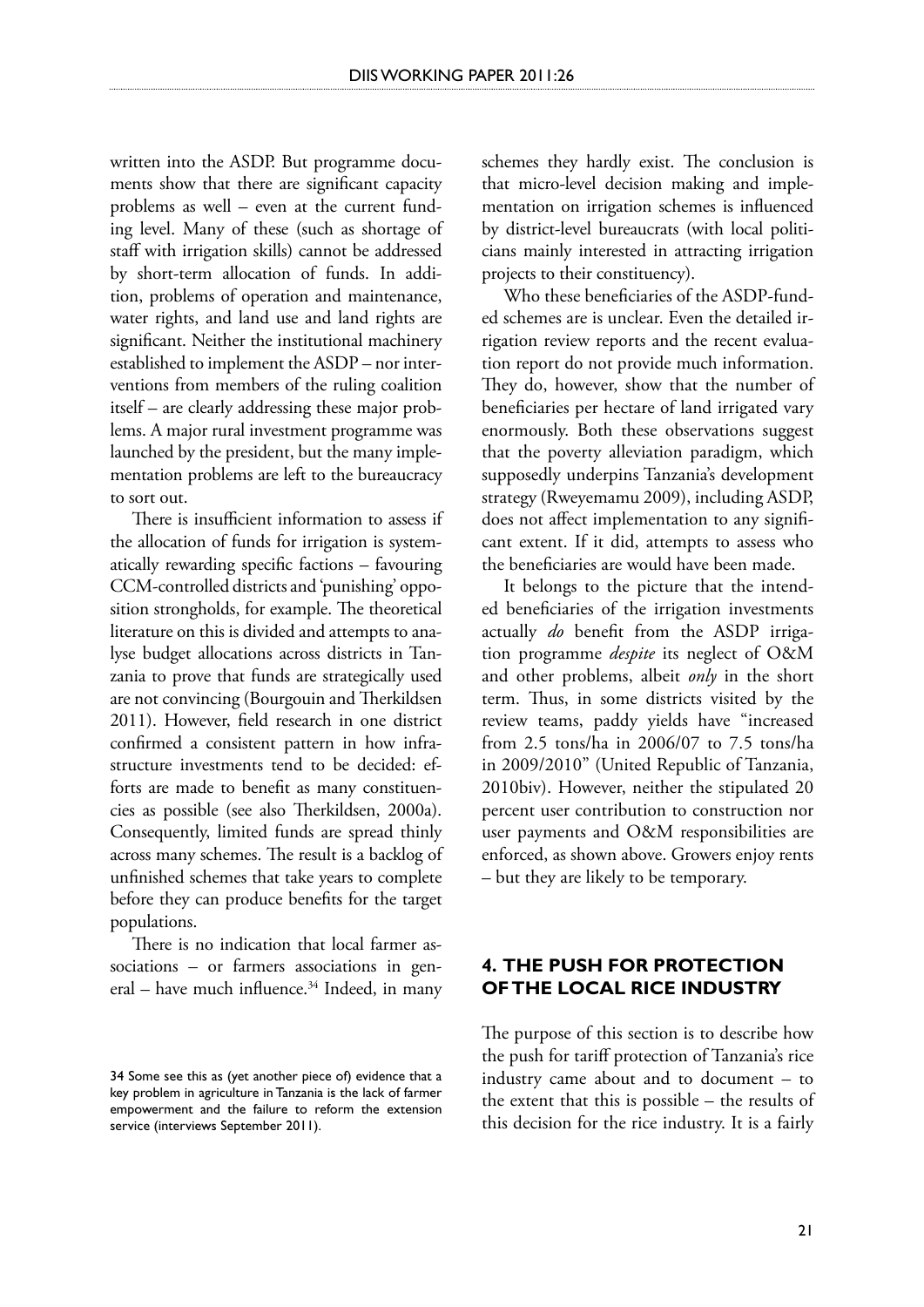complex account in which the East African Community, the union with Zanzibar, TRA, non-compliance with the tariff and smuggling all play a role.

Cheap rice is available on the world market and this makes the price of imported rice competitive in many countries. In Tanzania, for example, the domestic retail price for rice has been consistently higher than the world market price for the last 15 years. This is shown in Figure 1 below.35

Moreover, the global rice market is thin – only around 6 percent of world production is traded – so price volatility is high. Profits in trading rice on the global market can therefore be high if importers time their purchases right. It means that rice imports to Tanzania are generally very attractive even if some tariffs are paid. The introduction, in 2005, of a 75

percent CET on imported rice to protect the local rice industry within EAC was designed to reduce the inflow of cheap subsidized rice.

This decision is important for two reasons. Not only are Tanzania's trade polices now formulated in cooperation with the other EACmembers. The decision on CET also shows that the governments of the five member countries intended to support the producers and agrobusinesses in the rice industry. At the same time the tariff hurts (mostly urban) consumers benefiting from cheap imported rice. This runs counter to predictions by Robert Bates (2005). He argues that state elites in Africa are unable to resist pressure from urban constituencies for cheap food, and this leads to agricultural policies that hurt producers. Does Tanzania's endorsement of a higher external tariff on rice make Bates' conclusion history?





35 This figure exaggerates. It compares the mean annual Tanzanian wholesale price (www.ratin.net) of top grade local rice with the price of Thai 5% broken rice (the benchmark used by IMF). Comparing with cheaper local rice would make local producers more price competitive. Thanks to Carter Coleman for providing the figure and the explanation.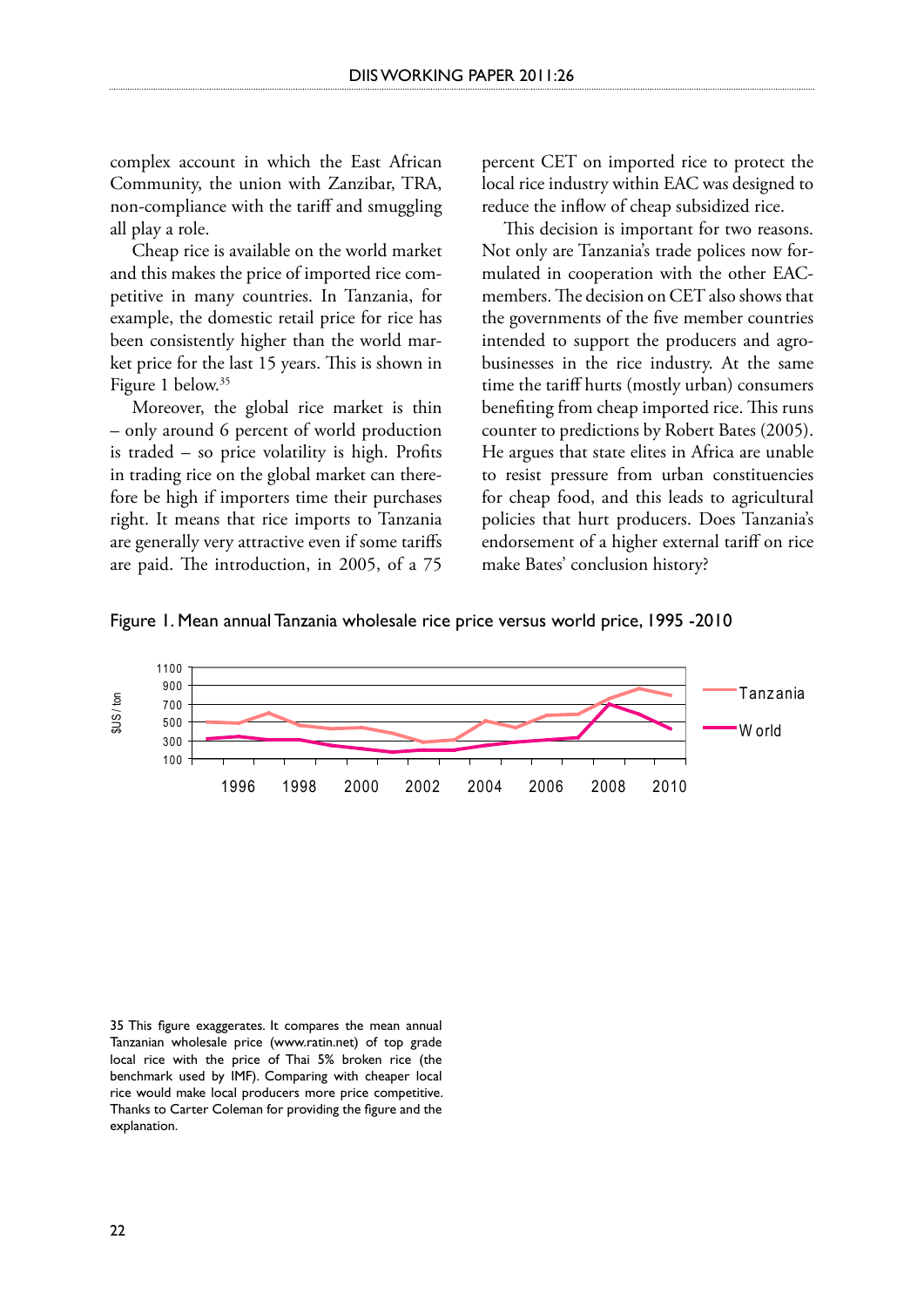### **4.1. The process of policy formulation**

Negotiations about common external tariffs among EAC member states began in the early 2000s. Although IMF (2007) "had urged the authorities to work with their EAC partners to lower the common external tariff", the opposite happened. Rice (together with cement, sugar and other commodities) was put on a list of "sensitive items" that needed protection in order to assist local producers, improve food self-sufficiency and reduce the import bill.<sup>36</sup> The 75 percent tariff on imported rice – up from the previous 25 percent for Most Favoured Nations – was applied by January 1, 2005. WTO had no objections to this, as rice available on the global market is subsidised.37

The identification of 'sensitive' items was done by civil servants from the member countries, according to interviews with Tanzanian participants in the negotiation process.38 It was based on two criteria agreed among the negotiators: protection should safeguard already existing significant employment and should also protect against heavily subsidised imports. The rice tariff was therefore part of a larger package of trade measures that needed the agreement of all member countries in order to take

38 A representative from the Zanzibar government was also part of the team together with bureaucrats from the Ministry of Trade, Industry and Marketing, Ministry of Finance, TRA and the Ministry for East African Cooperation.

effect. No Tanzanian rice industry or business association representatives were involved in the process. The outcomes were subsequently endorsed by the Tanzanian Cabinet before being agreed by the EAC.<sup>39</sup>

Was the rice tariff important for the Tanzanian negotiators? Two of them claim that the tariff was pushed strongly by the Tanzanian negotiators. Others say that the Ugandan government in particular wanted to protect and encourage a domestic rice industry, including major investments in irrigated rice by a multinational company, Tilde. Zachary (2008) supports this version of events. Nevertheless, there was a heated debate in the Ugandan parliament about the tariff, and the powerful Kampala City Traders Association launched strikes against it.<sup>40</sup>

In Tanzania, there was no noticeable public debate about the CET, as was the case in Uganda. The policy was developed without formal consultations with the relevant private sector interests. Interviews in 2008 with key individuals in the Tanzanian rice industry confirm this. Only one of these interviewees  $-$  a main grain importer – knew about the tariff.

### **4.2. Implementation**

Tanzania has a deficit in rice: domestic production does not meet domestic demand. Moreover, retail price differentials between domestic rice, imported rice, and rice in neighbouring countries (Table 1 and section 2) indicate the potential existence of economic incentives for legal and illegal imports into the country as well as illegal and legal exports of rice to neigh-

<sup>36</sup> In the same report, IMF (2007, 60) does not put a similar pressure on the EU which has offered ACP countries dutyand quota-free access to its markets except for sugar and rice.

<sup>37</sup> Interview with the chief negotiator for Tanzania, December 7, 2010. As a member of WTO and regional trading blocks such as EAC and Southern Africa Development Community, Tanzania can take steps to alleviate the adverse impact of specific trade policies if these cause documented "injury" due, for example, to price competition, competition for market share, and competition from concessional imports of food aid (Nyange and Morrison 2005, 3-5). These authors documented the existence of such injuries in the rice industry based on data from 1998 to 2004.

<sup>39</sup> Interviews with two Tanzanian negotiators on September 29, 2009 and with a third in March and November 2010.

<sup>40</sup> http://www.parliament.go.ug/hansard/hans\_view\_date. jsp?dateYYYY=2005&dateMM =08&dateDD=30. Accessed September 12, 2009.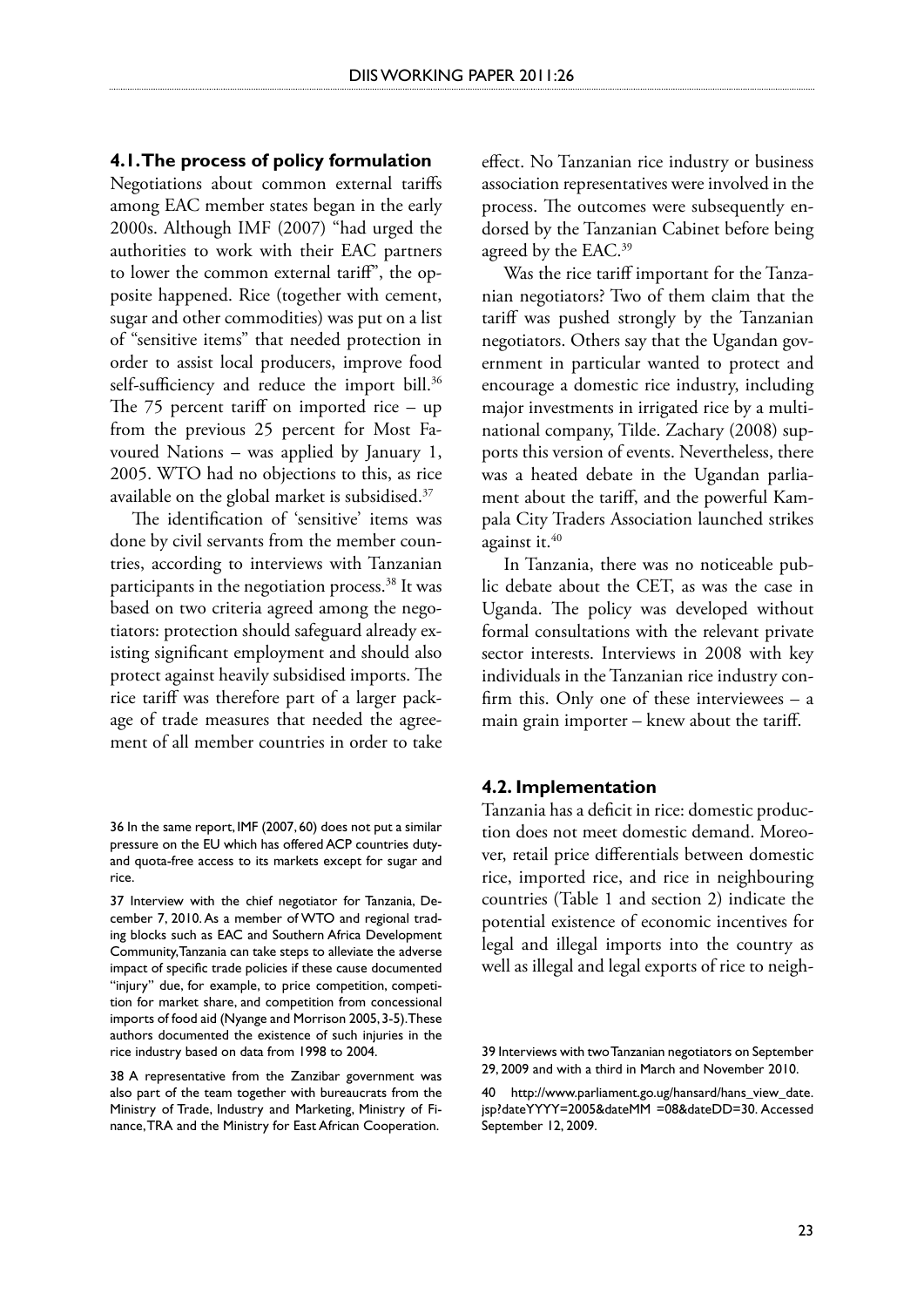bouring countries. The impact of the implementation of the CET cannot be analysed in isolation from these market conditions. All three issues are dealt with below.

Unfortunately, no specific data on Zanzibar are available. Its rice deficit is substantial, as already argued, and is filled mainly by legal and illegal import from the world market, although private traders also ship local rice from the mainland to the isles.<sup>41</sup>

*Rice imports* accounted for up to 50 percent of marketed rice in Tanzania prior to 2005, according to Nyange and Morrison (2005), when the tariff on rice was 25 percent. The 75 percent tariff should reduce such imports significantly. Table 2 shows that the rice tariff *did* reduce imports significantly after 2005, and that wholesale prices *did* rise too (although this started in 2002). But the table *also* shows that the actual duty paid on rice imports has remained fairly constant for the last ten years – regardless of the official tariff rate in place in a particular year (column d).

One explanation is that some rice is imported at reduced or zero tariff rates. After 2005, exemptions can, for example, be permitted for the import of food for emergency use in "specific areas" and in "specified amounts" where "natural disaster/calamity has occurred."42 That decision is made by each member government's office for disaster management. It is not necessary to get the acceptance of the other members beforehand (as this may delay emergency provision of food). However, the Directorate of Customs of the EAC must be notified, and this notification must be circulated to the member states. Exemptions or tariff reductions granted should be published.

Documentation for Tanzania's compliance with these rules is difficult to obtain. One official close to these processes claims that Tanzania has requested and been permitted exemptions for rice import tariffs due to food shortage problems. However, only one exemption for rice imports – to the Armed Forces Canteen Organisation for one year – has been published

|      | Import Tariff         | Imports     | Wholesale price | Duty/CIF  |
|------|-----------------------|-------------|-----------------|-----------|
|      | $(% )^{2}(x)$ of CIF) | Metric tons | Tshs/kg         | (percent) |
| Year | (a)                   | (b)         | (c)             | (d)       |
| 1998 | 25                    | 83          | 303             | 18        |
| 1999 | 25                    | 176         | 339             | 22        |
| 2000 | 25                    | 9           | 389             | 22        |
| 2001 | 25                    | 134         | 338             | 21        |
| 2002 | 25                    | 77          | 292             | 18        |
| 2003 | 25                    | 183         | 372             | 21        |
| 2004 | 25                    | 137         | 521             | 9         |
| 2005 | 75                    | 50          | 514             | 4         |
| 2006 | 75                    | 50          | 730             | 21        |
| 2007 | 75                    | 43          | 662             | 8         |
| 2008 | 75                    | 49          | 890             | 14        |
| 2009 | 75                    | 40          | 1,057           | 9         |

Table 2. Rice imports, duties and prices, 1998-2009

*Source: Import data compiled from TRA customs data. Price data compiled from Ministry of Agriculture. Note that the import data for 2001 and 2007 in this table differ from those in Table 1. This exemplifies the data problems mentioned earlier, but at least the two sets of data both point to a significant drop in import volumes after CET was introduced in 2005.*

41 Interviews with Zanzibar traders in Kilosa district, August 2008. They bought the more expensive types of rice.

42 The East African Customs Management Act 2004 (revised 2009), Fifth Schedule, point 20.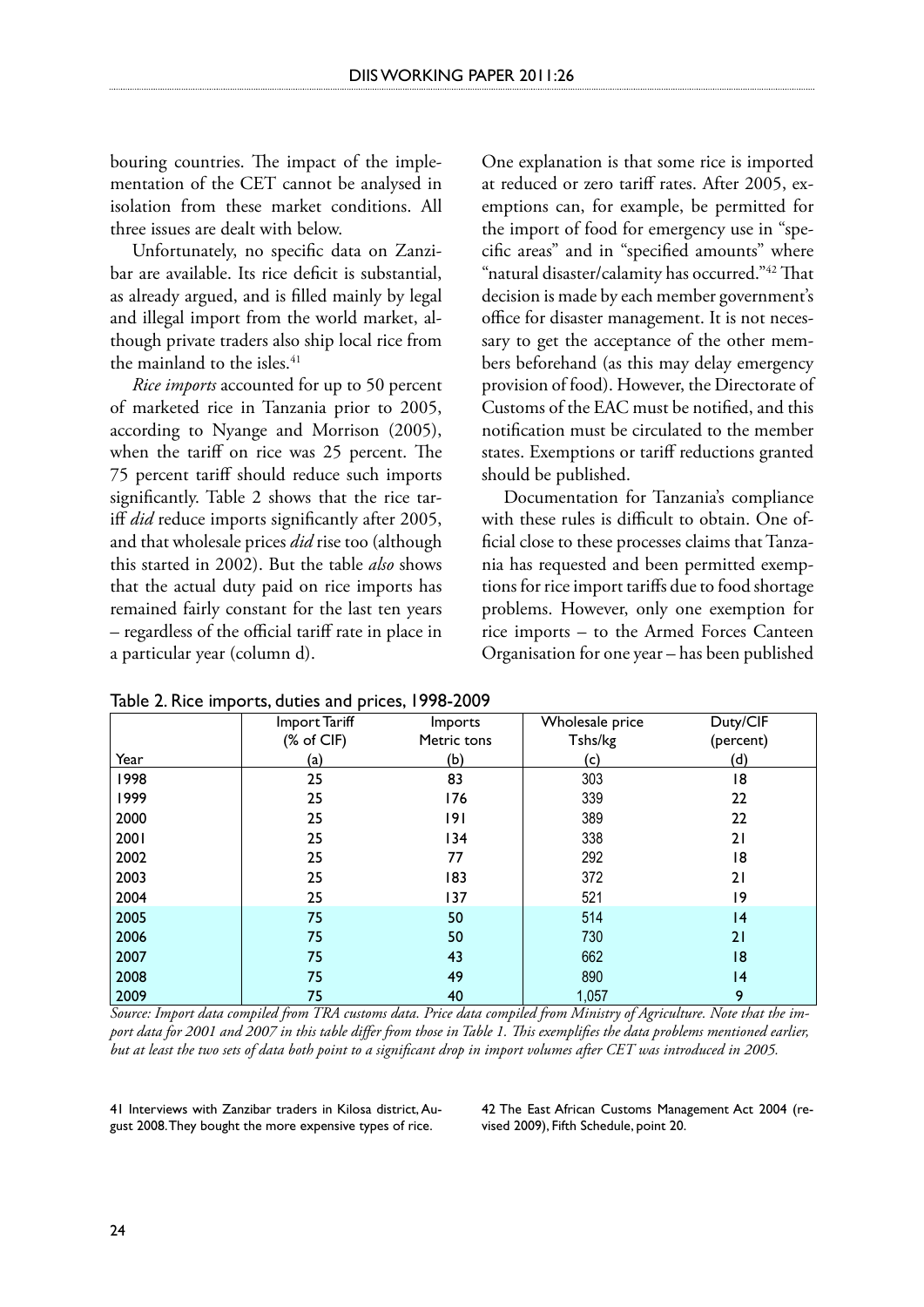in the East African Community Gazette, June 17, 2007.43 Customs officers interviewed were adamant that very few exemptions are given, but Table 2 contradicts this.

Rice imported as food aid and therefore tariff-exempted could be another explanation for the low compliance rate shown in Table 2. There is conflicting information about this. Japan is usually a major provider of rice as food aid. A spokesperson for the Japanese Embassy in Dar es Salaam insisted that very little of this aid is now provided.44 This is contradicted by a centrally placed Tanzanian observer who claims that this import can be substantial.<sup>45</sup> But if that is true, yearly compliance rates would have varied more than they actually do.<sup>46</sup>

Finally, non-compliance with CET may be explained by the power of importers. Table 3 illustrates the oligopolistic concentration of control of rice imports among a few companies, which has even grown lately. Numerous interviews with people in and around the rice industry indicate that some of these companies have close relations to the ruling coalition, and probably are major financial supporters of the ruling party. This could explain why tariff exemptions are given (see section 5).

It adds to the credibility of this explanation if rice is compared with sugar. In 2010, the election year, sugar imports were especially large, and this surge was discussed in the media to an extent that rice imports have not been. $47$  The reason is that the sugar industry is much better organised than the rice industry. Representatives for the four sugar factories, the Tanzania Cane Growers Association, and government officials meet regularly under the auspices of the Sugar Board to recommend on sugar import quotas when the Tanzanian production – as is usually the case – cannot meet consumption.<sup>48</sup> While this producer lobby has not been able to stop surges of low-duty imports of sugar during an election year, it is normally influential in regulating sugar imports between elections. 49

Table 3. Import share of top five rice import traders

|                                                     | Share         |  |  |
|-----------------------------------------------------|---------------|--|--|
| Prior to 2005                                       | 74 percent    |  |  |
| 2009 and 2010                                       | 90-93 percent |  |  |
| Sources: Prior to 2005 (Nyange and Morrison, 2005). |               |  |  |
| For 2009 and 2010: Own analysis of TRA customs data |               |  |  |

*Smuggling of rice* into the country also circumvents the CET and its declared intention to protect the domestic rice industry. Interviews with shipping agents and others confirm that in some months, but fairly regularly, one to two ships off-load 5-10,000 tons of bulk rice in the harbour of Zanzibar town. Bills of lading from 2009 on Vietnamese rice from such ships indicate that up to 100,000 tons of rice per year may enter Zanzibar in that way at present.

45 Interview, March 18, 2010.

<sup>43</sup> http://www.eac.int/customs/index.php?option=com\_ docman&task=doc\_download&gid=96&Itemid=164 cessed December 3, 2010. This exemption is a general privilege granted annually.

<sup>44</sup> Around 500 to 1000 million Yen per year from 1997 to 2008 according to e-mail correspondence.

<sup>46</sup> Hunger and food deprivation is analysed in 2001 and 2007 in United Republic of Tanzania (2010). Food aid does not appear to have been significant for food supplies.

<sup>47 &</sup>quot;Sugarcane growers want action taken over cheap imports, unpaid dues." *The East African,* October 18, 2010.

<sup>48</sup> The technical committee in which sugar import quotas are agreed does not include importers. However, the son of one of the important importers sits in the committee as a representative for consumers.

<sup>49</sup> Interviews, March 19 and November 17, 2010. See also "Sugar cane growers want action taken over cheap imports, unpaid duties." *The East African,* October 10, 2010.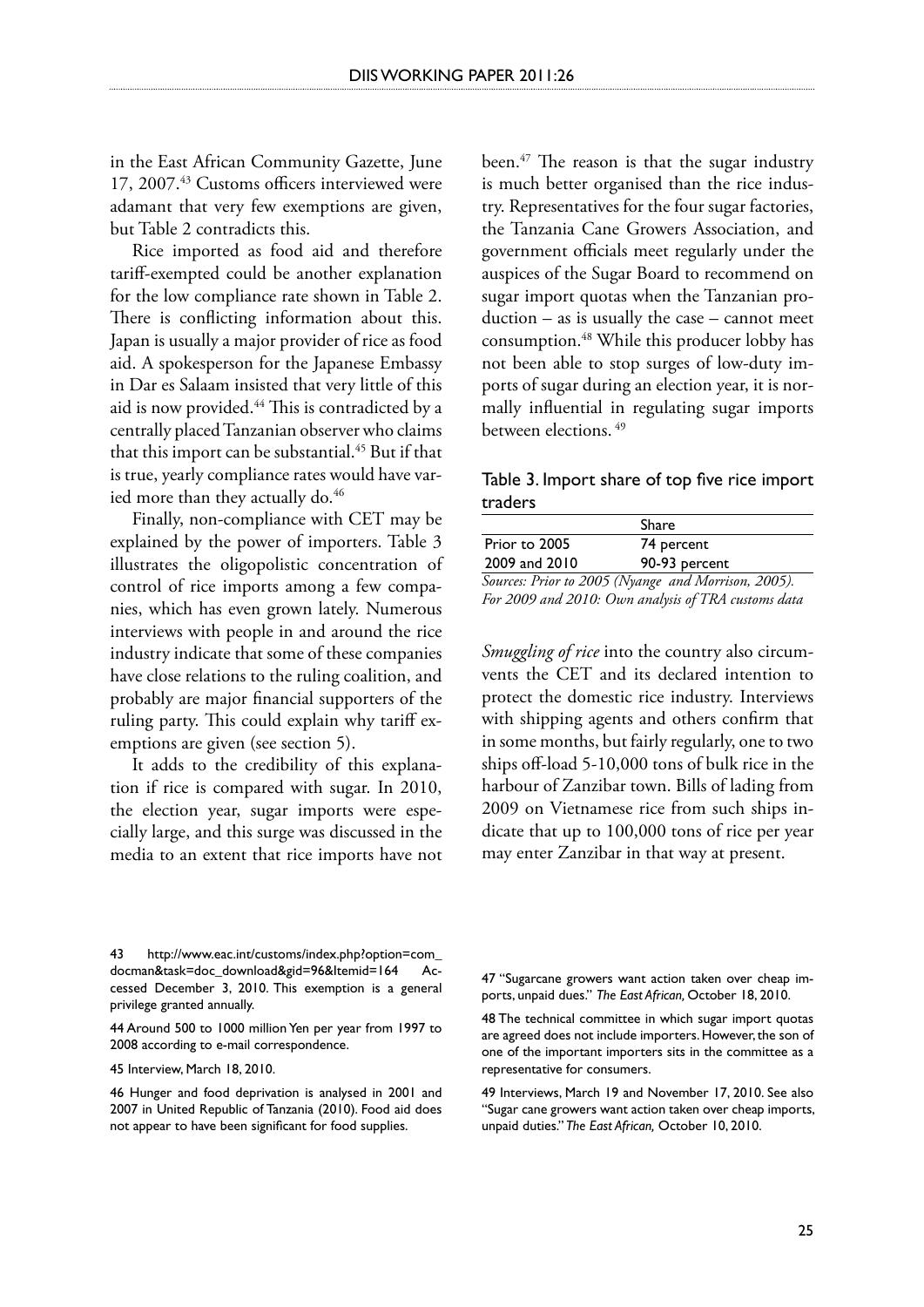Some of this rice is sold on the isles and some is shipped to the mainland. A survey in the outskirts of Dar es Salaam in late 2009 and early 2010 showed that two-thirds of the 120 shops sampled sell imported rice at prices below the locally produced rice. A major local tradercum-grower of rice, who is not involved in rice imports, confirms that smuggling is a serious problem that influences rice prices, especially in Dar es Salaam.50

That Zanzibar harbour is a main entry point for smuggled rice is no coincidence. The islands are much more dependent on imported rice than the mainland is because paddy production on the isles is far below consumption. In 2004, as already mentioned, local paddy production only covered some 10 percent of rice consumption (Revolutionary Government of Zanzibar, 2006). The "high reliance on food imports is making food availability in Zanzibar to be highly determined by factors that cannot be controlled locally, such as import rules and regulations…" (ibid, p.12).

*Export of rice to neighbouring countries* clearly takes place, but the volumes are not known.

Some imported rice is probably re-exported to neighbouring countries. This is likely to be profitable because the Tanzanian retail prices are consistently lower than in the other four member countries (Table 4).<sup>51</sup> It also makes it profitable for producers and traders in ricegrowing border districts to ship rice across the borders, as already mentioned.

In Tanzania, the ruling elite has a very ambiguous position on such food exports. Against the advice of bureaucrats, the government has frequently banned cross-border trade to the detriment of producers and, it is argued, to the detriment of consumers as well, because producers respond to the export ban by reducing production.<sup>52</sup>

A recent discussion on a ban on rice exports in Parliament is instructive. Here Esteria Kilasi, CCM member of Parliament for Mbarali – a major rice-growing district – requested the Prime Minister to allow growers in the region

| <b>Rice</b>                                                        | 2004          | 2005 | 2006 | 2007 | 2008  |
|--------------------------------------------------------------------|---------------|------|------|------|-------|
| <b>Burundi</b>                                                     | 0.58          | 0.65 | 0.72 | 0.67 | 1.00  |
| Tanzania                                                           | 0.54          | 0.53 | 0.64 | 0.60 | 0.79  |
| Uganda                                                             | 0.65          | 0.71 | 0.79 | 0.87 | I.I6  |
| Kenya                                                              | 0.49          | 0.60 | 0.61 | 0.68 | 0.97  |
| Rwanda                                                             | 0.61          | 0.73 | 0.72 | 0.85 | 06. ا |
| $\sim$ $\sim$ $\sim$ $\sim$ $\sim$ $\sim$ $\sim$ $\sim$<br>_ _ _ _ | $\sim$ $\sim$ |      |      |      |       |

Table 4. Retail market prices for rice within the EAC, USD per kilogram

*Source: EAC Facts and figures, 2009*

51 This is supported by the fact that Uganda Revenue Authority has investigated rice smuggling from Kenya and Tanzania. "Uganda probes Kenya, Tanzania rice exporters." *The East African*, July 20, 2009.

52 Brigham (2011)analyses the complex relations between agricultural exports and food security.

50 E-mail correspondence, ultimo 2010.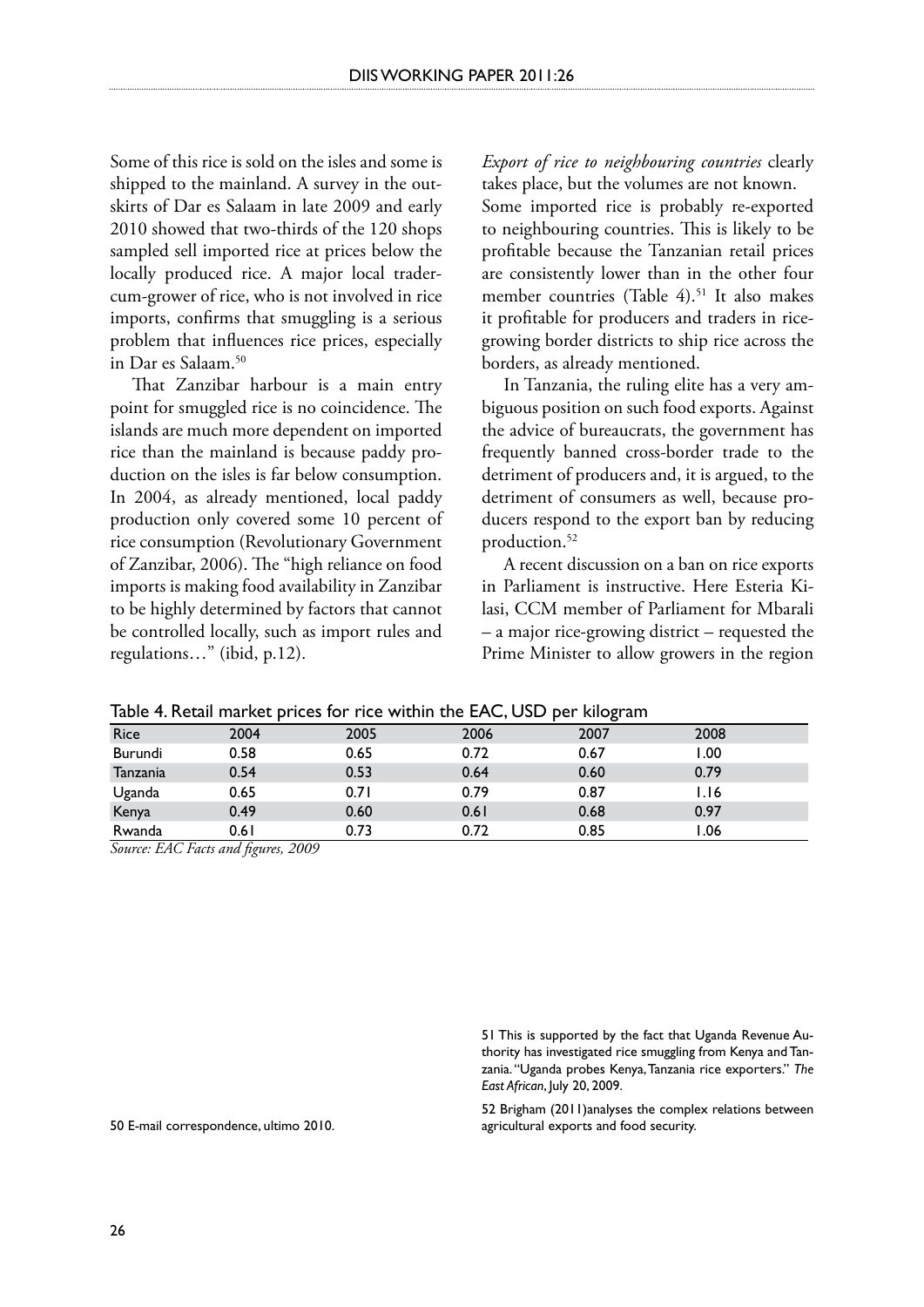with stockpiles of rice and maize to sell to neighbouring countries before the next harvesting season. The Prime Minister, Mr. Pinda, subsequently responded: "Effective today farmers keeping grain in granaries and still in need of cash for other purposes can sell their crops to both local and foreign markets. It is important for the government to keep track on food production."53

Two aspects of this permission are remarkable. Having rejected similar requests in the past,  $54$ the export permission was given in the run-up to the 2010 elections. Moreover, the permission is hedged with reservations that make the precise conditions under which exports of food are permissible uncertain. The government reserves its rights to intervene in the cross-border trade at its own discretion; and by May 2011 the ban on rice export was re-imposed (FAO, 2011, 22).

### **4.3. Results**

Nyange and Morrison (2005) found that there was a surge of rice imports in the wake of Tanzania becoming member of WTO in 1998. In the years prior to 2005, legal imports made up almost half of the marketed rice in Tanzania. They also found that the import of such amounts of cheap rice significantly lowered consumer prices. This must have hurt producer prices too.<sup>55</sup>

53 "Farmers can export food crops, says PM." *Daily News*, April 15, 2010.

54 For example, "Government revokes food exporting licenses." *Thisday*, September 24, 2009.

55 A similar study cannot be made now because smuggling (which cannot be quantified precisely) has replaced legal imports of rice. Moreover, recent price data are problematic. Morrissey and Leyaro (2007)for example, base their analyses on implausible trends in retail and wholesale prices on rice; and on analyses of computed rather than actual farm-gate prices. Systematic and reliable producer prices are no longer published. Tanzania Agricultural Partnership (2011) provides the latest figures based on farm-level surveys but no time series data.

Since the 2005 study, the introduction of the CET has clearly resulted in a decline in official rice imports, while the actual duty paid on imported rice remains as low as it was before 2005 and has not been affected by the tariff hike (Table 2). This suggests that a few food importers, politically well connected, and with substantial control over rice imports, may exert significant influence on the actual administration of rice import tariff – perhaps using the politically sensitive issue of food shortages as a justification for reducing it. The tactic acceptance of smuggling via Zanzibar also illustrates the informal powers of the Zanzibar government and the CCM to influence how TRA deals with the enforcement of the import tariff and rice smuggling. TRA clearly has the capacity to enforce tariffs and clamp down on rice smuggling, but doing so would worsen the food situation on the isles and jeopardize the election-winning prospects of the ruling party here.

Allowing imports at reduced duty rates and smuggling clearly undermines the formal intention of establishing the CET. The rent that it should provide the rice industry is reduced. The export ban on food affects the rice industry in the same direction (although illegal exports occur). As was the case prior to 2005, this must have a negative effect on farm-gate prices for paddy.

### **5. Interpretations**

The implementation problems of the doubledecision analysed above arise because the rice industry overwhelmingly consists of poorly organised smallholder producers with limited power to influence the ruling elite; because a few oligopolistic importers closely connected to the ruling elite benefit from the tariff noncompliance; because clamping down on smuggling and non-compliance with tariffs by the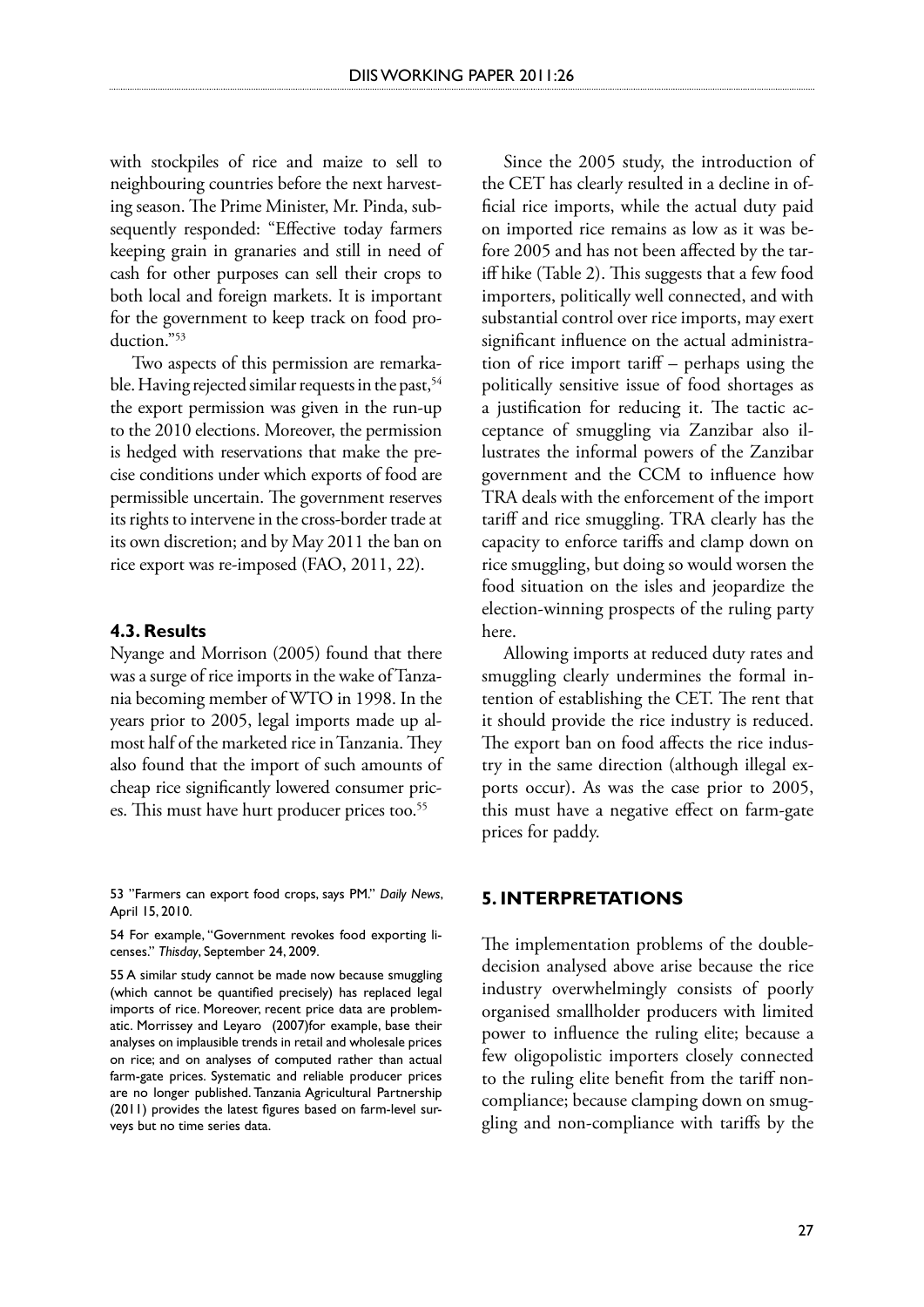TRA would have jeopardised the CCM's political position on Zanzibar; and because the increasing power of local party and government staff makes it difficult to discipline them to help organise operation and maintenance in irrigation, without which productivity increases in crop production are limited. This provides interesting insights about the political economy of state initiatives to strengthen the rice industry. They are highlighted below.

### **5.1. Political goals more important to political elites than economic ones**

As stated in the introduction, a central proposition of EPP is that ruling elites seek to use policy initiatives and their implementation strategically to build, maintain or expand their own factional power (coalition-driven initiatives). Such initiatives can also be used to win competitive elections without which political elites now do not have legitimate access to state power (election-driven initiatives). Of course, a policy and its implementation can be driven by both motivations simultaneously – or by none of them (such technocratic or donor-driven initiatives are unlikely to succeed). While there is no strong evidence to suggest that the double-decision itself was coalition- and/or election-driven, such concerns can explain why the *implementation* of it ran into problems.

### *5.1.1. Winning elections*

The political importance of Zanzibar for Tanzania's political elite helps to explain why the efforts to strengthen the rice industry through tariff protection have not succeeded. Implementation of the irrigation component of the ASDP has much less importance for winning elections and this helps (together with factors analysed in section 5.2) to explain the limited political support for a sustainable implementation of this component.

Winning elections on Zanzibar is of central importance for the CCM, as indicated in section 2.2. The political liberalisation in the 1990s introduced a new source of conflict in the fragile union between the mainland and the Zanzibar islands because it is on the isles that the hegemony of the party is now most strongly challenged. Losing power here may even jeopardize the Union. The CCM leadership is very concerned about this possibility (Mukandala et al., 2005). The presidential elections, for example, were very close in both 1995 and 2010 (when CCM's candidate scored 50 percent of the vote against the opposition candidate's 49 percent). CUF also won 22 of the directly elected seats in the House of Representatives in 2010 compared to CCM's 28.<sup>56</sup> Elections on the isles are also marred by much more violence and irregularities (Cameron, 2002) than on the mainland, although the 2010 elections were relatively peaceful by Zanzibar standards.57 Observers argue that CUF could have won earlier elections, had they been free and fair (Liviga, 2009). This pushed CCM into prolonged discussions about power-sharing arrangements on Zanzibar, which resulted in an agreement in November 2009 (Tucker et al., 2010). Discussions about this have been going since 1993 when 55 CCM parliamentarians proposed constitutional amendments to establish a separate government on the mainland.

Under such conditions food shortages and rising food prices are not conducive to winning elections. Legal import of rice through customs at the full CET is therefore a particular problem in Zanzibar in periods leading up to elections, because the island is very dependent on

<sup>56</sup> http://africanelections.tripod.com/zanzibar.html (accessed July 2011).

<sup>57</sup> http://www.eisa.org.za/EISA/pr20101103.htm (accessed July 2011).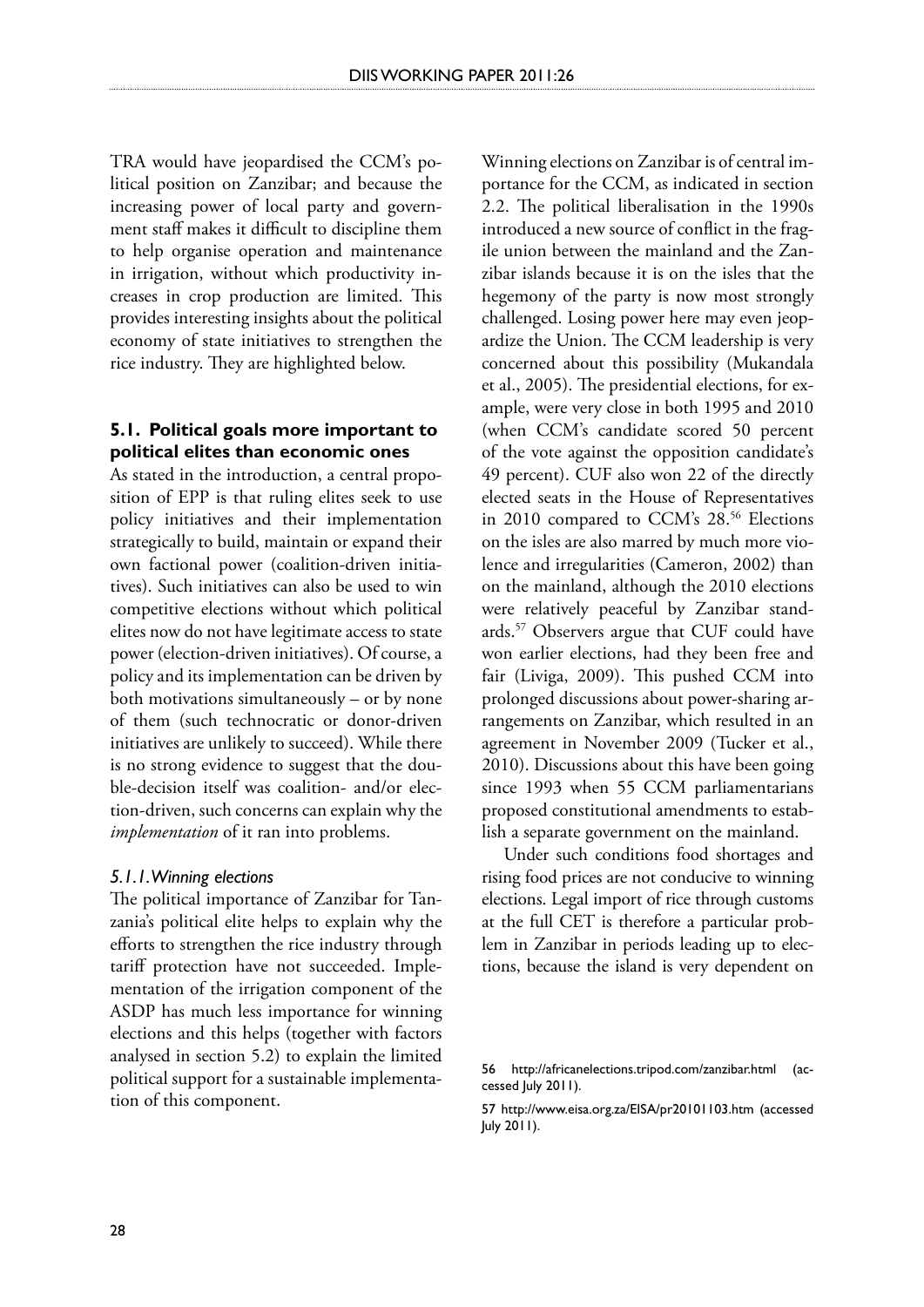rice imports (see section 2). Seen in this context, the introduction of the CET in July 2005, the election year, was bad timing. It is therefore not surprising that the actual applied tariff on rice was only 14 percent in that year – lower than in any of the years before and after 2005 as Table 2 shows. Interviews with people with good connections to TRA confirm that elections are an important factor in shaping how external tariffs are actually applied.

Global food price rises that hit the islands in March 2008 created new problems. Retail rice prices rose between 35 to 170 percent in some local markets according to newspaper reports. Undoubtedly, this also helped to increase political tensions on the isles, and there were reports of food riots in Pemba.58 The Zanzibar authorities responded by scrapping the tariff on imported rice and by banning all rice exports. Subsequently, TRA was officially requested to reduce the import tariff from 75 to 25 percent, but this was rejected with reference to the joint EAC agreement on CET. Nevertheless, in practice TRA continued – as it had done for years – to charge much less than 75 percent tariff on legally imported rice (section 4).

At the same time considerable volumes of foreign rice were smuggled into Zanzibar through Zanzibar harbour, as argued in sections 2.1 and 4. 59 Such shipments cannot take place without

59 Moreover, rice is smuggled into Tanzania from Zanzibar. The so-called "Zanzibar route" is not new. This is, for example, what newspapers wrote on May 12, 2000: "Garments, sugar and rice are among the items which enter into the Tanzania's market through Zanzibar without being taxed properly… [and] … importers were evading to pay the due tax altogether" http://allafrica.com/stories/200005120032. html (accessed May 2011). The Zanzibar route is also mentioned by many writing about the 1990s, for example Mbelle and Shitundu (1999), Bigsten et al. (2001), Naschold and Fozzard (2002).

the tactic acceptance of the two governments (and TRA), and indicates that the Zanzibar government has considerable informal power over key decisions affecting the rice industry on the mainland. The authorities' responses reflect a pragmatic and politically astute acceptance that Zanzibar's dependence on imported rice is much higher than the mainland's, and that enforcement of the 75 percent tariff and the curtailing of smuggling could therefore add to the political tensions on the islands and help to endanger CCM's hold on power here. This concern has been more important for the ruling coalition than to strengthen the rice industry. Bates' (2005) observation 30 years ago that agricultural policy in African countries tends to be biased against rural producers still applies in Tanzania.

While (non)compliance with the external tariff has clear implications for the winning of elections in Zanzibar and for the Union with the mainland, the ruling elite saw little election appeal in the ASDP. Expansion of irrigation was not central to the party's 2005 election campaigns, nor was the ASDP mentioned in the CCM election manifesto. Instead, CCM reiterates the need for an Agricultural Revolution but is rather unspecific about how this should be done. The party took a more active stand on agriculture during the 2010 elections.60 Moreover, the decision to roll out ASDP country-wide – initially objected to by donors and technocrats for capacity reasons – was undoubtedly made with an eye to elections, as was the explosion in approved funding for

<sup>58</sup> Reuters, June 16, 2008. "Global price rises jar Zanzibar paradise." And "Dar insists import duty on rice will remain at 75pc." *The East African,* May 25, 2008.

<sup>60 &</sup>quot;Agriculture First. Tanzania's Green Revolution" (Kilimo Kwanza) was frequently referred to during the 2010 election campaign. The document was developed by centrally placed bureaucrats and business people with close connection to the president and the party and emphasise, for example, mechanisation, agricultural credits, subsidies and a new focus on commercial agriculture (see also footnote 18).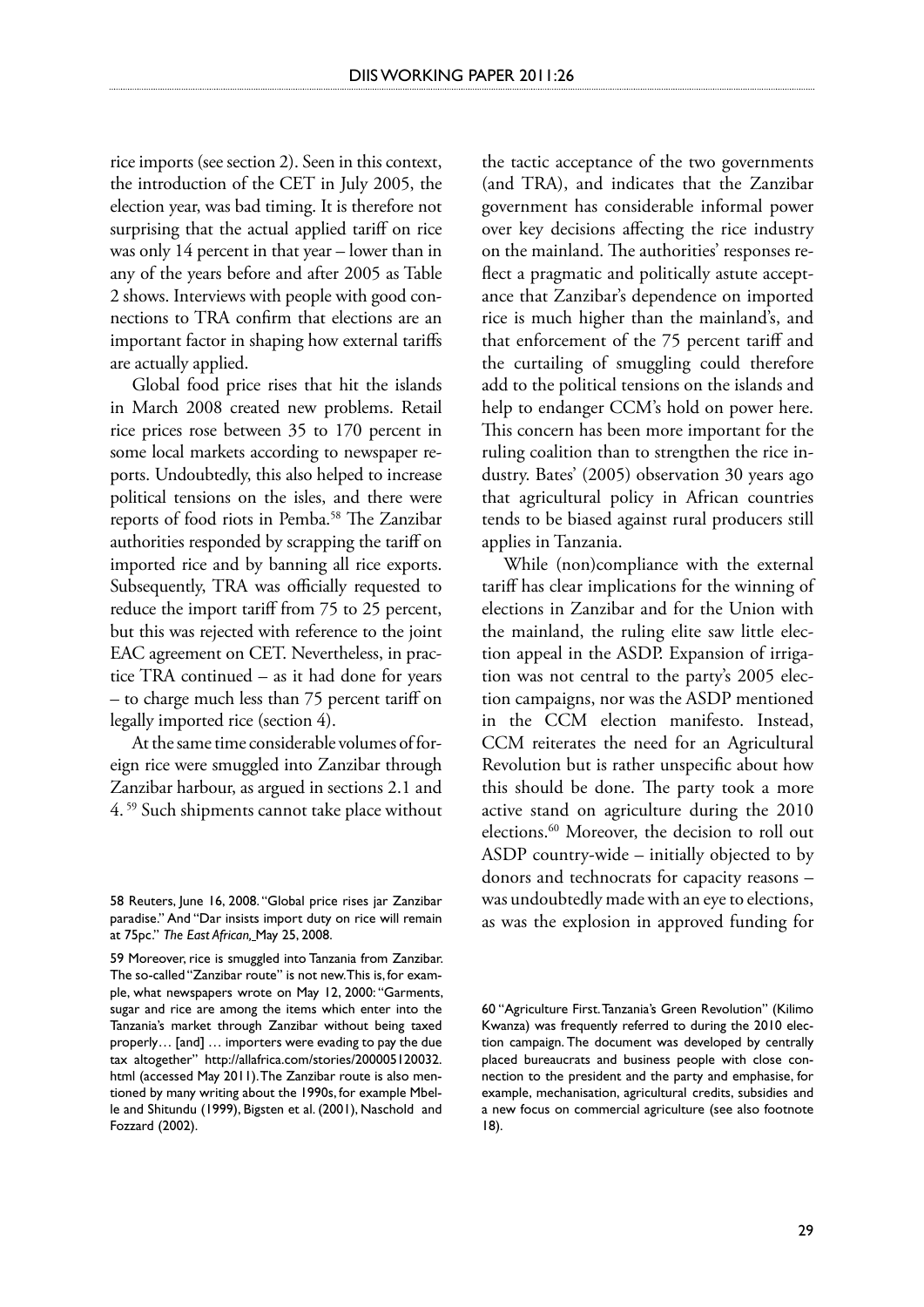irrigation scheme construction in 2010. However, investments in irrigation – even if much more new land could be irrigated in a sustainable manner – do not have a visible, immediate and significant impact across the country that would make them an election-winning initiative (Kjaer and Therkildsen, 2011).

# *5.1.2. Maintaining coalitions: Strong importers and weak producers*

An EPP proposition is that policy implementation can be used to build and maintain relations with powerful members of the ruling coalition so as to secure the power of the ruling elite.Both the implementation of the CET and of the irrigation component in ASDP illustrates the importance of (the lack of) mutual interest between the ruling elite and powerful entrepreneurs in doing this (see section 1).

The low actual tariff rates applied in the administration of CET and the smuggling of rice shows the impact of a "strong importers – weak producer" constellation in the rice industry. For rice imports are almost totally monopolised by a handful of firms (Table 3). Some of these also run estates, major milling operations and transport companies. A couple have close relations to CCM. The CEO of one of these companies is, for example, also an active CCM politician. Several observers argue that the large agro-business companies are important financial contributors to the party. They link tariff exemptions on food imports and the continued smuggling to the close connections that some of these importers have with the ruling party, although this is obviously difficult to prove.

Observers of the rice industry also claim that large importers actively seek to influence

the perceptions of food crises by influencing the media to write about impending food shortages.<sup>61</sup> The aim is to influence politicians and the TRA to allow food imports at lower duty rates. When the Ministry of Finance, for example, recently tried to question the validity of a food security assessment, it eventually had to back down. Such assessments are formally made by the Ministry of Agriculture and the Prime Minister's Office (disaster management) and obviously politically very sensitive. For given the real risk of making the wrong decision it is difficult to argue against their assessments, as one official said. This can explain why exemptions from the full tariff are given, as shown by the figures for the actually paid tariffs (Table 3, column d).

The firms and individuals that organise the smuggling of rice are not known, but several observers argue that this traffic cannot take place without the tacit knowledge of some of the major agro-business companies, whose import transactions are sometimes done by subsidiaries operating as separate companies.

The contrast with the power of producers is striking. Growers consist of a large number of smallholders who are poorly organised, have limited productive capacity, and are without much holding power (section 2). Only six percent of Tanzanian paddy is produced on largerscale commercial farms all of which used to be state-owned. Larger producers have not had their own association since 1967 and the privatised state-owned farms have only taken off within the last five to ten years (Therkildsen and Bourgouin 2011). Consequently, smallholder rice producer interests in enforcing the full compliance with the CET – and in sustainable state investments in rural irrigation

61 Interviews, March 18 and 25, 2010.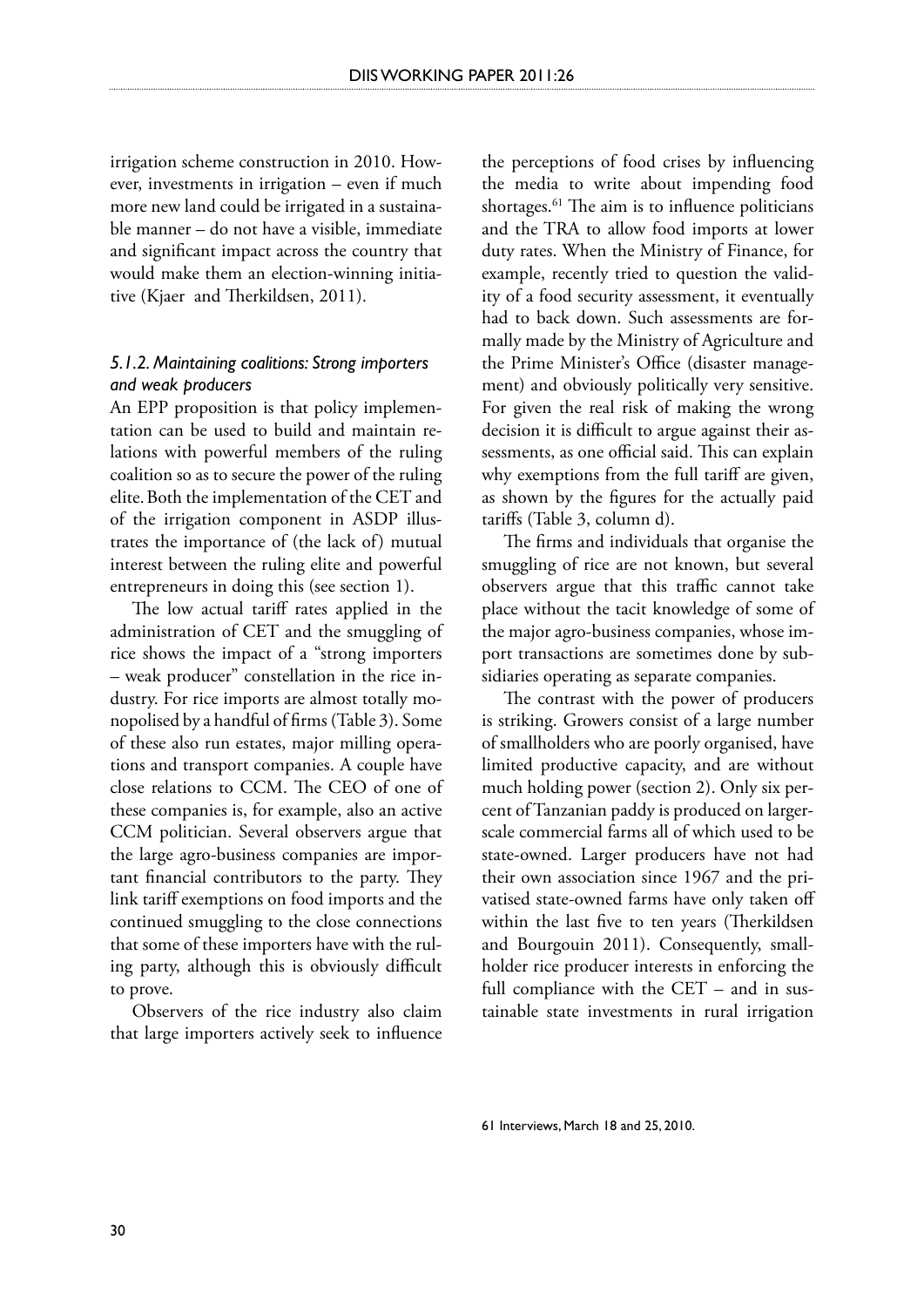– have had little or no impact on the actual implementation of these two policy decisions. There is a structural explanation for this. Although some (primitive) accumulation in rural areas has taken place since independence (Raikes, 1986), it was first slowed down by the Ujamaa policies but then spurred by the economic liberalisation of the 1980s (Havnevik, 1993, Gibbon, 2001 ). Unfortunately, there is little information about the speed and depth of this process, but it does not appear to have gone very far. In 1994, only around one percent out of 3.8 million smallholders employed permanent wage labour (Skarstein, 2010), indicating that landlessness is not yet a major country-wide problem (although land fragmentation is). Structural change on the producer side may, however, be emerging with the buying up of land for paddy production by foreign governments and companies for local consumption and export, as explained in Appendix 1.

# **5.2. The centrality of the bureaucracy in policy making and implementation**

The relevant EPP proposition is that good economic outcomes depend on close relations between the ruling elite and the relevant productive entrepreneurs based on mutual interests between them;<sup>62</sup> and the ability of the ruling elite to create pockets of bureaucratic capabilities to implement specific policies (see section 1).

The pattern of 'mutual interest' in the rice industry was analysed above. Here the focus is on the role of the bureaucracy in policy making and implementation. The creation of pockets of efficiency to secure good economic outcomes requires that ruling elites have a significant degree of control over factional and individual demands within the ruling coalition. Otherwise, it cannot contain particularistic demands on scare resources by higher- and lower-level factions of the ruling coalition in exchange for political support. Second, ruling elites must have a significant degree of control over competent and loyal state bureaucrats to carry out the ruling elites' side of the deal with entrepreneurs (Whitfield and Therkildsen 2011, 29-30). In the following three specific parts of the bureaucracy of relevance for the rice industry in Tanzania are analysed from this perspective.

*The dominance of middle-level ministerial staff in the policy formulation* was analysed in sections 3 and 4. The striking finding is the absence of clear political fingerprints in the formal policy making. Thus, Tanzanian technocrats that participated on the preparations for the CET policy in EAC seemed to have developed their position through negotiations with colleagues from the other member countries. CET in particular was part of a package deal in which the Ugandan government's interests in protection of the rice industry were influential. The ASDP was trashed out by donor consultants and middle-level bureaucrats in a process that took many years. Rice industry and agricultural representatives as well as

<sup>62</sup> Striking disagreements about the importance of the private sector in Tanzanian policy making and implementation exist. Some, for example, see the private sector – in close cooperation with external interests – as constituting a comprador bourgeoisie that dominates domestic politics (Shivji, 2009, 1975) Other analysts conclude that the influence of the business sector is minimal or weak (Lawson and Rakner 2005, Hyden 2005), while Mmuya and Tostensen (2007, section 3.4), who take a more industry-specific view, point to its strength in particular sectors only, such as energy and infrastructure.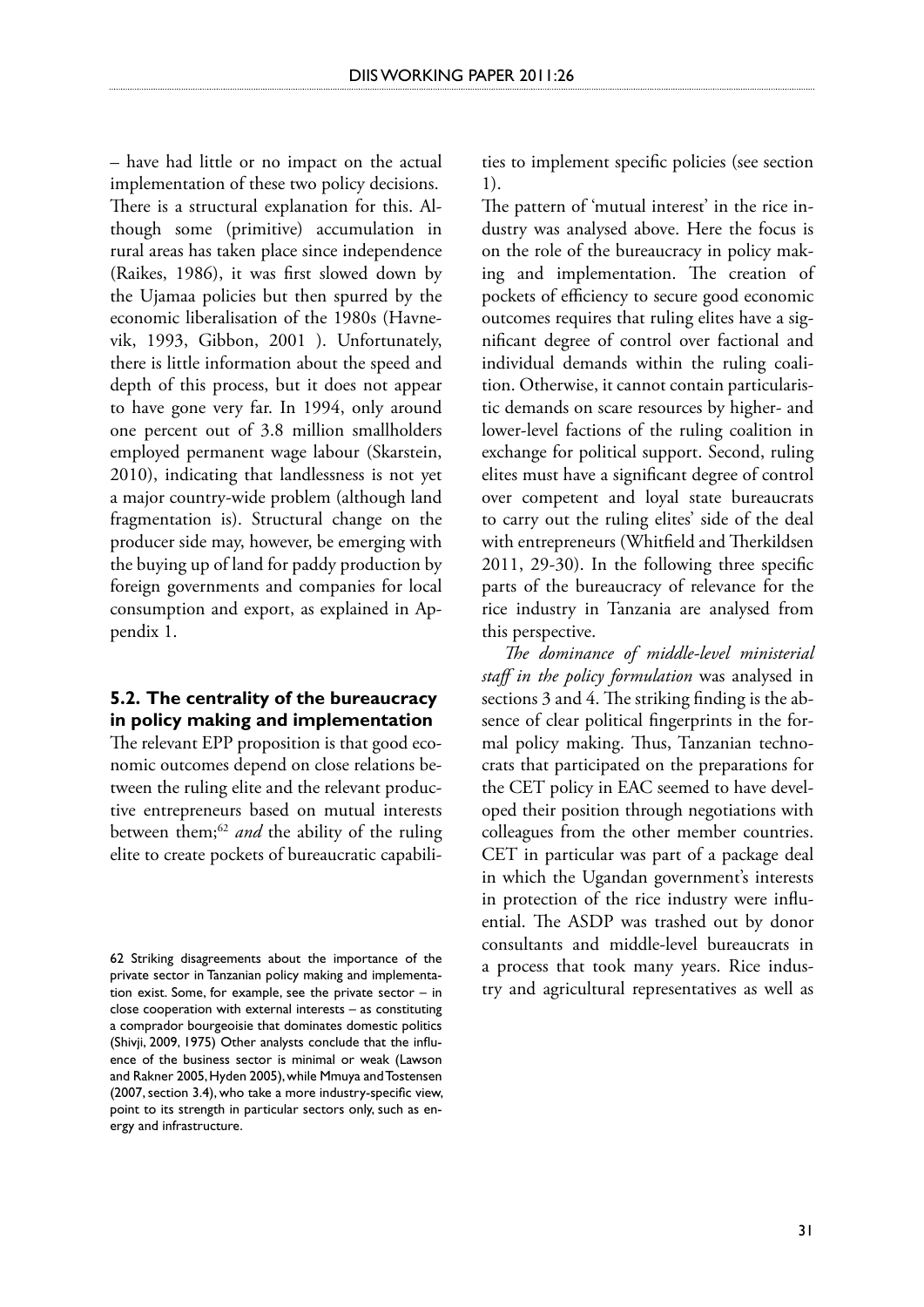other members of the ruling party, ministers and high-ranking technocrats were conspicuously absent from the ASDP policy making process $63$  – except when the president intervened (see section 5.3). Political guidance of these processes was therefore limited although all major policies are, of course, eventually formally politically endorsed. There are several explanations for this technocratic dominance of policy making.

One reason why ministers and top bureaucrats are not involved much in policy making is simply that the rice industry as a whole has limited holding power and therefore is of limited concern for the political elites. Another is that the political elites only get involved in policy making in crisis situations (Whitfield and Therkildsen 2011, 23) – and agriculture is not truly regarded by the Tanzanian ruling elites as being in crisis despite the "dismal performance of the sector" according to official documents (United Republic of Tanzania, 2001).

But there are additional country-specific reasons – not explicitly captured in the EPP meta-level conceptual framework. Ministers and permanent secretaries in a CCM government are not supposed or expected to play an active policy-making role. This, according to CCM practice, is the mandate and responsibility of the party. Government, ministers and permanent secretaries are simply expected to work out the details in loyal compliance with the CCM manifesto. However, such party documents are often general and vague and this adds to the inter-organisational turf-wars among ministries, and between these and local governments – often fuelled by the availability of donor funds (Therkildsen, 2000b). The

increasing importance of budget support and programme aid has not diminished such conflicts, which sometimes are intermingled with personal power struggles. Who emerge as winners and losers is difficult to predict in such contexts. The safest thing for state officials is therefore to interpret party guidelines in ways that do not provoke attention – to keep a low profile. This fear-factor is clearly a key feature of the policy-making process which may be as important as the usual explanation – poor pay and lack of capacity – for slow and erratic decision making and implementation processes.

But there is a fourth possible explanation. Frequent ministerial reorganisations and transfers of ministers and permanent secretaries deplete the capacity for policy making at the top. The minister for agriculture has, for example, changed seven times between 1995 and 2010.64 In addition, there have been five different permanent secretaries in the ministry during that period.<sup>65</sup> It has also been through several re-organisations.<sup>66</sup> To this should be added that donor staff dealing with ASDP on the ground or in the home office change frequently too.<sup>67</sup> This makes it difficult to keep a consistent and focused long-term view, and agriculture is perhaps particularly prone to be influenced by frequent changes in donor approaches (Delgado, 1995). The fact that policy making tends to be dominated by middle-level

<sup>63</sup> During this process some donors tried to get the minister of agriculture more involved, but to little avail (interview, September 2011).

<sup>64</sup> From 1995: Kimiti, Kusila, Keenja, Mungai, Msolla, Wassira, Maghembe.

<sup>65</sup> From 1995: Ngirwa, Barie, Lyimo, Mmuya, Ngirwa.

<sup>66</sup> Responsibility for irrigation, for example, moved from the Ministry of Water to the Ministry of Agriculture in 1975. In 2008 it was moved back to the Ministry of Water. In 2010 it returned to Ministry of Agriculture once more.

<sup>67</sup> Information on donor staff changes has not been collected. But one Tanzanian embassy employee involved in the ASDP throughout the 2000s says that none of the donor staff involved when the ASDP design process ended in 2005 is stationed in Tanzania any longer. Interview, January 2011.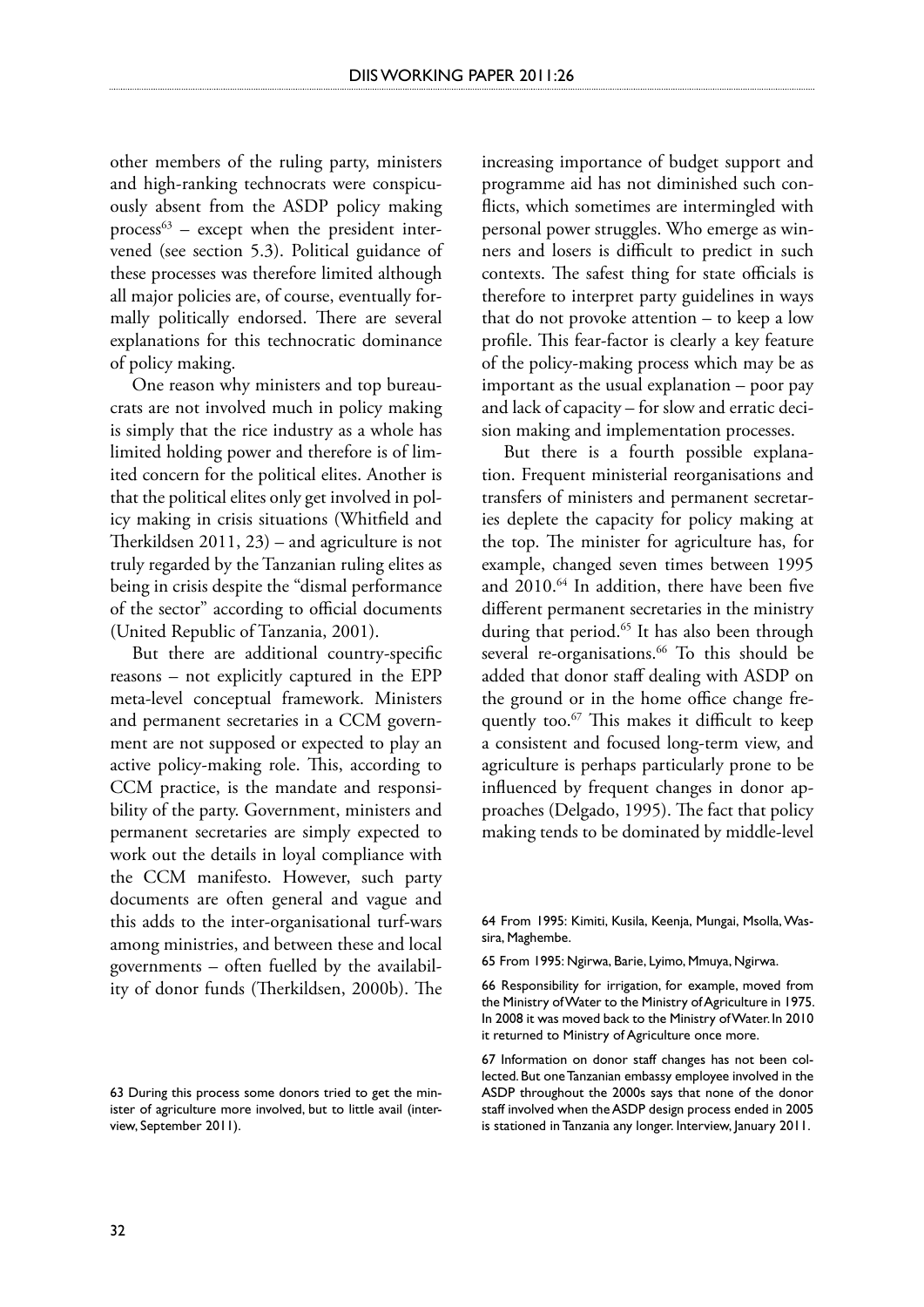ministerial staff and donor consultants (and their clients, donor representatives) is therefore no accident.

*The loyalty of TRA in* not *implementing government policy fully*. Enforcement of compliance with the tariffs and anti-smuggling operations are in the hands of TRA both on Zanzibar and on the mainland. TRA has a relatively strong administrative capacity according to the IMF (Nord et al., 2009). It has, for example, been able to increase the collection of both income and corporate tax significantly in recent years. Total revenue collection has therefore increased significantly – from 10 percent of GDP in the early 2000s to 16.5 percent in 2008 (IMF, 2009). That CET is not enforced and smuggling of rice is not clamped down on is therefore not a result of major TRA capacity problems. Although corruption cannot be ruled out, the most plausible explanation for TRA's efforts in helping to protect the Tanzanian rice industry is TRA's loyalty to its political masters and its responsiveness to their political goals, as reiterated by several observers close to the tax authority (see section 4.2). Had TRA enforced the tariff and reduced smuggling, this would have resulted in increased rice prices and thereby jeopardized the ruling elites' control of political power on the islands and the stability of the Union.

*The implementation autonomy of local governments.* The local government bureaucracies have substantial *de facto* autonomy to implement the irrigation component of the ASDP programme (section 3.2). There are three reasons for this autonomy. In Tanzania's current political settlement, local-level factions of the ruling coalition (the local-level CCM politicians and the bureaucrats) have gained strength since the political liberalisation of the 1990s (Therkildsen and Bourgouin 2011). The large majority of district and village councils is controlled by the CCM, as shown in section 2.2. The political elites increasingly regard them as important in influencing election results – partly because they mobilise voters to support the ruling party, partly because they make local government resources available for the party during election campaigns. Regional and District Commissioners are especially important in this regard. It is therefore the holding power that these levels have gained as a result of political liberalisation, and the imperative for the CCM to win elections, that explains the increasing autonomy of the local-level party and bureaucracy apparatus – not the decentralisation reform *per se*. 68 The consequence is that the ability of the political elites to discipline local-level administrations to enforce operation and maintenance guidelines for irrigation schemes is limited.

A capacity problem at central and local government levels to do this is part of the problem, of course, but with limited mutual interests between the rice industry and the political elite, the latter is not especially motivated to push for pockets of efficiencies at local level. Combined with a relatively large inflow of government and donor funds, this reduces the effects of disciplinary measures that central authorities may try to impose on implementation activities.69 Indeed, there are no explicit mechanisms in the ASDP – or in the management of the irrigations funds – that make functioning O&M arrangements or the completion of on-

68 The decentralisation reform began in the mid-1990s and has led to significant changes (Tidemand and Msani 2008).

69 This occurs at the same time as local authorities are said to be losing the autonomy vis-à-vis the central government. Such assessments are based on the autonomy to make budget allocation decisions and to hire and fire the District Executive Director. A loss of autonomy on these issues does not preclude that local authorities have substantial d*e facto* autonomy in the implementation of policies.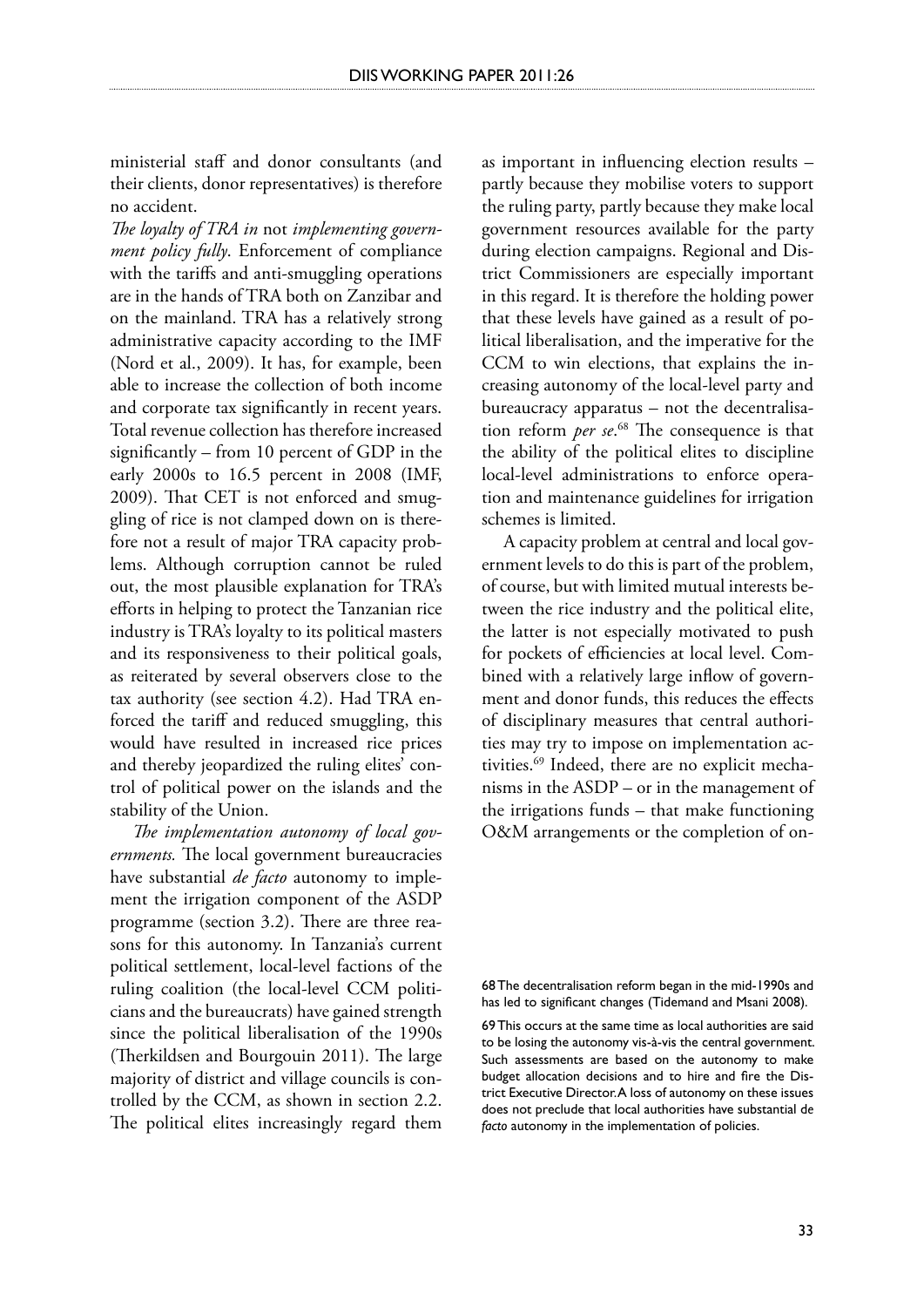going irrigation schemes a condition for funding.  $70$ 

It adds to the relative autonomy of the local government bureaucracy that it operates without much negotiations and dialogue with the private sector in general or with the rice industry in particular. Indeed, the level of knowledge about smallholder rice production among bureaucrats interviewed was very limited. How to change the 'mind-set' of smallholders to make them accept extension advise was regarded as the key challenge facing local bureaucrats, according to interviews with them.<sup>71</sup> This is a view which has not changed significantly since independence as much research since the 1970s has shown (Cliffe and Saul, 1972, Friis-Hansen, 2004).

Without effective centralised efforts to impose discipline – and with the presidential push to expand land under irrigation – many locallevel bureaucrats benefit from the ASDP irrigation programme through the control they have of construction contracts and procurements. Substantial rents can be generated in this way. The central and local bureaucrats' incentive is to build as many irrigation facilities as possible – not to assure that schemes actually help to produce sustainable benefits for growers, millers and traders. Nevertheless, smallholders in completed schemes clearly benefit from them, but the gains are not likely to be sustainable as the arrangements for the sustainability of irrigation schemes (water rights, land rights and operation and maintenance) are clearly inadequate.

Paradoxically, the TRA – an organisation with a relatively strong administrative capacity – has insufficient autonomy to enforce tariff compliance and reduce smuggling. Indeed, it has political support *not* to implement government policy vigorously. In contrast, the local-level bureaucracy – with substantial administrative capacity problems – has *de facto* autonomy to disregard central-level guidelines aimed to ensure sustainable irrigation because that bureaucracy has become an important part of the ruling coalition.

# **5.3. The ideological legacy of partydriven modernisation of agriculture**

A central puzzle of this paper is to explain why, in 2005, President Kikwete personally intervened to get a very ambitious one-million hectare irrigation programme written into the country's new donor-supported ASDP – in particular because it did not seem to be motivated by winning elections or strengthening CCM's supporting coalition (as argued in section 3.1)

The explanation lies in the EPP proposition that political elites seek to win power so as to gain personal wealth *and* to influence the ideological direction of development. In the case of irrigation, the incoming president was seriously determined to 'modernize' agriculture. Newspaper accounts on his views on this issue

<sup>70 40</sup> percent and 27 percent, respectively, of the ASDPsupported new or rehabilitated schemes were left incomplete as of 2010 (United Republic of Tanzania 2011, 30).

<sup>71</sup> In Kilosa district August 2008, and in Moshi rural district October 2009.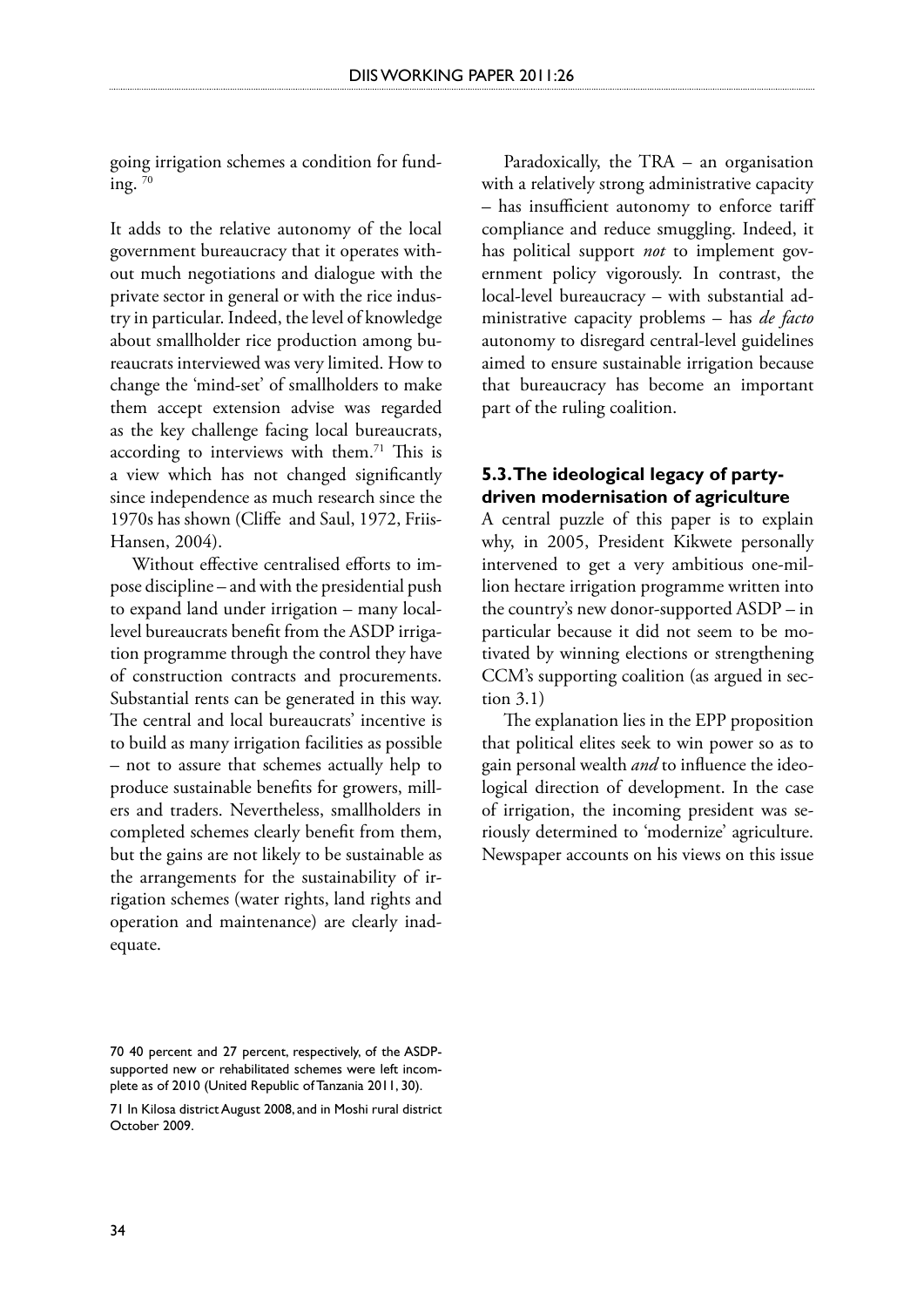during his first term in office are numerous. Also Mukandala (2006) stresses the importance of a revolution of agriculture in the party's thinking.

Moreover, the push for a huge irrigation construction programme seems driven by the new president's desire to signal decisiveness and by the repeated party emphasis on the need to revolutionise agriculture. There is a long tradition for this type of party-led "we must run while others walk" policy making in Tanzania, as Hyden (1984) has described it.72 The party vision of 'modernising agriculture' has been the basis for agricultural policies since independence, ranging from the ujamaa policies of the late 1960s to the various campaignlike initiatives since the 1970s: *Kilimo cha Kufa na kupona; Kilimo ni uhai*; "*Siasa ni kilimo*"; *and Kilimu ni Uti wa Mgongo wa Uchumi* (Isinika et al., 2003).<sup>73</sup> In these past efforts to transform agriculture (none of which achieved much), the state has always been central. The irrigation component clearly fits that tradition despite ASDP's explicit references to marketdriven agricultural development and to the importance of the private sector. The "ASDP's *de facto* largely [sic] public sector emphasis" is obvious, as a recent evaluation emphasises (United Republic of Tanzania, 2011).

72 Hyden identifies four features of this type of policy making: set ambitious targets even if they will not be met; start without detailed analyses of consequences as these will be addressed as they occur; unwillingness of policy makers to use past experiences as guidance for the future; compel public employees to work in contexts where expectations constantly exceed actual attainment. Hyden (1984, 121) concluded that party and presidential pushes to reach impossible targets undermined the power of the bureaucracy to act as a countervailing power to the political organisation.

73 Meaning, respectively, "Agriculture as a matter of life and death;" "Agriculture is life;" "Politics is agriculture;" and "Agriculture is the backbone of the economy."

But once made, neither the president – nor factions of the ruling coalition – took strong action to increase the technical and administrative capacity to build and maintain many new irrigation schemes – or to boost financing for them. And very little central-level effort was made to enforce that local governments established viable scheme-level operations and maintenance systems to ensure sustainable benefits to paddy growers.

The EPP-inspired explanation for this is that the vision held by the party/president about modernising agriculture through irrigation is not based on mutual interests between the ruling elite and paddy growers. The latter have neither the economic nor the organizational power to motivate the political elite to create the 'pockets of efficiency' that could make this happen. In that situation ideological desires by ruling elites are not sufficient to drive state initiatives to promote economic growth and poverty alleviation.

# **6. Conclusions and perspectives**

The actual implementation of the doubledecision of 2005 has not (yet) significantly strengthened the rice industry as formally intended. The protection of the industry from cheap rice from the world market is undermined by poor TRA enforcement of an import tariff and by TRA's soft approach to the smuggling of substantial quantities of such rice through Zanzibar. In addition, the increase in the productivity of paddy growing through investments in irrigation is weakened by the neglect of scheme operation and maintenance intended to be run by users but supported by local governments.

One purpose of this paper is to explain *why* this double-decision was made. The other is to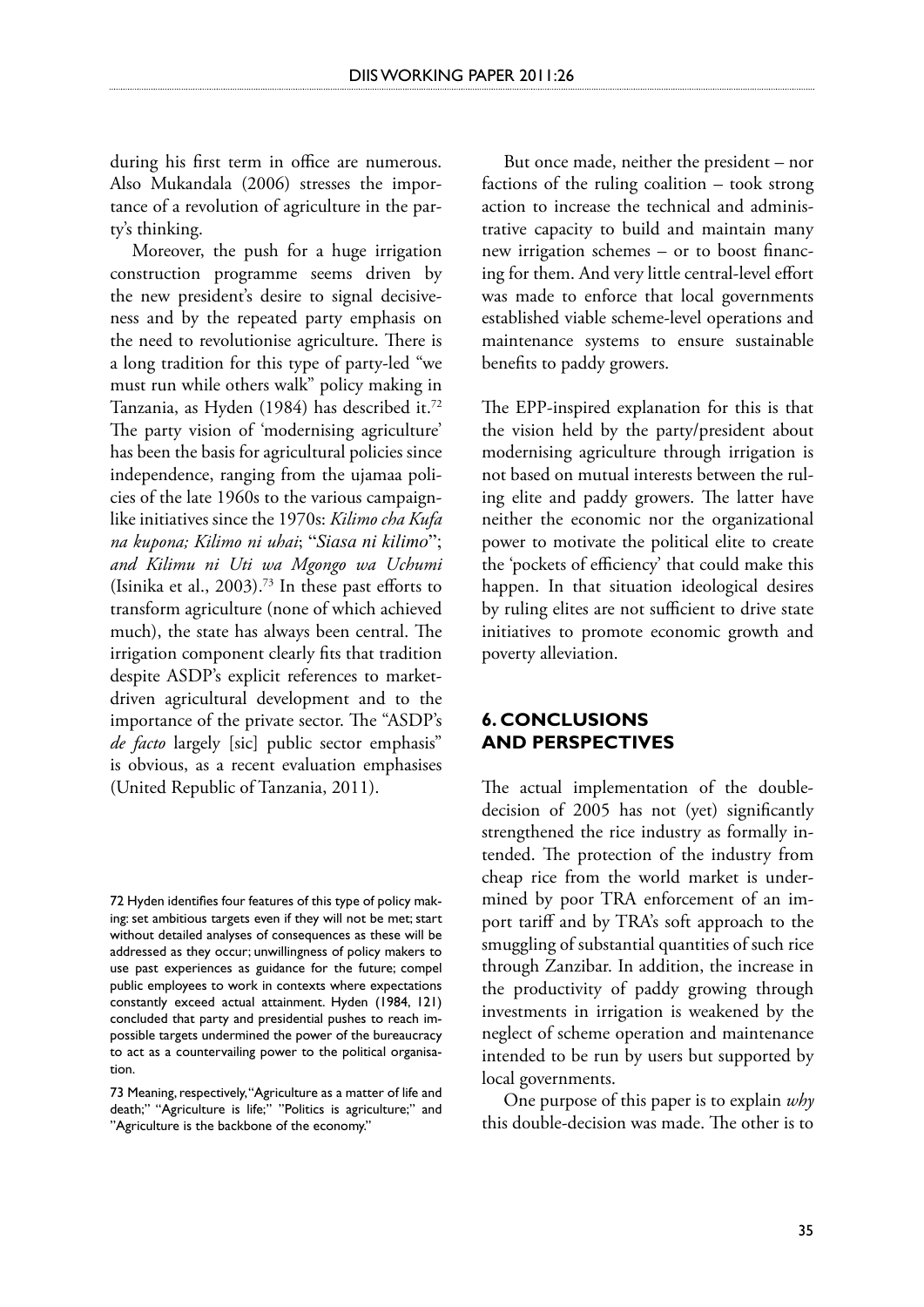explain *why* its implementation ran into such major implementation problems that resulted in poor economic outcomes for the rice industry – in particular for the smallholder paddy growers, who were the intended beneficiaries of the initiative. The answers to the two questions are intertwined:

First of all: political goals have been more important for the political elite than to achieve economic goals. In such situations "good politics" may result in "bad economics", as Grindle (2007) formulated it, and this fits well for the rice industry. The advent of competitive politics – combined with very limited holding power of smallholder producers in the Tanzanian rice industry – is important in explaining why the double-decision was not implemented as intended. For winning elections is a necessary condition for legitimising access to power by a ruling coalition. Adjusting tariff policies and the control of smuggling to the political situation on Zanzibar has therefore been more important than helping a local rice industry to grow. It shows that issues related to CCM's political power on the isles and to the union with Zanzibar can have significant influence on agricultural policies and their implementation.

Second, the roles of the Tanzanian bureaucracy are important in explaining the two questions posed above. While Khan (2010) regards CCM as strong and influential in policy making and implementation, the analyses in this paper show that he underplays the *different* roles played by various parts of the bureaucracy related to the rice industry. Except for presidential directives, policy making in the rice industry is dominated by middle-level bureaucrats and donors without much political guidance. This reflects the lack of mutual interests between the political elite and the rice industry as a whole. Implementation of tariffcompliance and anti-smuggling is the remit of the TRA. However, the authority clearly towed the party line by going soft on the execution

of these tasks so as not to cause major changes to the supply of cheap (legally and illegally) imported rice. Furthermore, the local government bureaucracy (in charge of irrigation construction and establishing O&M systems) has gained increasing holding power vis-à-vis the ruling elite since the political liberalization of the 1990s. Consequently, central-level enforcement of measures that could ensure the sustainability of irrigation schemes is poor. As the push for irrigation expansions continues from above, it creates rent opportunities for local bureaucrats as well as temporary benefits for targeted paddy growers. However, in the absence of paddy producers with sufficient holding power, the longer-term sustainability of irrigation investments is threatened.

Finally, the ideological legacies of partydriven attempts at modernising agriculture are still alive as they have been since independence (McHenry 1994). The presidential directive on irrigation targets – although completely unrealistic – has played an important role in the sense that it *was* reflected in formal policy decisions for the ASDP and *did* lead to a considerable expansion of irrigated land. However, the focus on physical achievements that the presidential intervention entailed is not conducive to sustained productivity increases in paddy production. This has not been helped by donor willingness to go along with such initiatives despite initial foot dragging, which is also an important part of Tanzania's development history (e.g. World Bank, 1990).

What does this imply for the policy making and implementation in agriculture? State initiatives that are not perceived by the political elite to have coalition- or election-winning utility may still be launched (sometimes with donor support) due to historical legacies or ideological reasons, but their implementation typically runs into difficulties. Moreover, when there are serious conflicts among important factions of the ruling elite about specific initiatives, the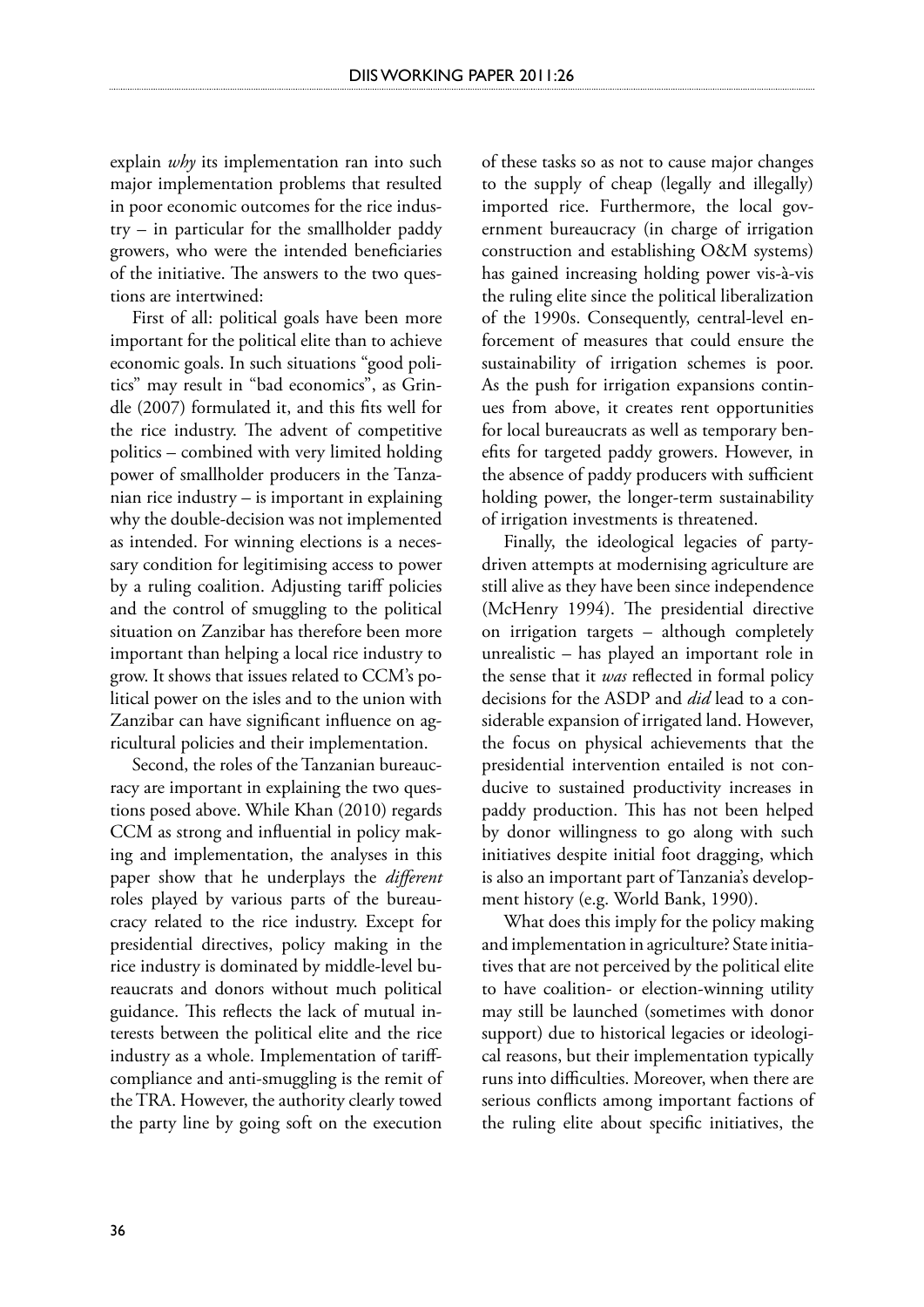ability to enforce policies during implementation is reduced. In such cases, political priorities are likely to prevail over economic ones. Finally, initiatives aimed at producers who have little economic and organisational power, and on whom the ruling elites do not depend for much else to survive politically than their votes, are not likely to motivate such elites to create the bureaucratic pockets of efficiency needed to secure good economic outcomes.

Future developments are uncertain and will probably depend on the political consequences of the emerging structural changes in the rice industry. The entrance of major investors in paddy production, which is under way, is one important source of such changes (see Appendix 1). The other is the smallholder organisations partly outside the realm of the CCM that are slowly and gradually emerging. It is, however, difficult to predict if the ruling coalition will try to help or hinder the emergence of a stronger and more productive rice industry based on smallholders.

But lessons from Asia are instructive. Here the transformation of agriculture in some countries is characterised by being state-led, market-mediated and smallholder-focused (Djurfeldt et al., 2005). Although African countries face many new and different challenges to accelerate growth and reduce poverty compared to Asian countries (notably very different initial conditions, and greater exposure to global competition), "there is little evidence to suggest that …[African]… countries can bypass a broad-based agricultural revolution to successfully launch their economic transformations" (Diao et al., 2010).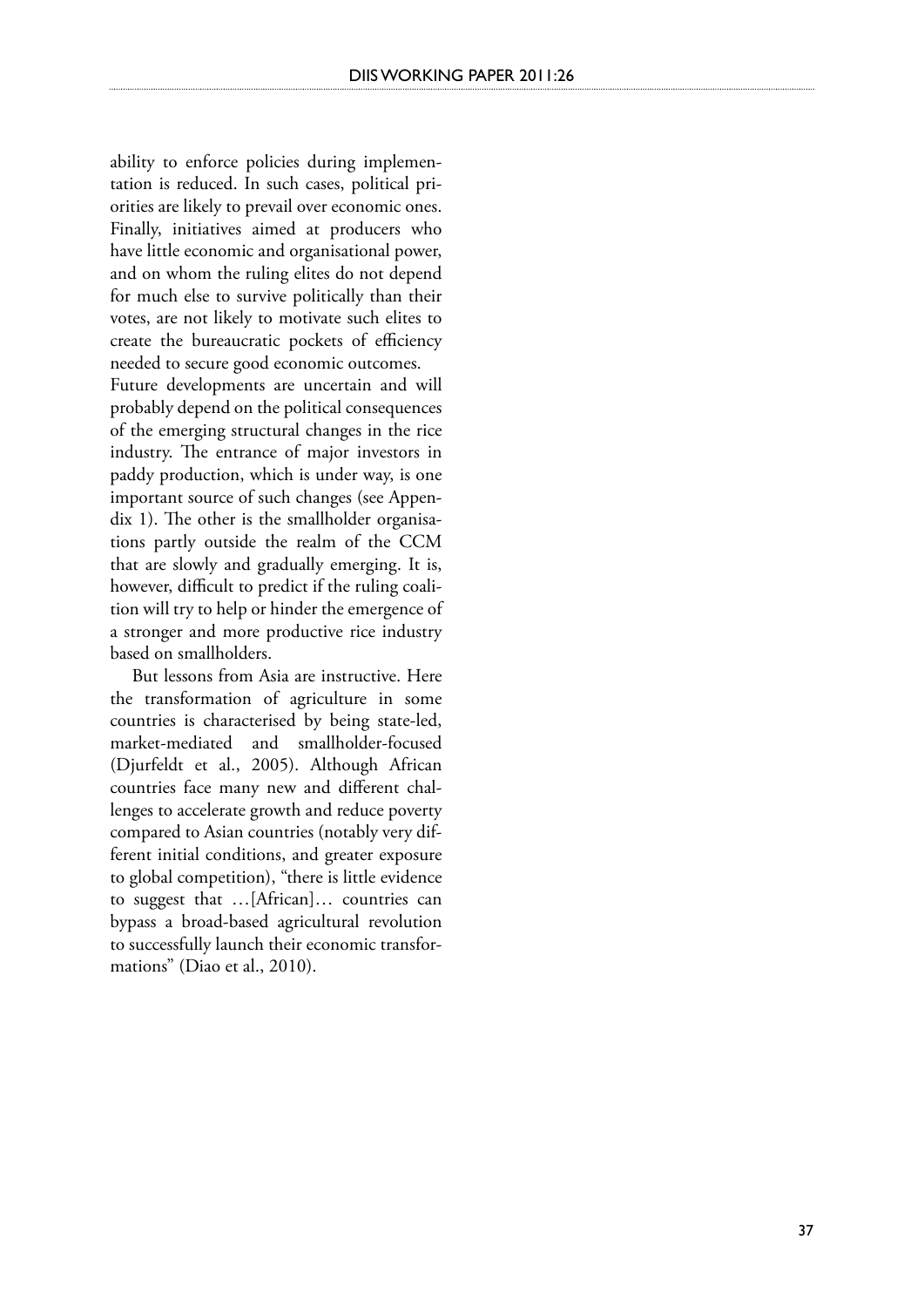### **Appendix 1. Selected information on paddy production**

Information on three aspects of paddy production seen in a time perspective is provided below: productivity, irrigation and large-scale farming.

### **Productivity**

Paddy production has increased over the last 10 years. Paddy was the fastest growing crop at the end of the 1990s, with output expanding three-fold from 1985 (United Republic of Tanzania, 2009b, Table 1, Isinika et al., 2003, Figure 17). Rising urban incomes and depreciation of the Tanzanian shilling (which reduces imports) have driven production growth according to IFPRI (2000). Domestically produced paddy contributed significantly to the overall value production in agriculture from 1995 to 2002.

The productivity in paddy production has also increased, according to United Republic of Tanzania (2009), but this is doubtful as data on paddy and rice are very unreliable. $^{\rm 1}$  The general consensus is that for decades productivity in agriculture in general has not changed much. Yields have fluctuated without clear trends indicating that production methods have not changed significantly. In agriculture in general "total factor productivity in 2006 was barely higher than in 1961" (Binswanger-Mkhize and Gautam (2010)). Therefore, according to many observers, the production of paddy has grown, mostly as a result of area expansion rather than productivity increases.

The legacy of Tanzania's villagisation programme of the 1970s and early 1980s is an important explanation for this. The re-settlement and concentration of people in villages forced small-holders to shorten fallow periods and to cultivate further away from villages.<sup>2</sup> Combined with increasing population pressure, this has led to fragmentation of land holdings, and average small-scale farm size has shrunk from 1.3 ha/household the 1970s to 1 ha in 2005. Tanzania is now classified among the countries with 'unsustainable' small farm sizes (United Republic of Tanzania (2008c); Temu (2007)). With insufficient access to fertiliser and labour to compensate for this (Kikula, 1997), villagisation also has a negative long-term effect on cereal productivity. It "was possibly the most important sole cause of agricultural stagnation in the period from the mid-1970s to the mid-1980s" (Skarstein, 2010, 103-104). He also argues that economic liberalisation, which began in the early 1980s, instead of fostering productivity increases through specialisation, has led to income diversification and subsistence fallback due to the risks of relying on the vagaries of a largely unregulated market (p. 99).

<sup>1</sup> See Therkildsen (2009) and footnote 9. Even results from the same researchers sometime differ. Compare, for example, Isinika et al. (2003, 43)) with Isinika et al. (2005, figure 11.4)). A third set of [generally higher] yield estimates is provided by United Republic of Tanzania (2009b, table 1)

<sup>2</sup> Small-holders involved in irrigation (traditional or modern) may have been affected less by villagisation (Potanski 1998) although there are several examples of this happening (personal observations, early 1980s). Villagisation also largely bypassed areas with intensive agriculture.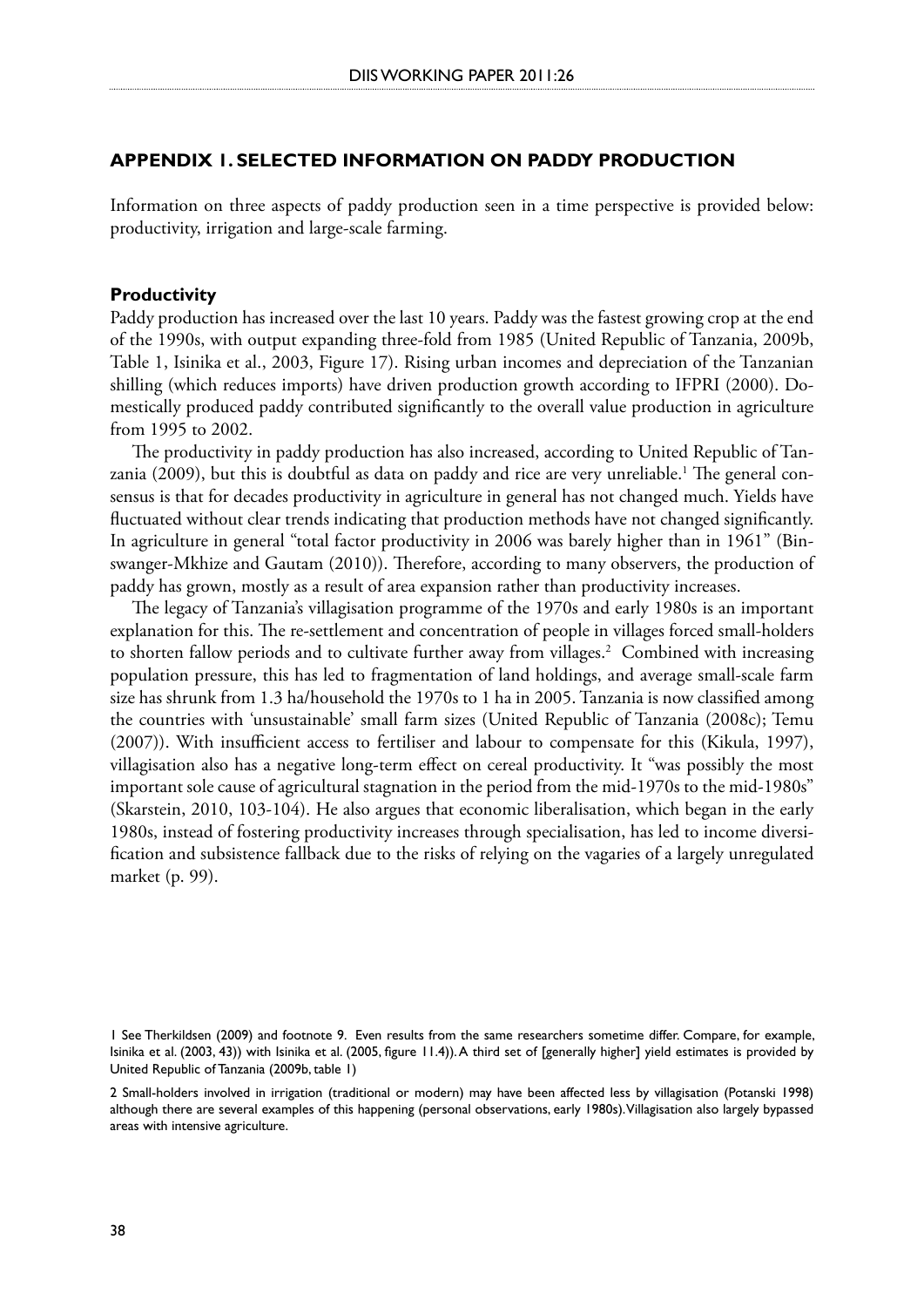### **Irrigation**

Growing paddy on irrigated land is one way of increasing productivity. The expansion of irrigated land by smallholders over time is well described by Isinika (Isinika et al., 2003). Thus, the government established a Water Development and Irrigation Department in 1952, but focused more on irrigation for cash crops and water for livestock. This had little effect on food production (p.13). In 1980, traditional irrigation systems accounted for 120,000 ha (84%) of the irrigated land, while large schemes, then owned by the government, cultivated 24,000 ha (16%). However, this does not include some of the traditional irrigation systems and practices in many parts of the country, such as cultivation of valley bottoms during the dry season which often involve intensive production of cereals and vegetables (p. 34).

Starting in the 1980s, donors got increasingly involved in funding small-scale irrigation schemes. Danida, for example, funded such schemes in the late 1990s. IFAD have funded several larger irrigation programmes over the years. The latest ended in 2006 (IFAD, 2007). The World Bank has also supported many irrigation activities, the latest being the Participatory Agricultural Development and Empowerment Project (World Bank, 2011). Ironically, the poor operation and maintenance record of numerous donor-funded schemes now requires that they be rehabilitated. They are a substantial proportion of the construction activities in the irrigation component of the ASDP (see section 3).

Modern large-scale irrigation was first introduced in the 1930s at the foreign-owned Tanganyika Planting Company which grew sugar cane near Moshi town. In 1948 the colonial government established a 1,000 ha rice farm at Kilangali, Morogoro, but the initiative failed and was abandoned in 1951 (Chiza, 2005). A new drive for large-scale irrigation on state-owned farms started after the Arusha Declaration. From the 1960s to the end of the 1980s the government and major donors (including China and North Korea) invested tens of millions of dollars in large-scale irrigation in state farms. Such farms and agricultural collectives were seen as central to achieve national and local food self-sufficiency, to reduce growing imports of rice, and to increase employment. NAFCO ran them (JICA, 2002).

The following brief information about four state farms suffices to show the problems faced by this approach at the time (JICA 2002). Dakawa was planned by North Korea in 1975 and construction started in 1979. A total of 2,000 ha were cultivated with double cropping on 700 ha when production started in 1983, but this slowly declined and eventually stopped in 1997 due to disrepair, poor construction, lack of capital and management problems. The Ruvu scheme was started by the government in 1956 and subsequently funded by China. It was completed in 1974; rehabilitation started soon after and was completed in 1981. 725 ha were developed, but less than a third was ever used for irrigation. The Kapunga scheme was started in 1989, mainly funded by the African Development Bank. Less than half (3,000 ha) of the arable land was cultivated by NAFCO, a parastatal. Some 800-1,000 ha were used by smallholders supervised by the local authorities and the Ministry of Agriculture. Yields started at 4 tons/ha in 1991, but declined to 1 ton/ha in 1997 where it has stayed since. Shortage of working capital has slowly reduced production. The Mbarali scheme was started in 1956, but taken over by government in 1968 and funded by China from 1969 to 1977. It was subsequently run by NAFCO until it was privatised in the mid-2000s. Double cropping on 3,200 ha was planned but never achieved, due to inappropriate seeds, lack of capital, and crop diseases. Average yields declined from 8 tons/ha to less than 3 tons/ha between 1980 and 1993. Some out-grower schemes are established on the farms but demand has been low (Daipesa, 2003). From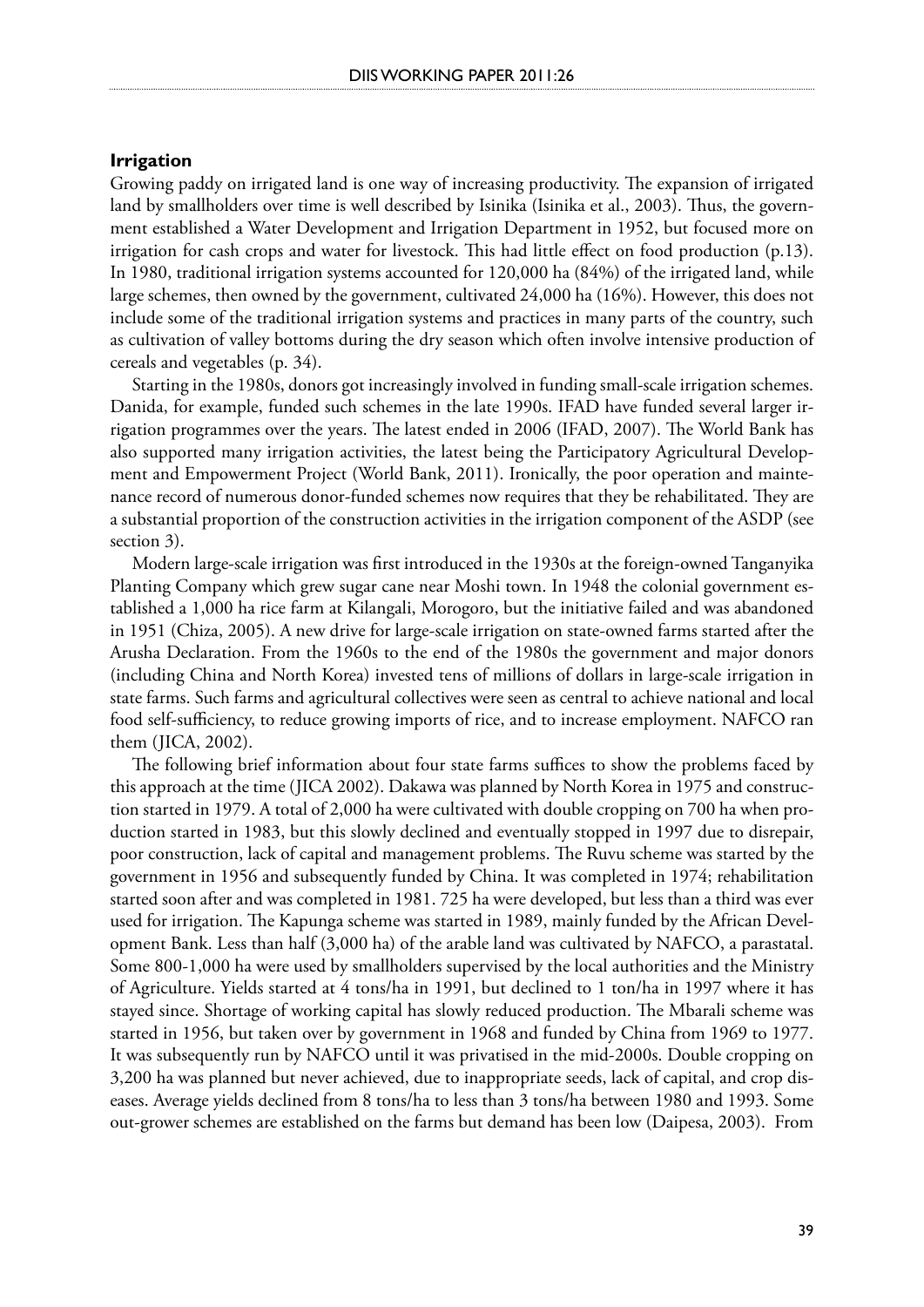an estimated potential production of 30,000 tons of paddy per year on these farms, they produced about 2,500 tons of paddy by 2002, when all of them were in financial distress (Daipesa, 2003)

#### **Large-scale farming, privatization and paddy production**

In 2001, a ministerial committee for agricultural sector privatization recommended that Tanzanians should be given higher priority than foreigners in the privatization of state-owned farms; and that some large farms should be divided into economically feasible small plots and redistributed to Tanzanians. Interestingly, this recommendation conflicts with the position taken in more authoritative policy statements. For while the Agricultural and Livestock Policy of 1997 *does not* encourage local ownership of privatized firms, the Tanzania Investment Act of 1997 *does* (United Republic of Tanzania, 2008d, 152-155, JICA, 2002).

Perhaps as a consequence, the implementation of privatisation has been slow, fairly chaotic and certainly shrouded in controversy (some cases involving corruption; others accusations of selling Tanzanian property cheaply to foreigners). As far as major state-owned paddy farms are concerned, only Dakawa rice farm (some 2,000 ha) was actually bought and run by a cooperative society, as stipulated by official policy. Kapunga rice farm (some 7,500 ha) was bought in 2006 by Export Trading Ltd, which is also a major importer and trader in rice (see section 4). It is owned by the Patel family, of which Jeetu Patel is a prominent member. He has very good political contacts.<sup>3</sup> Mbarali rice farm (some 5,500 ha) was bought by the family-owned Southern Highland Estates Ltd in 2006. Nawab Mulla, the present owner, was the chairperson of CCM, Mbeya region, and has family ties with the then national CCM treasurer, Rostam Aziz (Hakiarhdi, 2009). An American venture capitalist is investing in and producing on a 4,000 ha rice farm outside Ifakara, originally built by the North Koreans. Kilombero Plantation Ltd, as it is called, has made substantial investments since 2006 and now grows rain-fed paddy. Further investments in irrigation are planned over the next few years.

In other words, only Dakawa rice farm was taken over by small-holders, as formally intended in some government documents. The rest went to private investors. Similar privatisation patterns are found by others. Potts (1995), for example, found that privatisation of estate agriculture until 1990 occurred on an *ad hoc* basis. Estates owned by foreigners before nationalisation largely returned to foreign ownership. Temu and Due (2000, 696) found that 53 percent of the 199 divestures completed in 1996-1997 were to local (indigenous and/or local) buyers, but these were mostly low value enterprises. The relatively profitable parastatals were bought by foreign firms. Several state farms were not yet sold by then. Nkya (2009) analysed 403 parastatals privatised (or in the process) from 1992 to 1998. Of these 88 firms were in agriculture, of which 77 were sold to private buyers, while the government retained shares in three and the remaining eight were simply liquidated. Although some state-owned coffee farms were split up (unbundled) to enable local entrepreneurs to buy them, this was not normally done. The formal criteria guiding the privatisation did not explicitly include a strengthening of local entrepreneurs (p.161).

Jeetu Patel is implicated, with many other businesspeople, in the USD 130 million Bank of Tanzania External Payment Arrears corruption case. He is also actively involved in the import of power tillers for the government's Kilimo Kwanza initiatives.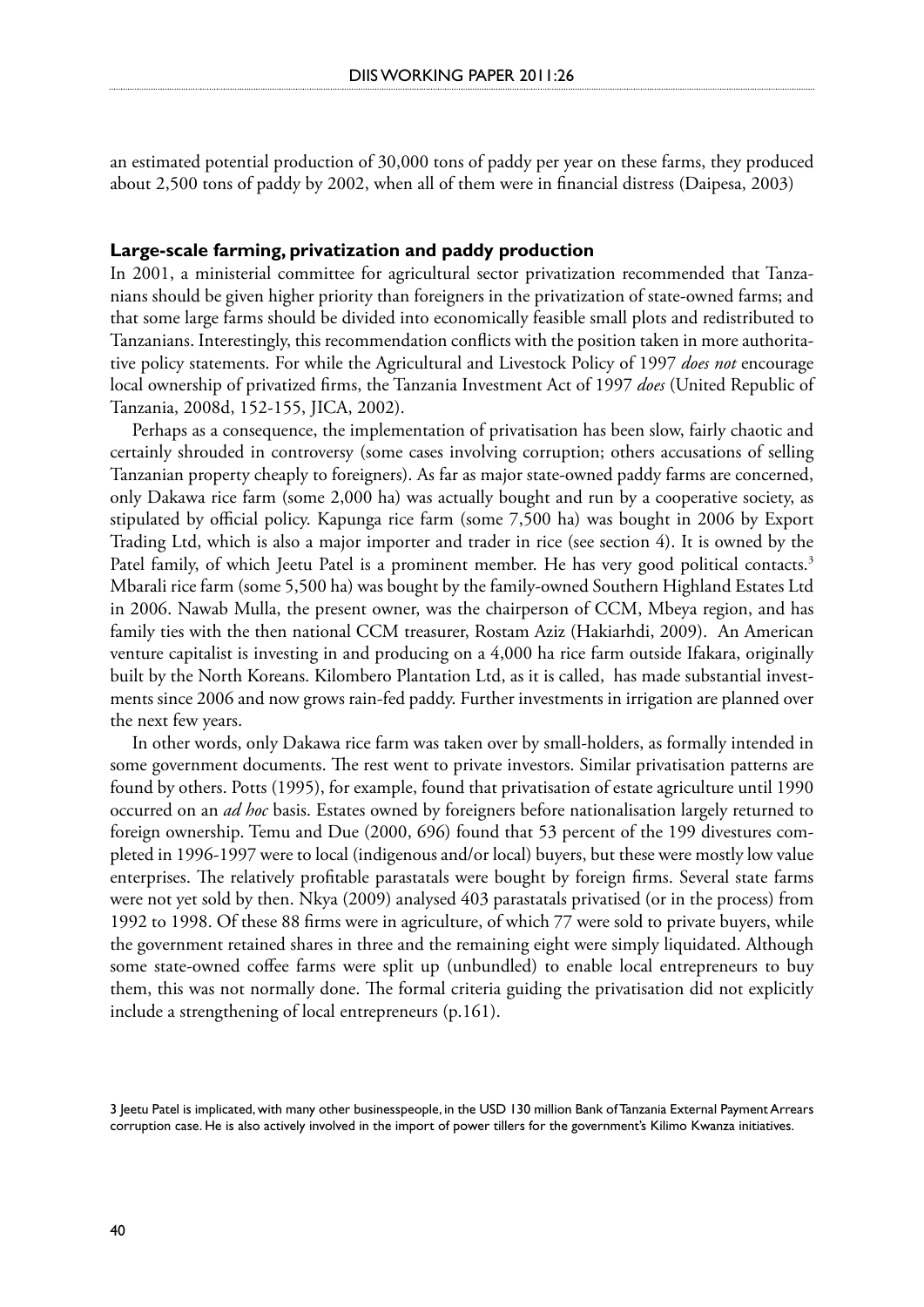The biggest structural change in rice production may, however, still be under way.<sup>4</sup> Friis and Reenberg (2010) list 16 land cases (albeit of unknown status) involving, for example, investors from: Saudi Arabia (500,000 ha for rice and wheat); United Arab Emirates (100,000 ha for rice for the Tanzanian market); India (30-40.000 ha for rice).5 Two Bangladeshi investors, prodded by their government, are said to negotiate for large tracts of land to grow rice and cotton.6 The South Korean state is negotiating for 100,000 ha of land for food (mostly rice) – half of which for export to South Korea, according to a feasibility study being appraised at the end of 2010.7 Investors from Mauritius and Singapore are negotiating for some 30,000 ha of land in the Rufiji Basin to grow flood-irrigated rice for export.8 Foreign companies/governments will become major paddy producers in Tanzania if just a few of these land cases materialise. They have the potential to significantly influence the rice industry, its production and marketing.<sup>9</sup>

Even if only a few of these projects start to produce for the domestic market, it may lower consumer prices and may force uncompetitive small-holder producers off the market. On the other hand, large paddy growers may gain more political influence than smallholders have had. The rice industry could therefore see significant changes in the future – including closer relations between larger paddy producers and the ruling elite.

 Other large land deals not involving paddy farming are also under way. For example, American investors, together with lowa State University, and working with Serengeti Advisers Limited, a politically well connected local firm, negotiate for some 300,000 ha of land for maize in areas presently occupied by refugees from Burundi, who must be evacuated if the deal goes through (see www.oaklandinstitute.org). There is also considerable interest in land for bio-fuel (Kugelman and Levenstein 2009, 41). See also "A push by the president of Tanzania to find 400,000 hectares of land for a Swedish firm that wants to grow sugarcane for ethanol" and "ACT touts for heavy investments in agriculture Kilimo Kwanza food exports." Daily News, April 18, 2011. Fear of eviction caused by such deals may be well founded. See "Rice farmers may be evicted by new bio-fuel companies." The East African, September 28, 2009. Some 4-5,000 households are at risk in different parts of the country according to the article.

Qatar, Kuwait and large companies (Daewoo, Mitsubishi) are also listed, but their use of land is not specified.

6 "Bangladesh govt. prods local investors to farm cotton, food in Africa." Financial Express. 30 March 2011.

Interviews, November 2010 and http://news.bbc.co.uk/2/hi/africa/8272506.stm (accessed May 31, 2010).

8 Interviews, November 2010 and January 2011.

9 A similar trend seems under way in West Africa: "Rice land grabs undermine food sovereignty in Africa." www.grain.org/atg/ (accessed January 2009).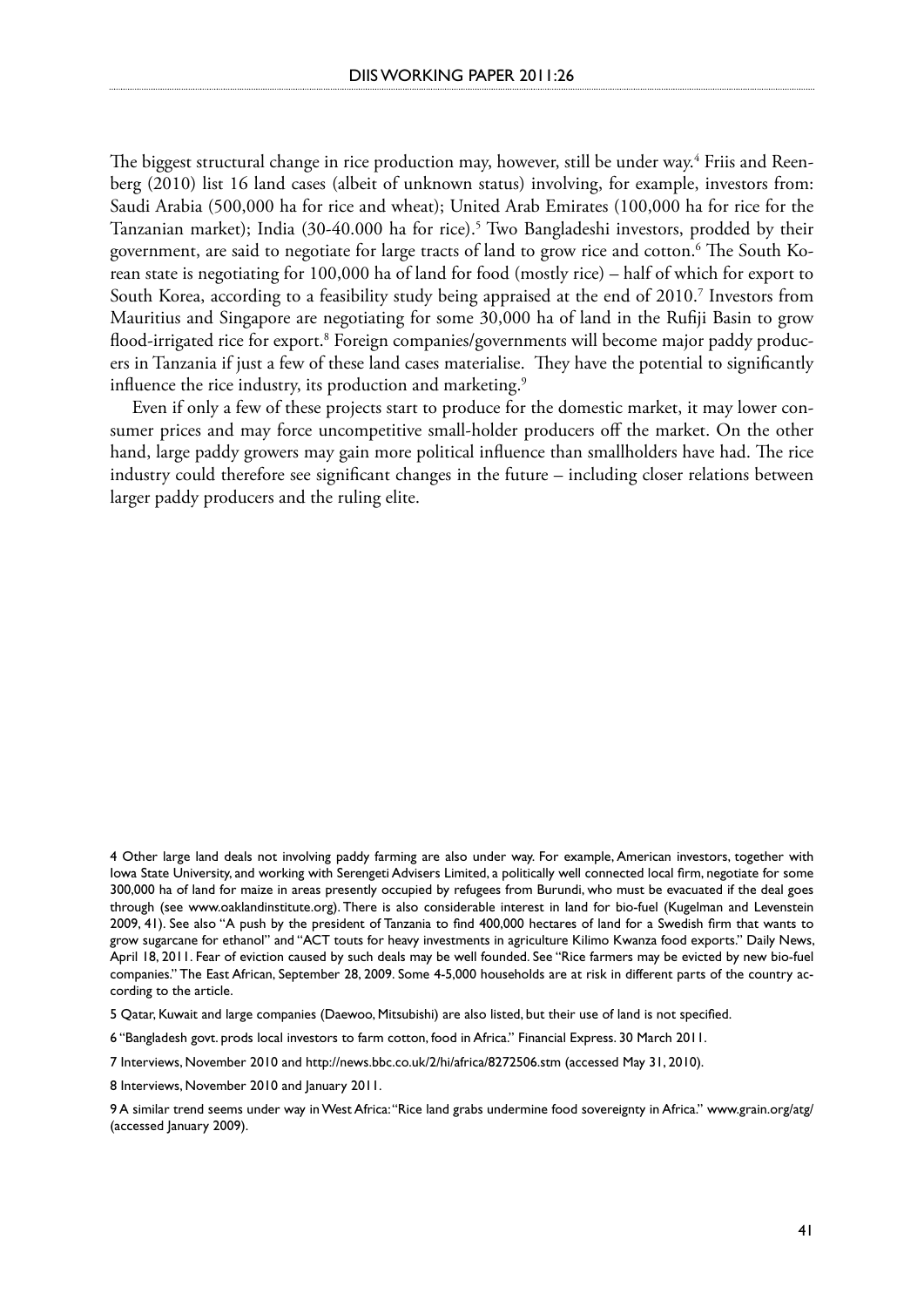#### **References**

- Ali, A. A. G. and Thorbecke, E. 2003. The state of rural poverty, income distribution and rural development in sub-Saharan Africa. *In:* Nissanke, M. and Aryeetey, E. (eds.) *Comparative development experiences of sub-Saharan Africa and East Asia.* Aldershot: Ashgate.
- Anderson, K. and Masters, W. A. 2007. Distortions to Agricultural Incentives in Africa. *Agricultural Distortions Working Paper* December 2007. World Bank. Washington.
- Bates, R. H. 2005. *Markets and states in tropical Africa: the political bias of agricultural policies*. Berkeley: University of California Press.
- Bigsten, A., Mutalemwa, D., Tsikata, Y. and Wangwe, S. 2001. Tanzania. *In:* Shantayanan Devarajan, D. D. a. T. H. (ed.) *Aid and reform in Africa: lessons from ten case studies* Washington World Bank
- Binswanger-Mkhize, H. P. 2010. Land development and large scale versus family farms *Policy note for Tanzania* March 21, 2010. World Bank. Dar es Salaam.
- Binswanger-Mkhize, H. P. and Gautam, M. 2010. Towards an Internationally Competitive Tanzanian Agriculture. *Draft report*. March 22 2010. World Bank. Dar es Salaam.
- Brigham, A. M. 2011. Agricultural Exports and Food Insecurity in Sub-Saharan Africa: A Qualititative Configurational Analysis. *Development Policy Review,* 29**,** 729-748.
- Cameron, G. 2002. Zanzibar's turbulent transition. *Review of African Political Economy,* 29**,** 313- 330.
- CCM. 2005. Election Manifesto for the 2005 general elections. August 2005. National Executive Committee of CCM Dar es Salaam.
- Chiza, C. K. 2005. The role of irrigation in agriculture, food security and poverty reduction. *A paper presented to the 3rd Annual Engineer's Day, 2005–Learned Discourse, Dar es Salaam – March 14-15, 2005.* March 2005. Dar es Salaam.
- Cliffe, L. and Saul, J. S. 1972. The district development front. *In:* Cliffe, L. and Saul, J. S. (eds.) *Socialism in Tanzania. Vol I.* Nairobi: East African Publishing House.
- Cooksey, B. 2003. Marketing Reform? The Rise and Fall of Agricultural Liberalisation in Tanzania. *Development Policy Review,* 21**,** 67-90.
- Coulson, A. 1982. *Tanzania: a political economy.* Oxford: Claredon Press.

Daipesa. 2003. Rice sub-sector study. *Private enterprise support activities project, Tanzania*. April 2003. Development Alternatives Inc. Woodmead.

- Delgado, C. L. 1995. Africa´s changing agricultural development strategies : past and present paradigms as a guide to the future. *Food, Agriculture, and the Environment Discussion Paper* April 1995. IFPRI Washington D.C.
- Diao, X., Hazell, P. and Thurlow, J. 2010. The role of agriculture in African Development. *World Development,* 38.
- Djurfeldt, G., Holmén, H., Jirstrõm, M. and Larsson, R. (eds.) 2005. *The African food crisis: lessons from the Asian green revolution.* Wallingford: CABI International.

Ellis, F. and Mdoe, N. 2003. Livelihoods and Rural Poverty Reduction in Tanzania. *World Development,* 31**,** 1367–1384.

FAO 2011. Global Market Analysis. *FAO Food Outlook.*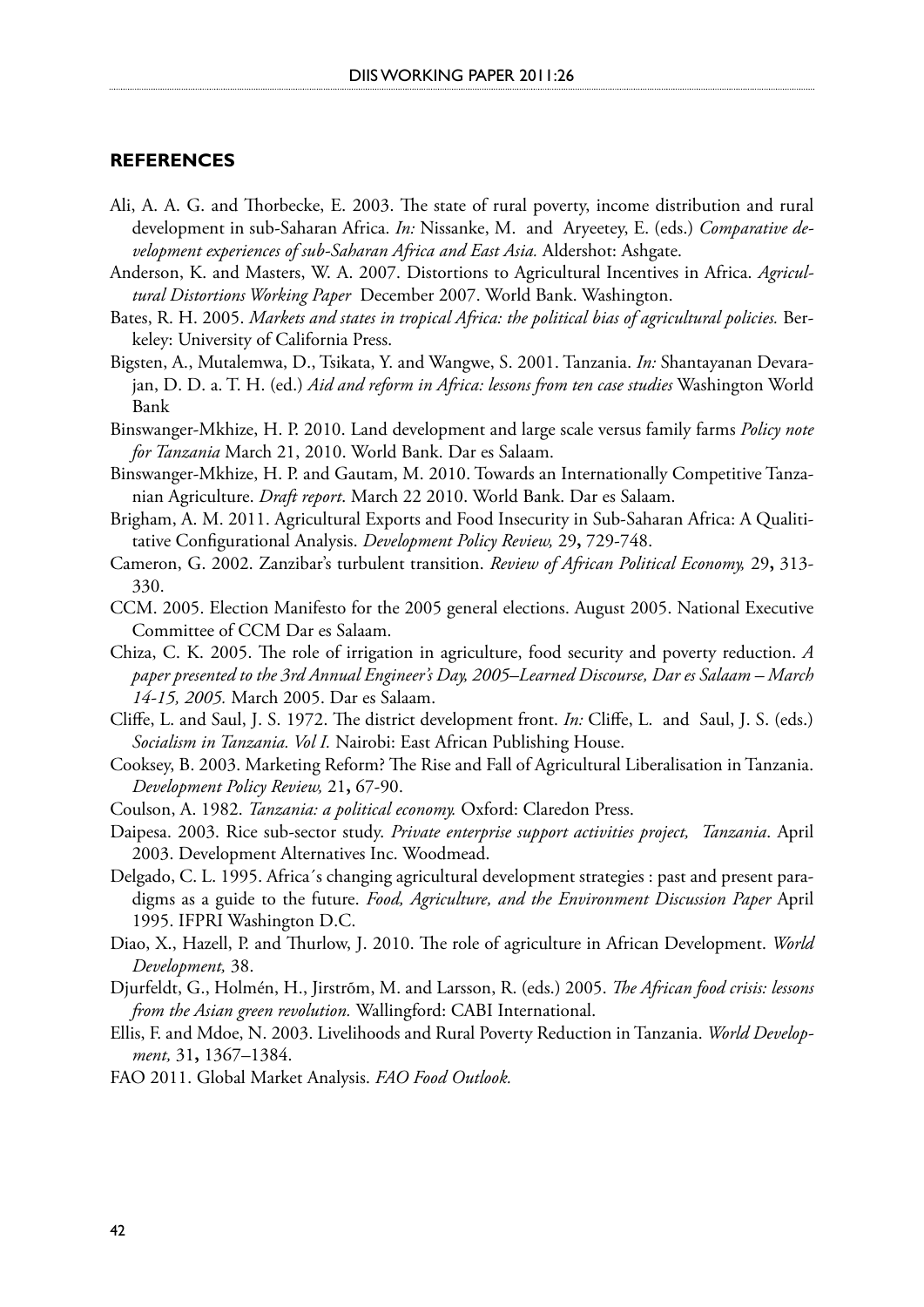- Fjeldstad, O. H. and Therkildsen, O. 2008. Mass taxation and state-society relations in East Africa. *In:* Bräutigam, D., Fjeldstad, O. H. and Moore, M. (eds.) *Taxation and state-building in developing countries. Capacity and consent* Cambridge: Cambridge University Press.
- Friis-Hansen, E. 2004. Concepts and experiences with demand driven advisory services. Review of recent literature with examples from Tanzania. *DIIS Working paper* 2004/7. DIIS. Copenhagen.
- Friis, C. and Reenberg, A. 2010. Land grab in Africa: Emerging land system drivers in a teleconnected world. . *GLP Report*. 1. Global Land Project. International Project Office. Copenhagen.
- Gajigo, O. and Denning, G. 2010. Rice in Africa: will import continue to grow? *In:* Dawe, D. (ed.) *The rice crisis. Markets, policies and food security.* London: Earthscan.
- Gibbon, P. 2001 Civil society, locality and globalization in rural Tanzania: a forty-year perspective *Development and Change* 32**,** 819-844.
- Greeley, M. 2007. A Framework for Assessing Programme and Project Aid in LICUS Contexts. *In:* Manor, J. (ed.) *Aid That Works: Successful Development in Fragile States.* World Bank Publications.
- Grindle, M. S. 2007. When good policies go bad, then what? dislodging exhausted industrial and education policies in Latin America. *In:* Bebbington, A. and McCourt, W. (eds.) *Development Success. Statecraft in the South.* Basingstoke, UK: Palgrave Macmillan.
- Hakiarhdi. 2009. The state of the then NAFCO, NARCO and absentee landlords' farms/ranches in Tanzania. 14 February 2009. Land Rights Research And Resources Institute (Larrri/Hakiardhi). Dar es Salaam.
- Havnevik, K. J. 1993. *Tanzania. The limits to development from above.* Uppsala: Nordiska Afrikainstitutet.
- Holtom, D. 2003. *The World Bank in Tanzania, 1970-2001.* Doctoral thesis., University of Wales, Swansea.
- Hyden, G. 1984. Administration and public policy. *In:* Barkan, J. (ed.) *Politics and public policy in Kenya and Tanzania : revised edition.* Nairobi: Heinemann Kenya.
- Hyden, G. 2005. Why do things happen the way they do? a power analysis of Tanzania February 2005. Embassy of Sweden. Dar es Salaam.
- IFAD. 2007. United Republic of Tanzania. Participatory Irrigation Development Programme. Completion Evaluation. Report Nº 1831-TZ - Rev. 1. May 2007. IFAD. Rome.
- IFPRI. 2000. Agriculture in Tanzania Since 1986: Follower or Leader of Growth? *A World Bank Country Study*. June 2000. World Bank. Washington.
- IMF. 2007. IMF involvement in trade policy issues in low-income countries. Background document IV. IMF. Washington.
- IMF. 2009. Fourth Review Under the Policy Support Instrument— Staff Report; Press Release on the Executive Board Discussion; and Statement by the Executive Director for United Republic of Tanzania. IMF. Washington.
- Isinika, A. C., Ashimogo, G. C. and Milangwa, J. E. D. 2005. From Ujamaa to structural adjustment - Agricultural intensification in Tanzania. *In:* Djurfeldt, G., Holmén, H., Jirstrõm, M. and Larsson, R. (eds.) *The African food crisis: lessons from the Asian green revolution.* Wallingford: CABI International.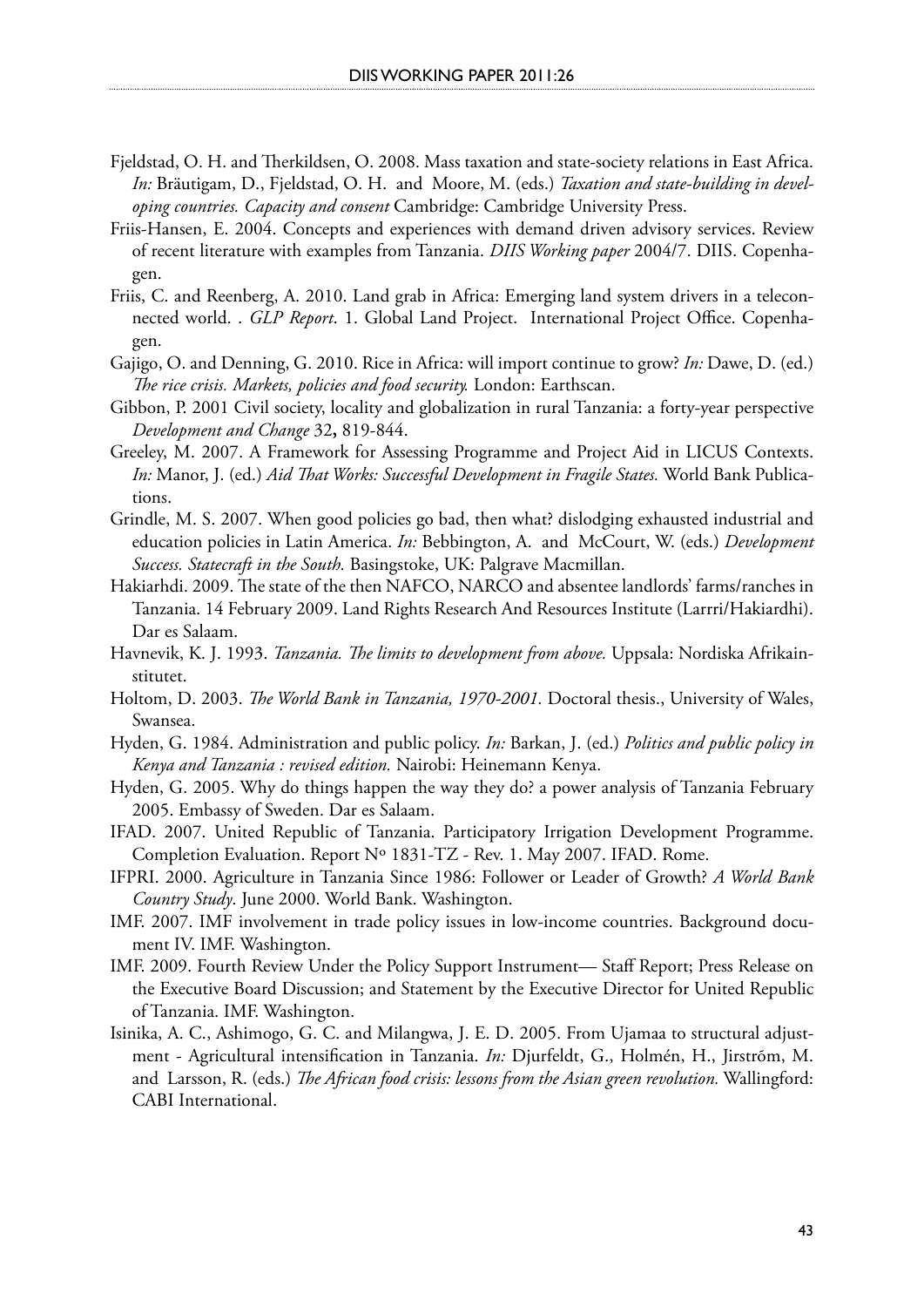- Isinika, A. C., Ashimogo, G. C. and Mlangwa, J. E. D. 2003. Tanzania macro study: final research study. *Mimeo*. August 2003. Sokoine Agricultural University. Africa in Transition research programme Morogoro.
- JICA. 2002. The study on the national irrigation master plan in the United Republic of Tanzania Japan International Cooperation Agency and the Ministry of Agriculture and Food Security Dar es Salaam
- Khan, M. H. 2010. Political Settlements and the Governance of Growth-Enhancing Institutions. *Mimeo*. SOAS. London.
- Kikula, I. 1997. *Policy implications on the environment the case of villigasation in Tanzania.* Uppsala: The Nordic Africa Institute.
- Kjaer, A. M. and Therkildsen, O. 2011. Elections and landmark decisions in Tanzania and Uganda. *Submitted for publication*.
- Kugelman, M. and Levenstein, S. L. 2009. LAND GRAB? The Race for the World's Farmland. Woodrow Wilson International Center for Scholars. Washington D.C.
- Lagi, M., Bertrand, K. Z. and Bar-Yam, Y. 2011. The Food Crises and Political Instability in North Africa and the Middle East. *arXiv:1108.2455v1 [physics.soc-ph] 11 Aug 2011*. 11 Aug 2011. New England Complex Systems Institute. Cambridge, Massachusetts
- Lawson, A. and Rakner, L. 2005. Understanding patterns of accountability in Tanzania: synthesis report August OPM, Chr. Michelsen Institute & REPOA.
- Leonard, D. K. 2010. 'Pockets' of effective agencies in weak governance states: where are they likely and why does it matter? *Public Administration and Development,* 30**,** 91-101.
- Lerise, F. S. 2005. *Politics in land and water use management: study in Kilimanjaro, Tanzania.* Dar es Salaam: Mkuki na Nyota Publishers.
- Lindemann, S. and Putzel, J. 2008. State Resilience in Tanzania Draft Analytical Narrative Crisis State Research Center. London School of Economics. London.
- Liviga, A. 2009. Tanzania: a bumpy road to consolidated democracy. *Eastern Africa Social Science Research Review,* 25**,** 1-42.
- Mbelle, A. V. Y. and Shitundu. 1999. The management of industrial reforms in Tanzania. perspectives and new challenges. *mimeo*. The Economic Research Bureau. University of Dar es Salaam. Dar es Salaam.
- McHenry, D. E. 1994. *Limited choices: the political struggle for socialism in Tanzania.* Boulder: Lynne Rienner Publishers.
- Mmuya, M. and Tostensen, A. 2007. Tanzania Power and Change Analysis. *Final draft* 17 November 2007. Dutch Embassy. Dar es Salaam.
- Mnzawa, M. N. and Kweka, R. A. 2005. Government policies on irrigation in Tanzania. *In:* Sosovele, H., Boesen, J. and Maganga, F. (eds.) *Social and environmental impact of irriation farming in Tanzania.* Dar es Salaam: Dar es Salaam University Press.
- Moris, J. R. 1982. Overall institutional sector performance : 1961-1981. *Eapsa***,** 1-101.
- Morrissey, O. and Leyaro, V. 2007. Distortions to Agricultural Incentives in Tanzania. *Agricultural Distortions Working Paper*. 52. December 2007. CREDIT, University of Nottingham. Nottingham.
- Mukandala, R. S. 2006. The promises and challenges of the fourth phase government under president Kikwete. *mimeo*. University of Dar es Salaam. Dar es Salaam.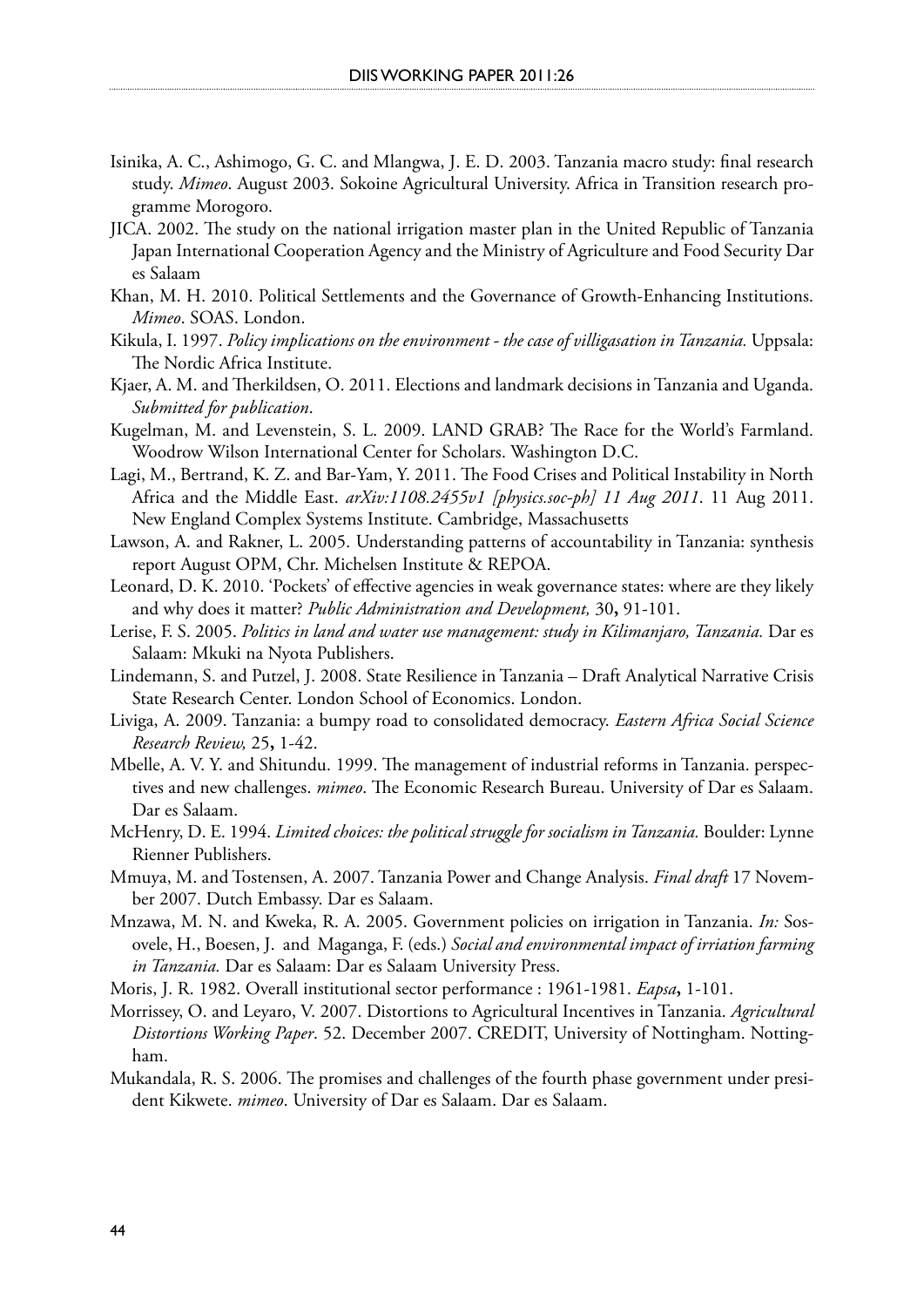- Mukandala, R. S., Mushi, S., Barkan, J. and Njema, G. 2005. The political economy of Tanzania. *Final*. September 2005. World Bank. Washington.
- Naschold, F. and Fozzard, A. 2002. How, When and Why Does Poverty Get Budget Priority? Poverty Reduction Strategy and Public Expenditure in Tanzania. *Working Paper* 165. Overseas Development Institute. London.
- Nkya, E. 2009. Entrepreneurial response to privatization and economic liberalization: The case of small scale enterprise secotr in Tanzania mainland, 1992-1998. *Uongozi journal of mangement development,* 12**,** 141.
- Nord, R., Sobolev, Y., Dunn, D., Hajdenberg, A., Hobdari, N., Maziad, S. and Roudet, S. 2009. Tanzania: the story of an African transition. IMF. Washington.
- Nyange, D. and Morrison, J. 2005. Extent and Impact of Food Import Surges: The Case of Tanzania. *Final Report*. April 2006. FAO. Rome.
- Nyerere, J. 1973. Freedom and development. . Oxford University Press. London.
- Oxfam. 2008. Rice for local and export markets: subsector and value chain analysis. Shinyanga Tanzania. Final report. *Study commissioned by Oxfam GB Tanzania programmme and conducted by Match Maker Associates Limited*. May 2008. OXFAM London.
- Pitcher, A. forthcoming. *Party politics and economic reform in Africa's democracies.* Cambridge: Cambridge University Press
- Ponte, S. 2002. *Farmers & markets in Tanzania: How policy reforms affect rural livelihoods in Africa.* Oxford: James Curry.
- Potkanski, T. and Adams, W. M. 1997. Water Scarcity, Property Regimes and Irrigation Management in Sonjo, Tanzania. *Journal of Development Studies,* 34**,** 86-116.
- Potts, D. 1995. Nationalisation and denationalisation of estate agriculture in Tanzania, 1967-90. *In:* Cook, P. and Kirkpatrick, C. (eds.) *Privatisation policy and performance. International experience.* New York: Prentice Hall.
- Raikes, P. 1986. Eating the carrot and wielding the stick: the agricultural sector in Tanzania. *In:* Boesen, J., Havnevik, K. J., Koponen, J. and Odgaard, R. (eds.) *Tanzania : crisis and struggle for survival.* Uppsala: Scandinavian Institute of African Studies.
- Revolutionary Government of Zanzibar. 2006. Zanzibar food security and nutrition situational analysis. June 2006. Ministry of Agriculture, Livestock and Environment; Ministry of Health and Social Welfare. Zanzibar.
- Rweyemamu, D. 2009. Strategies for Growth and Poverty Reduction: Has Tanzania's Second PRSP Influenced Implementation? *EPP Working Paper*. 2009: 13. Danish Institute for International Studies. Copenhagen.
- Sabea, H. 2001. Reviving the dead: entangled histories in the privatisation of the Tanzanian sisal industry. *Africa* 71**,** 286-313.
- Shivji, I. G. 1975. *Class struggles in Tanzania.* Dar es Salaam: Tanzania Publishing House.
- Shivji, I. G. 2009. *Accumulation in an African periphery: a theoretical framework.* Dar es Salaam: Mkuki na Nyota Publishers.
- Skarstein, R. 2010. Economic Liberalization and Smallholder Productivity in Tanzania. From Promised Success to Real Failure, 1985–1998. *In:* Havnevik, K. J. and Isinika, A. C. (eds.) *Tanzania. From Ujamaa to Mkapa.* Dar es Salaam: Mkuki na Nyota Publishers.
- Swinnen, J. 2011. The Right Price of Food. *Development Policy Review,* 29**,** 667-688.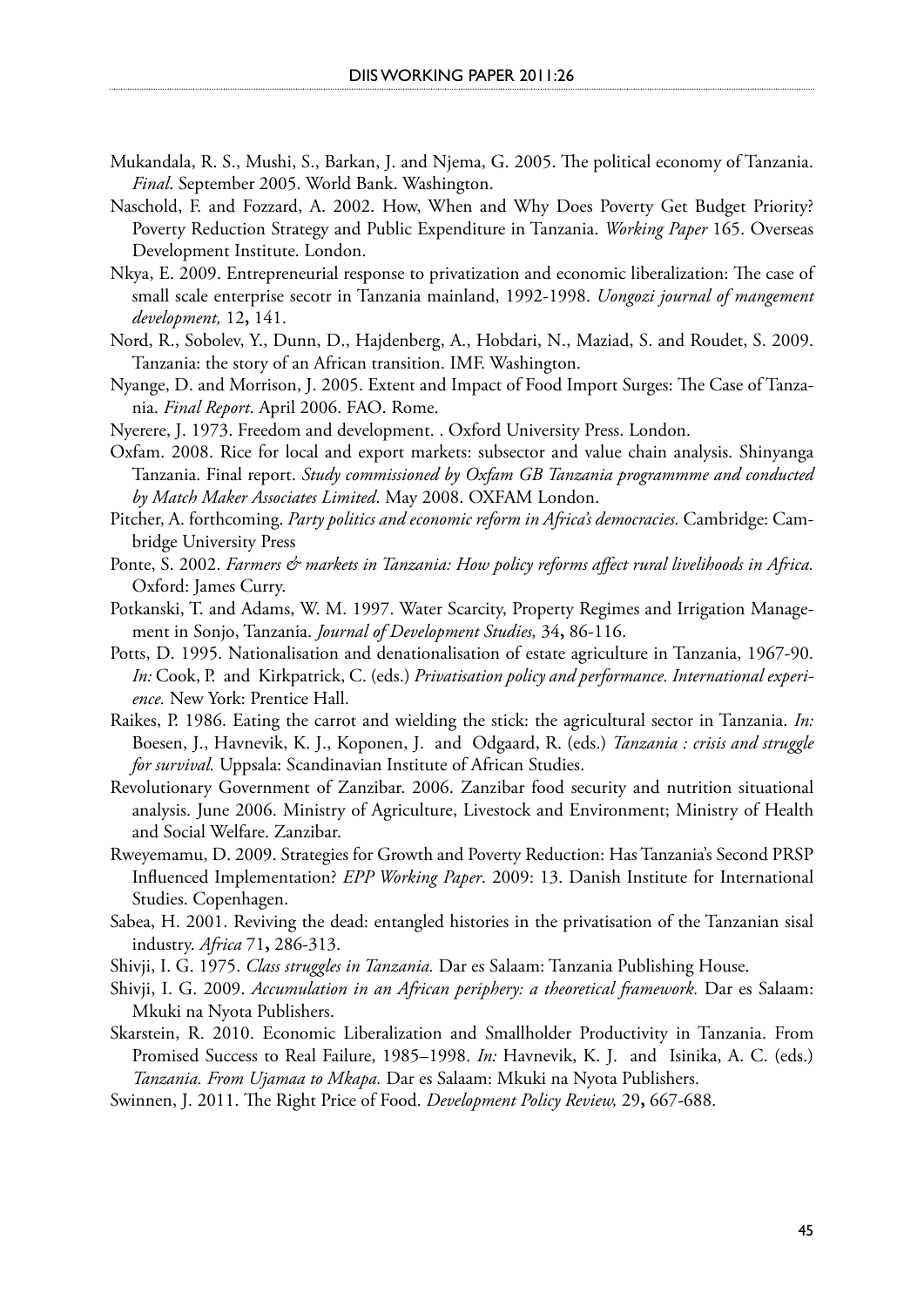- Tanzania Agricultural Partnership. 2011. Result survey in 13 districts. *Report*. April 2011. Tanzania Agricultural Partnership. Dar es Salaam
- Temu, A. 2007. Agriculture Development for Economic Growth: Are We Addressing 'THE' Problem ? October 2007. Sokoine University of Agriculture. Morogoro.
- Temu, A. and Due, J. M. 2000. The business environment in Tanzania after socialism: challenges of reforming banks, parastatals, taxation and the civil service. *Journal of Modern African Studies,* 38**,** 683-712.
- Temu, A. D., Jean 2000. The business environment in Tanzania after socialism: challenges of reforming banks, parastatals, taxation and the civil service. *The Journal of Modern African Studies,* 38**,** 683-712.
- Therkildsen, O. 2000a. Contextual issues in decentralisation of primary education in rural Tanzania. *International Journal of Educational Development,* 20**,** 407-421.
- Therkildsen, O. 2000b. Public sector reform in a poor, aid-dependent country, Tanzania. *Public Administration and Development,* 20**,** 61-71.
- Therkildsen, O. 2009. Estimates of rice production/marketing, imports and exports from various sources. *Mimeo.* October 2009.
- Therkildsen, O. and Bourgouin, F. 2011. Crisis driven factionalisation of Tanzania's ruling coalition. *Draft to be revised*. June 2011. DIIS. Copenhagen.
- Third World Network. 2006. Globalisation, liberalisation, protectionism: Impacts on poor rural producers in developing countries. April 2006. Third World Network. Geneva.
- Tidemand, P. and Msani, J. 2008. Local Government Reforms in Tanzania and their impact on Local Governance and Service Delivery: Empirical Evidence of Trends in Tanzania Mainland 2000 – 2008 *draft*. October 2008. Repoa. Dar es Salaam.
- TNBC. 2009. Agriculture first. Tanzania's green revolution. TNBC. Dar es Salaam
- Tripp, A. M. 2000. Political reform in Tanzania. The struggle for associational autonomy. *Comparative Politics,* 32**,** 191-214.
- Tucker, S., Hoffman, B. D., Mukandala, R. S. and Billera, M. 2010. Democracy and governance assessment of Tanzania. *Final report*. June 2010. USAID. Dar es Salaam.
- Twaweza. 2009. Reforming allowances: A win-win approach to improved service delivery, higher salaries for civil servants and saving money. *Policy Brief*. Twaweza. Dar es Salaam.
- UNCTAD, IMF and World Bank. 2005. Diagnostic trade integration study. Tanzania. *Report*. November 2005. The Integrated Framework for Trade-Related Technical Assistance to Least Developed Countries (IF).
- United Republic of Tanzania. 2001. Agricultural sector development strategy. October 2001. Dar es Salaam.
- United Republic of Tanzania. 2008a. 3rd Joint Implementation Review, 18/09/2008 21/10/2008. Agricultural Sector Development Programme (ASDP). Dar es Salaam.
- United Republic of Tanzania. 2008b. 3rd Joint Implementation Review, Agricultural Sector Development Programme (ASDP). Market and Private Sector Development Component Ministry of Agriculture, Food Security and Cooperatives. Dar es Salaam.
- United Republic of Tanzania. 2008c. Agricultural Sector Development Programme (ASDP): private sector development mapping. *Draft final report*. World Bank/FAO Cooperative Programme. Dar es Salaam.